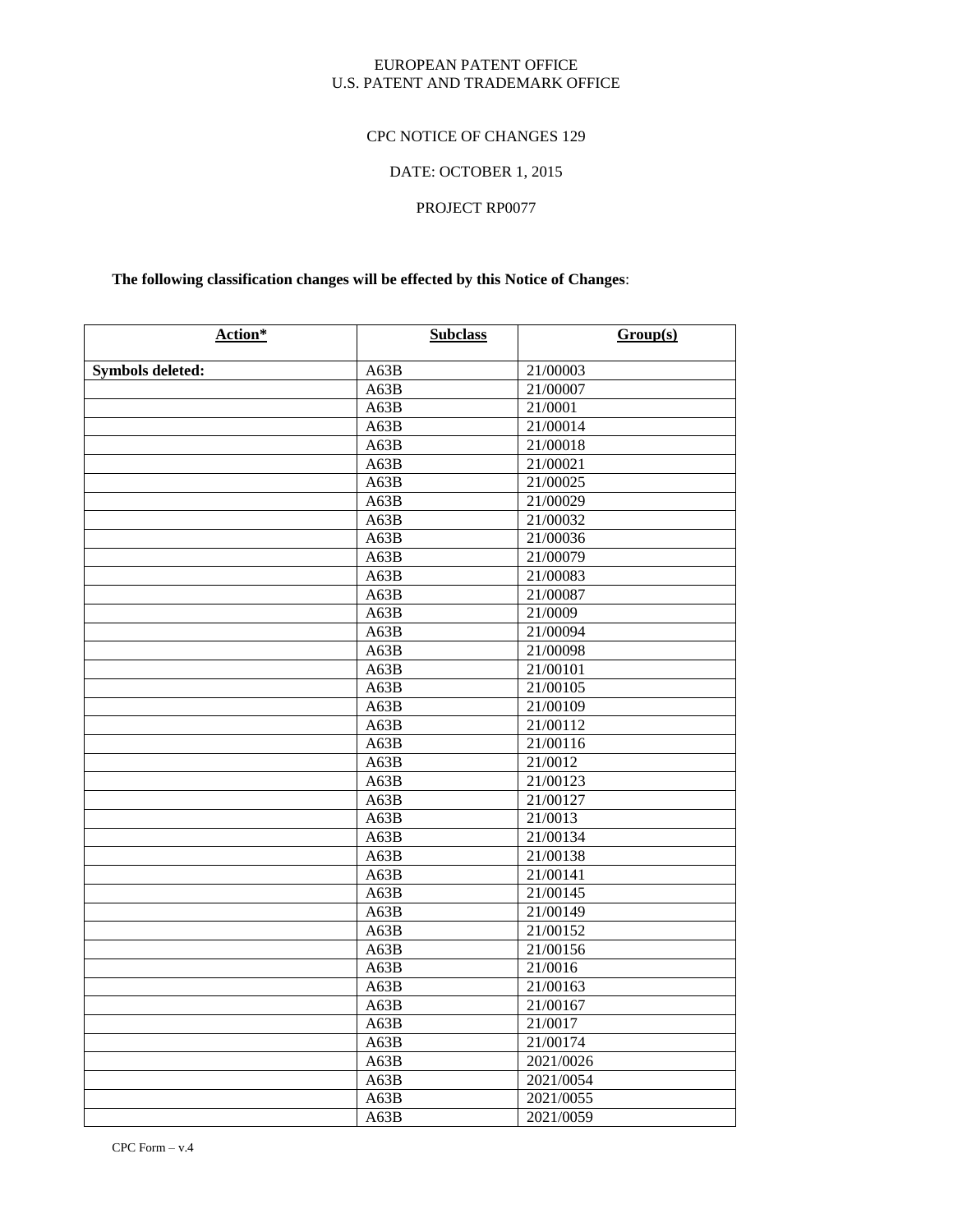# DATE: OCTOBER 1, 2015

| Action*                 | <b>Subclass</b> | Group(s)             |
|-------------------------|-----------------|----------------------|
| <b>Symbols deleted:</b> | A63B            | 21/0081              |
|                         | A63B            | 2021/0082            |
|                         | A63B            | 2021/0086            |
|                         | A63B            | 2021/021             |
|                         | A63B            | 2021/022             |
|                         | A63B            | $\overline{21/0611}$ |
|                         | A63B            | 2021/0612            |
|                         | A63B            | 21/0613              |
|                         | A63B            | 2021/0614            |
|                         | A63B            | 2021/0616            |
|                         | A63B            | 2021/0617            |
|                         | A63B            | 2021/0623            |
|                         | A63B            | 2021/0626            |
|                         | A63B            | 2021/0722            |
|                         | A63B            | 2021/0783            |
|                         | A63B            | 2021/0786            |
|                         | A63B            | 21/14                |
|                         | A63B            | 21/1403              |
|                         | A63B            | 21/1407              |
|                         | A63B            | 21/1411              |
|                         | A63B            | 21/1415              |
|                         | A63B            | 21/1419              |
|                         | A63B            | 21/1423              |
|                         | A63B            | 21/1426              |
|                         | A63B            | 21/143               |
|                         | A63B            | 21/1434              |
|                         | A63B            | 21/1438              |
|                         | A63B            | 21/1442              |
|                         | A63B            | 21/1446              |
|                         | A63B            | 21/1449              |
|                         | A63B            | 21/1453              |
|                         | A63B            | 21/1457              |
|                         | A63B            | 21/1461              |
|                         | A63B            | 21/1465              |
|                         | A63B            | 21/1469              |
|                         | A63B            | 21/1473              |
|                         | A63B            | 21/1476              |
|                         | A63B            | 21/148               |
|                         | A63B            | 21/1484              |
|                         | A63B            | 21/1488              |
|                         | A63B            | 21/1492              |
|                         | A63B            | 21/1496              |
|                         | A63B            | 2021/1609            |
|                         | A63B            | 2021/1672            |
|                         | A63B            | 2021/169             |
|                         | A63B            | 2021/222             |
|                         | A63B            | 2053/0404            |
|                         | A63B            | 2022/0005            |
|                         | A63B            | 2022/0017            |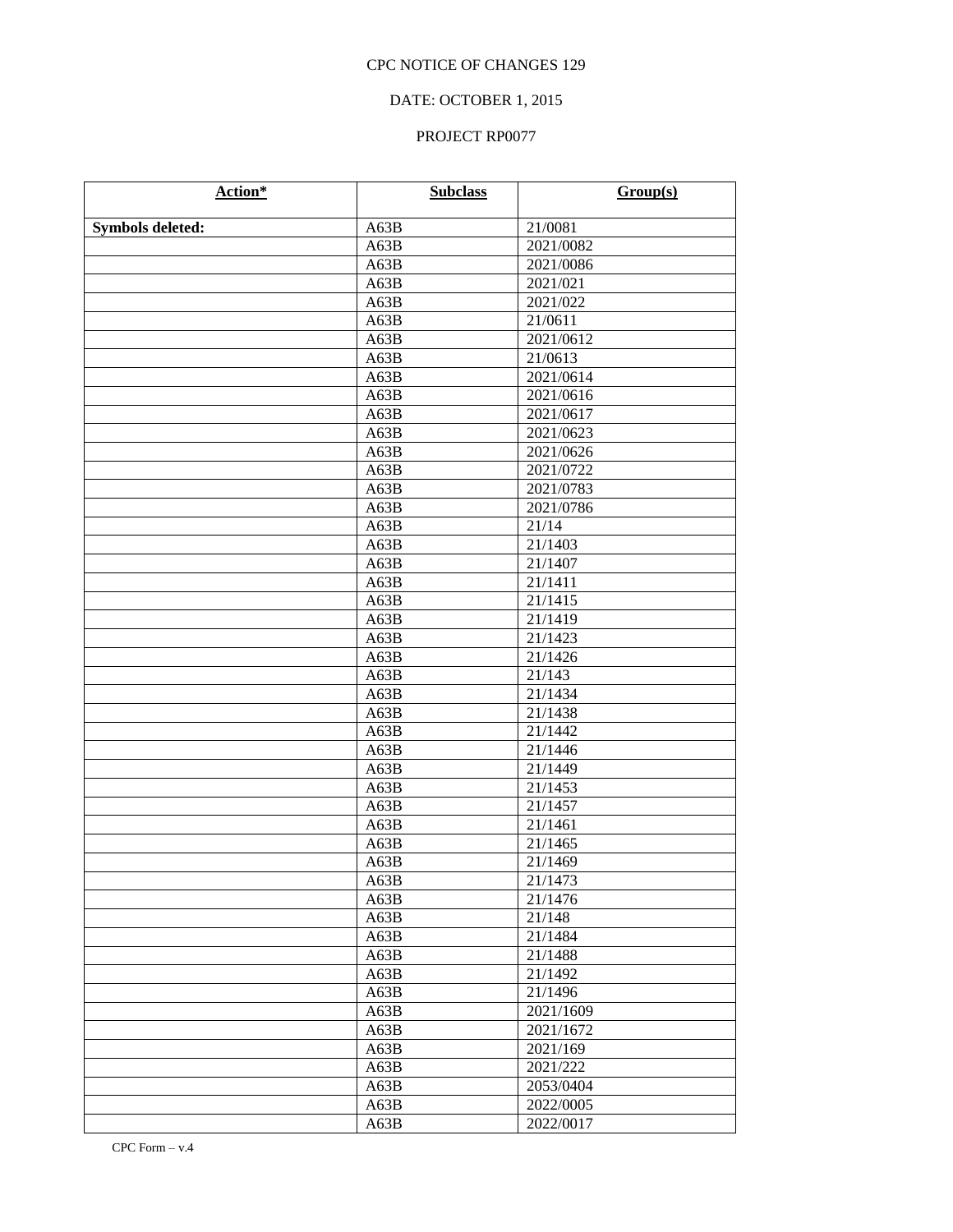# DATE: OCTOBER 1, 2015

| Action*                       | <b>Subclass</b> | Group(s)  |
|-------------------------------|-----------------|-----------|
| <b>Symbols deleted:</b>       | A63B            | 2022/0025 |
|                               | A63B            | 2022/0066 |
|                               | A63B            | 2022/0207 |
|                               | A63B            | 2022/0214 |
|                               | A63B            | 2022/0221 |
|                               | A63B            | 2022/0228 |
|                               | A63B            | 2022/025  |
|                               | A63B            | 2022/0264 |
|                               | A63B            | 2022/0292 |
|                               | A63B            | 22/08     |
|                               |                 |           |
| <b>Symbols newly created:</b> | A63B            | 21/0054   |
|                               | A63B            | 21/0055   |
|                               | A63B            | 21/0059   |
|                               | A63B            | 21/00845  |
|                               | A63B            | 21/0089   |
|                               | A63B            | 21/021    |
|                               | A63B            | 21/022    |
|                               | A63B            | 21/0616   |
|                               | A63B            | 21/0617   |
|                               | A63B            | 21/0622   |
|                               | A63B            | 21/0624   |
|                               | A63B            | 21/0626   |
|                               | A63B            | 21/0628   |
|                               | A63B            | 21/063    |
|                               | A63B            | 21/0632   |
|                               | A63B            | 21/0722   |
|                               | A63B            | 21/0783   |
|                               | A63B            | 21/1609   |
|                               | A63B            | 21/1672   |
|                               | A63B            | 21/169    |
|                               | A63B            | 21/222    |
|                               | A63B            | 21/40     |
|                               | A63B            | 21/4001   |
|                               | A63B            | 21/4003   |
|                               | A63B            | 21/4005   |
|                               | A63B            | 21/4007   |
|                               | A63B            | 21/4009   |
|                               | A63B            | 21/4011   |
|                               | A63B            | 21/4013   |
|                               | A63B            | 21/4015   |
|                               | A63B            | 21/4017   |
|                               | A63B            | 21/4019   |
|                               | A63B            | 21/4021   |
|                               | A63B            | 21/4023   |
|                               | A63B            | 21/4025   |
|                               | A63B            | 21/4027   |
|                               | A63B            | 21/4029   |
|                               | A63B            | 21/4031   |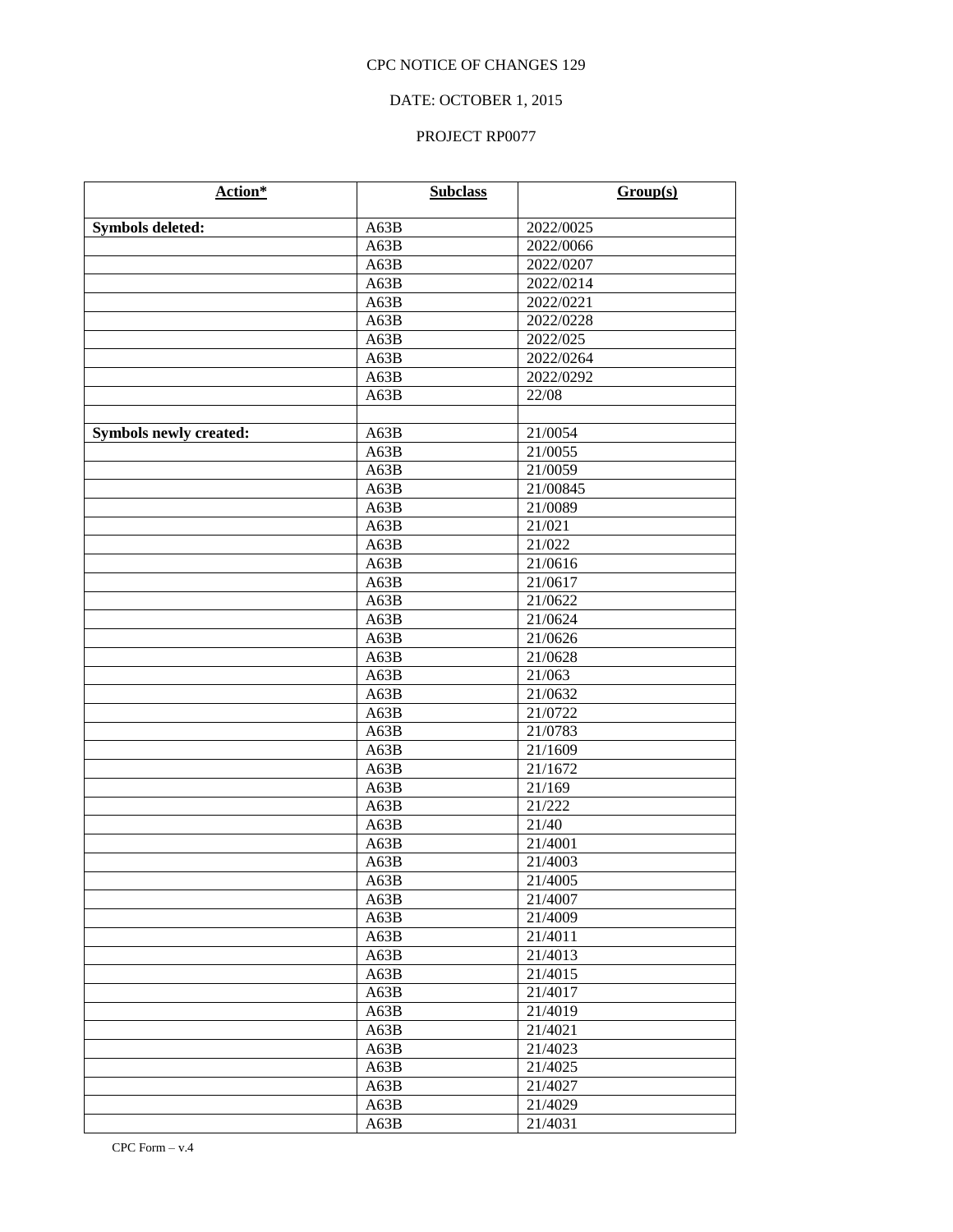# DATE: OCTOBER 1, 2015

| Action*                       | <b>Subclass</b> | Group(s) |
|-------------------------------|-----------------|----------|
| <b>Symbols newly created:</b> | A63B            | 21/4033  |
|                               | A63B            | 21/4034  |
|                               | A63B            | 21/4035  |
|                               | A63B            | 21/4037  |
|                               | A63B            | 21/4039  |
|                               | A63B            | 21/4041  |
|                               | A63B            | 21/4043  |
|                               | A63B            | 21/4045  |
|                               | A63B            | 21/4047  |
|                               | A63B            | 21/4049  |
|                               | A63B            | 22/0005  |
|                               | A63B            | 22/0017  |
|                               | A63B            | 22/0025  |
|                               | A63B            | 22/0066  |
|                               | A63B            | 22/0207  |
|                               | A63B            | 22/0214  |
|                               | A63B            | 22/0221  |
|                               | A63B            | 22/0228  |
|                               | A63B            | 22/025   |
|                               | A63B            | 22/0264  |
|                               | A63B            | 22/0292  |
|                               |                 |          |
| Title wording changes:        | A63B            | 21/0004  |
|                               | A63B            | 21/00043 |
|                               | A63B            | 21/00047 |
|                               | A63B            | 21/0005  |
|                               | A63B            | 21/00054 |
|                               | A63B            | 21/00058 |
|                               | A63B            | 21/00065 |
|                               | A63B            | 21/00069 |
|                               | A63B            | 21/00072 |
|                               | A63B            | 21/00076 |
|                               | A63B            | 21/00178 |
|                               | A63B            | 21/00181 |
|                               | A63B            | 21/00185 |
|                               | A63B            | 21/00189 |
|                               | A63B            | 21/00192 |
|                               | A63B            | 21/00196 |
|                               | A63B            | 21/0023  |
|                               | A63B            | 21/0051  |
|                               | A63B            | 21/0052  |
|                               | A63B            | 21/0053  |
|                               | A63B            | 21/0058  |
|                               | A63B            | 21/008   |
|                               | A63B            | 21/0083  |
|                               | A63B            | 21/0084  |
|                               | A63B            | 21/0087  |
|                               | A63B            | 21/0088  |
|                               | A63B            | 21/012   |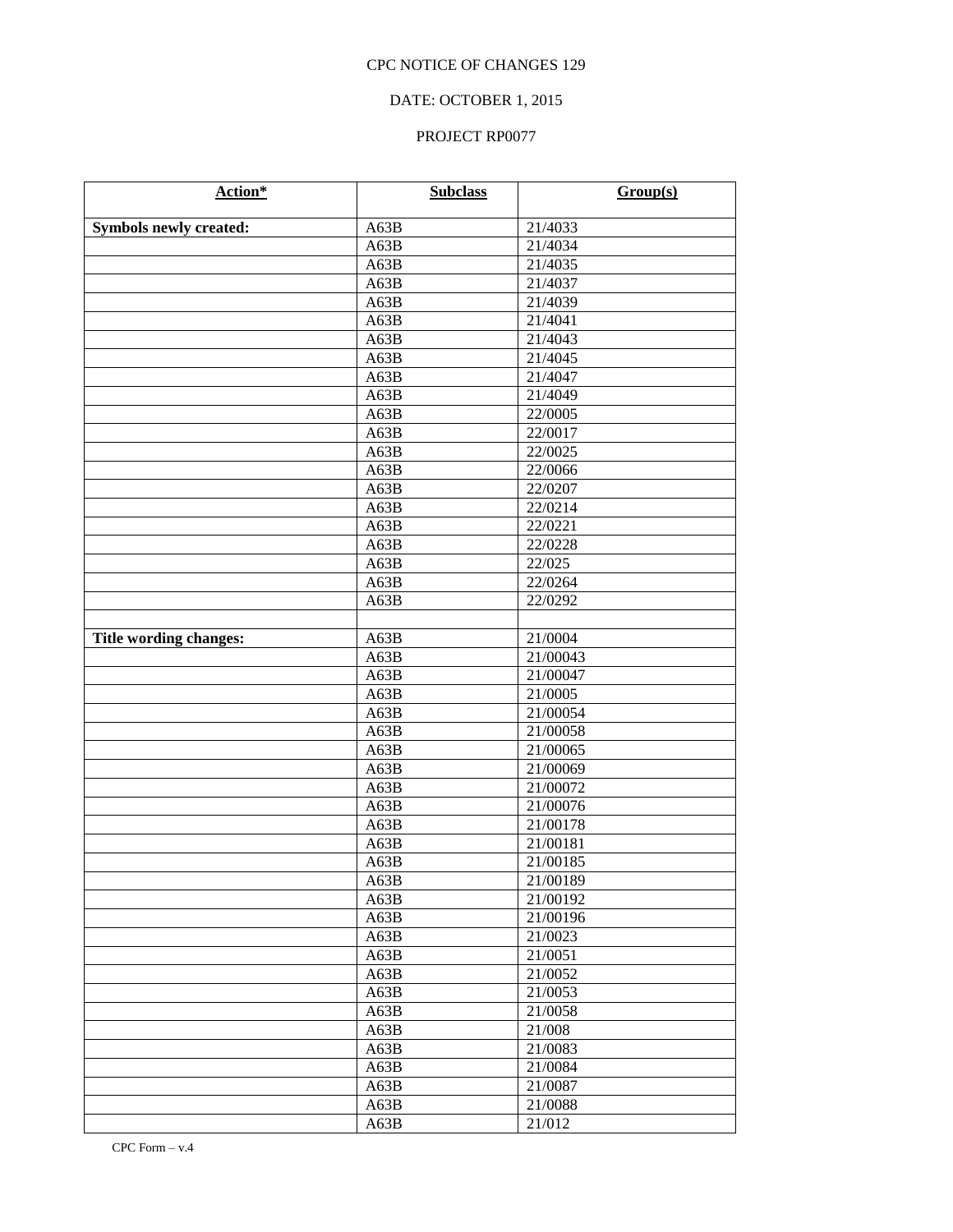# DATE: OCTOBER 1, 2015

| Action*                | <b>Subclass</b> | Group(s)             |
|------------------------|-----------------|----------------------|
| Title wording changes: | A63B            | 21/026               |
|                        | A63B            | 21/028               |
|                        | A63B            | 21/04                |
|                        | A63B            | 21/0414              |
|                        | A63B            | 21/0421              |
|                        | A63B            | 21/0435              |
|                        | A63B            | 21/0442              |
|                        | A63B            | 21/045               |
|                        | A63B            | $2\overline{1/05}$   |
|                        | A63B            | 21/0555              |
|                        | A63B            | 21/0557              |
|                        | A63B            | 21/0603              |
|                        | A63B            | 21/0604              |
|                        | A63B            | 21/0605              |
|                        | A63B            | 21/0607              |
|                        | A63B            | 21/0608              |
|                        | A63B            | 21/0609              |
|                        | A63B            | 21/0615              |
|                        | A63B            | 21/0618              |
|                        | A63B            | 21/062               |
|                        | A63B            | 21/072               |
|                        | A63B            | 21/0726              |
|                        | A63B            | 21/078               |
|                        | A63B            | 21/15                |
|                        | A63B            | 21/151               |
|                        | A63B            | 21/152               |
|                        | A63B            | 21/153               |
|                        | A63B            | 21/154               |
|                        | A63B            | 21/156               |
|                        | A63B            | 21/157               |
|                        | A63B            | 21/158               |
|                        | A63B            | 21/1618              |
|                        | A63B            | 21/1627              |
|                        | A63B            | 21/1636              |
|                        | A63B            | 21/1645              |
|                        | A63B            | $2\overline{1/1654}$ |
|                        | A63B            | 21/1663              |
|                        | A63B            | 21/1681              |
|                        | A63B            | 21/22                |
|                        | A63B            | 21/227               |
|                        | A63B            | 21/28                |
|                        | A63B            | 22/0076              |
|                        | A63B            | 2022/185             |
|                        | A63B            | 22/201               |
|                        |                 |                      |
| <b>Indent changes:</b> | A63B            | 21/0083              |
|                        | A63B            | 21/0084              |
|                        | A63B            | 2022/0271            |
|                        | A63B            | 2022/0278            |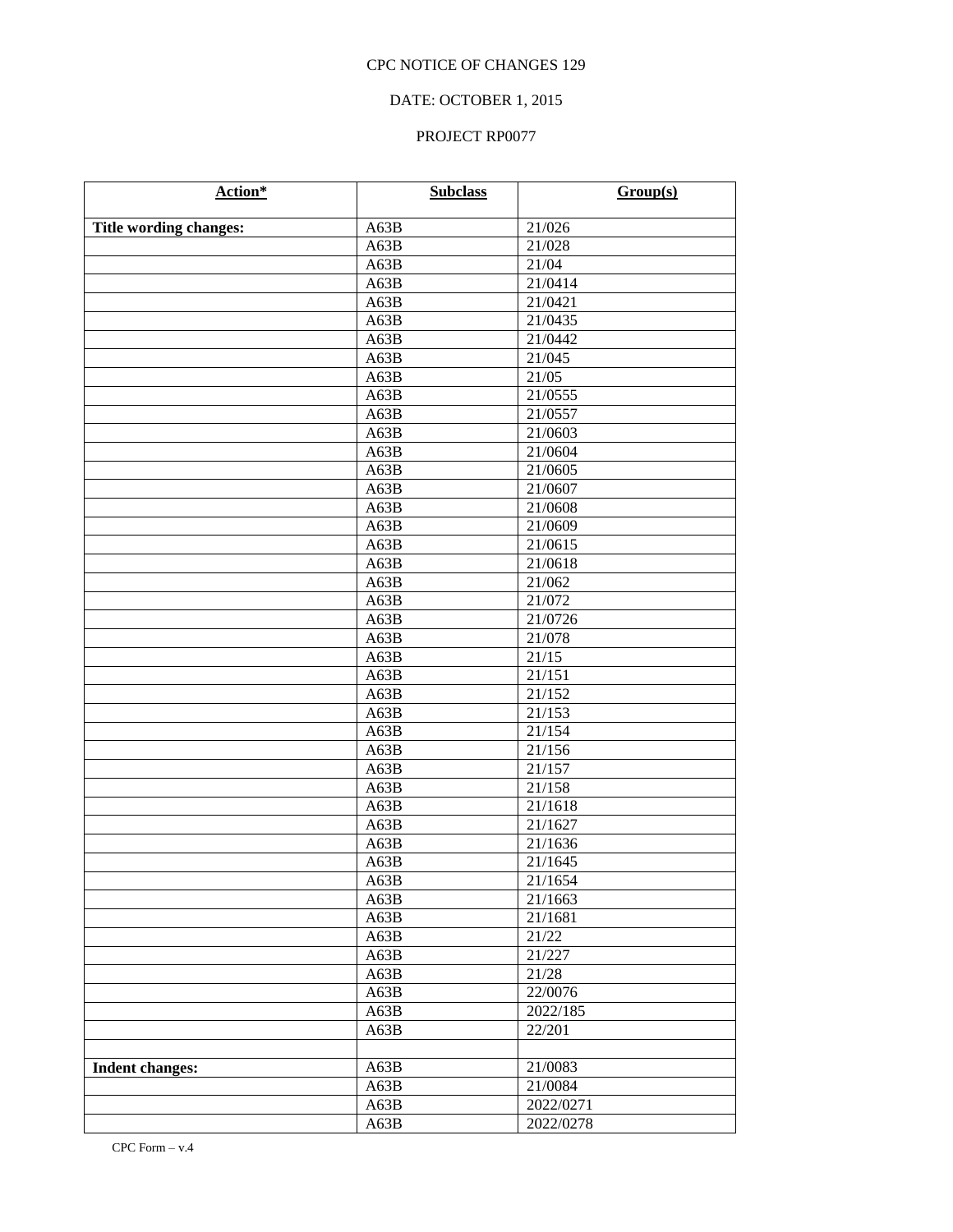# DATE: OCTOBER 1, 2015

| Action*                                                           | <b>Subclass</b> | Group(s)  |
|-------------------------------------------------------------------|-----------------|-----------|
|                                                                   |                 |           |
|                                                                   |                 |           |
| <b>New or Modified Definitions outside</b><br>a Revision Project: | A61H            | 2201/1645 |
|                                                                   | A61H            | 2201/1659 |
|                                                                   | A61H            | 2201/1669 |
|                                                                   | A61H            | 2201/1671 |
|                                                                   | A61H            | 2201/1676 |
|                                                                   | A61H            | 2201/0126 |
|                                                                   |                 |           |
| <b>Scheme Warning Notices to be</b><br>added/modified/deleted:    | A63B            | subclass  |
|                                                                   | A63B            | 21/00043  |
|                                                                   | A63B            | 21/00058  |
|                                                                   | A63B            | 21/00061  |
|                                                                   | A63B            | 21/00065  |
|                                                                   | A63B            | 21/00069  |
|                                                                   | A63B            | 21/00076  |
|                                                                   | A63B            | 21/00079  |
|                                                                   | A63B            | 21/00083  |
|                                                                   | A63B            | 21/00087  |
|                                                                   | A63B            | 21/0009   |
|                                                                   | A63B            | 21/00094  |
|                                                                   | A63B            | 21/00098  |
|                                                                   | A63B            | 21/00101  |
|                                                                   | A63B            | 21/00105  |
|                                                                   | A63B            | 21/00109  |
|                                                                   | A63B            | 21/00112  |
|                                                                   | A63B            | 21/00116  |
|                                                                   | A63B            | 21/0012   |
|                                                                   | A63B            | 21/00123  |
|                                                                   | A63B            | 21/00127  |
|                                                                   | A63B            | 21/0013   |
|                                                                   | A63B            | 21/00149  |
|                                                                   | A63B            | 21/0016   |
|                                                                   | A63B            | 21/00167  |
|                                                                   | A63B            | 21/0017   |
|                                                                   | A63B            | 21/00174  |
|                                                                   | A63B            | 21/14     |
|                                                                   | A63B            | 37/0003   |
|                                                                   | A63B            | 49/00     |
|                                                                   | A63B            | 59/00     |
|                                                                   | A63B            | 59/0025   |
|                                                                   | A63B            | 59/0029   |
|                                                                   | A63B            | 59/0033   |
|                                                                   | A63B            | 59/0037   |
|                                                                   | A63B            | 59/004    |
|                                                                   | A63B            | 59/0044   |
|                                                                   | A63B            | 59/0048   |
|                                                                   | A63B            | 59/0051   |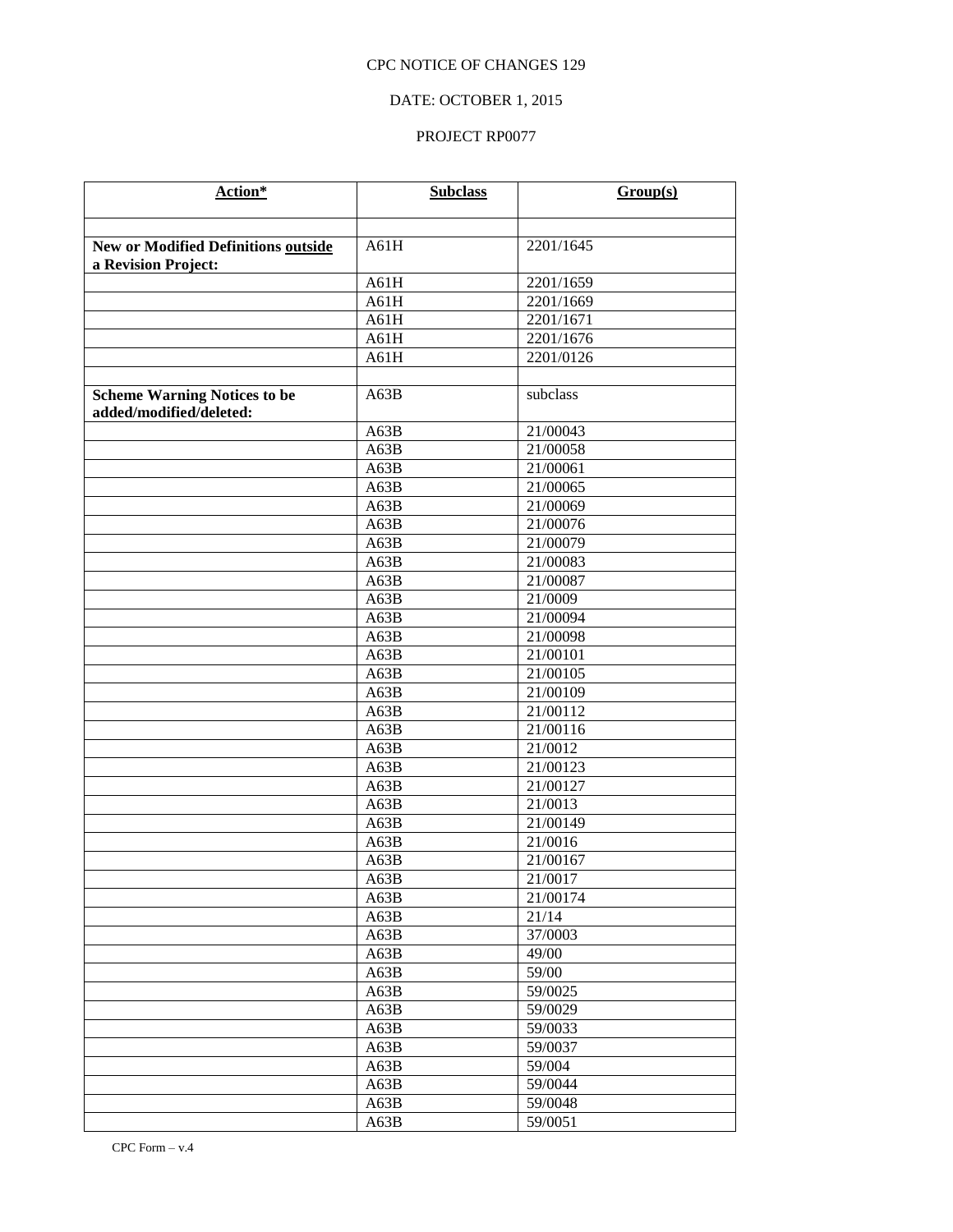### DATE: OCTOBER 1, 2015

### PROJECT RP0077

| Action*                                                                | <b>Subclass</b> | Group(s) |
|------------------------------------------------------------------------|-----------------|----------|
| <b>Scheme Warning Notices to be</b><br>added/modified/deleted:         | A63B            | 59/0055  |
|                                                                        | A63B            | 59/0059  |
|                                                                        |                 |          |
| <b>Scheme Notes or Guidance Headings to</b><br>added/modified/deleted: | A63B            | 21/00    |

**No other subclasses/groups are impacted by this Notice of Changes.**

**This Notice of Changes includes the following** *[Check the ones included]:*

- 1. CLASSIFICATION SCHEME CHANGES
	- $\boxtimes$  A. New, Modified or Deleted Group(s)
	- $\boxtimes$  B. New, Modified or Deleted Warning Notice(s)
	- $\boxtimes$  C. New, Modified or Deleted Note(s)
	- D. New, Modified or Deleted Guidance Heading(s)
- 2. DEFINITIONS (New or Modified)  $\boxtimes$  A. DEFINITIONS (Full definition template)
	- $\boxtimes$  B. DEFINITIONS (Definitions Quick Fix)
- 3.  $\boxtimes$  REVISION CONCORDANCE LIST (RCL)
- 4.  $\boxtimes$  CHANGES TO THE CPC-TO-IPC CONCORDANCE LIST (CICL)
- 5.  $\boxtimes$  CROSS-REFERENCE LIST (CRL)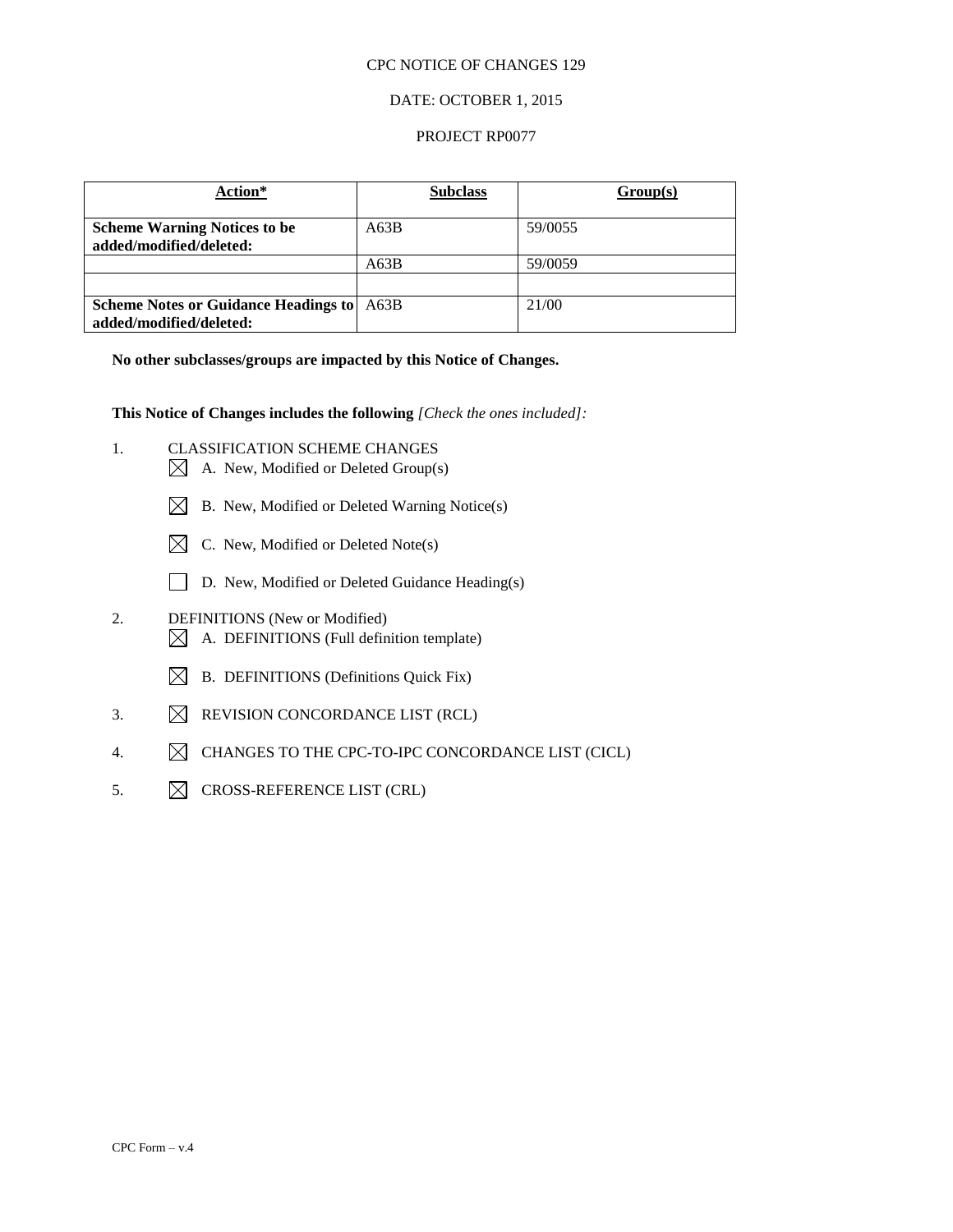## DATE: OCTOBER 1, 2015

### PROJECT RP0077

### 1. CLASSIFICATION SCHEME CHANGES

### A. New, Modified or Deleted Group(s)

### **SUBCLASS A63B – TITLE APPARATUS FOR PHYSICAL TRAINING, GYMNASTICS, SWIMMING, CLIMBING, OR FENCING; BALL GAMES; TRAINING EQUIPMENT (apparatus for passive exercising, massage A61H)**

| Type*       | <b>Symbol</b> | Indent         | <b>Title</b>                            | Transferred to <sup>#</sup> |
|-------------|---------------|----------------|-----------------------------------------|-----------------------------|
|             |               | <b>Level</b>   | (new or modified)                       |                             |
|             |               | <b>Number</b>  | "CPC only" text should normally be      |                             |
|             |               | of dots        | enclosed in {curly brackets}**          |                             |
|             |               | (e.g. 0, 1,    |                                         |                             |
|             |               | $\overline{2}$ |                                         |                             |
| D           | A63B21/00003  | 1              |                                         | Transfer to A63B21/15       |
| D           | A63B21/00007  | $\overline{2}$ |                                         | Transfer to A63B21/151      |
| $\mathbf D$ | A63B21/0001   | $\overline{3}$ |                                         | Transfer to A63B21/152      |
| $\mathbf D$ | A63B21/00014  | 3              |                                         | Transfer to A63B21/153      |
| D           | A63B21/00018  | 3              |                                         | Transfer to A63B21/154      |
| D           | A63B21/00021  | $\overline{4}$ |                                         | Transfer to A63B21/155      |
| D           | A63B21/00025  | $\overline{4}$ |                                         | Transfer to A63B21/156      |
| D           | A63B21/00029  | $\overline{c}$ |                                         | Transfer to A63B21/157      |
| $\mathbf D$ | A63B21/00032  | $\overline{c}$ |                                         | Transfer to A63B21/159      |
| $\mathbf D$ | A63B21/00036  | $\overline{2}$ |                                         | Transfer to A63B21/158      |
| M           | A63B21/0004   | $\mathbf{1}$   | {Exercising devices moving as a         |                             |
|             |               |                | whole during the exercise (bar bells or |                             |
|             |               |                | dumb bells A63B21/072; on wheels        |                             |
|             |               |                | $A63B22/20$ }                           |                             |
| M           | A63B21/00043  | $\overline{2}$ | {Exercising devices consisting of a     |                             |
|             |               |                | pair of user interfaces connected by    |                             |
|             |               |                | flexible elements, e.g. two handles     |                             |
|             |               |                | connected by elastic bands (skipping    |                             |
|             |               |                | ropes A63B5/20; resilient elements      |                             |
|             |               |                | A63B21/02)                              |                             |
| M           | A63B21/00047  | $\mathbf{1}$   | {Exercising devices not moving          |                             |
|             |               |                | during use (benches A63B21/4029;        |                             |
|             |               |                | isometric exercising devices            |                             |
|             |               |                | A63B21/0023; step exercisers            |                             |
|             |               |                | A63B23/0458; walk exercisers            |                             |
|             |               |                | A63B23/0464)}                           |                             |
| $\mathbf M$ | A63B21/0005   | $\overline{2}$ | {specially adapted for head stands}     |                             |
| M           | A63B21/00054  | $\overline{2}$ | {specially adapted for shoulder         |                             |
|             |               |                | stands }                                |                             |
| $\mathbf M$ | A63B21/00058  | $\mathbf{1}$   | {Mechanical means for varying the       |                             |
|             |               |                | resistance (A63B21/06 takes             |                             |
|             |               |                | precedence) }                           |                             |
| M           | A63B21/00065  | $\overline{2}$ | {by increasing or reducing the number   |                             |
|             |               |                | of resistance units }                   |                             |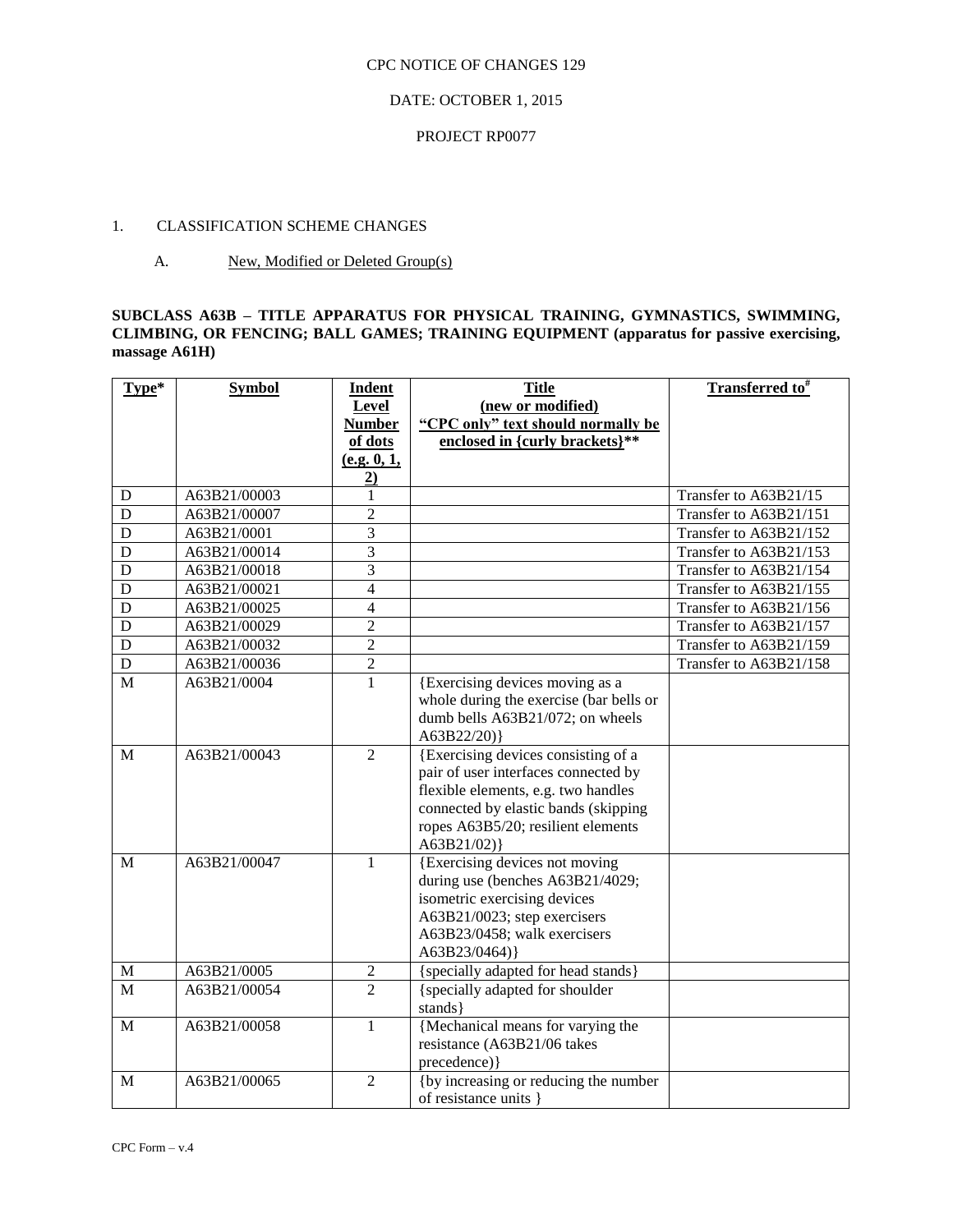## DATE: OCTOBER 1, 2015

| Type*       | <b>Symbol</b> | <b>Indent</b>                    | <b>Title</b>                                                              | <b>Transferred to</b> # |
|-------------|---------------|----------------------------------|---------------------------------------------------------------------------|-------------------------|
|             |               | Level                            | (new or modified)                                                         |                         |
|             |               | <b>Number</b>                    | "CPC only" text should normally be                                        |                         |
|             |               | of dots                          | enclosed in {curly brackets}**                                            |                         |
|             |               | (e.g. 0, 1,                      |                                                                           |                         |
| M           | A63B21/00069  | $\overline{2}$<br>$\overline{2}$ |                                                                           |                         |
|             |               |                                  | {Setting or adjusting the resistance<br>level; Compensating for a preload |                         |
|             |               |                                  | prior to use, e.g. changing length of                                     |                         |
|             |               |                                  | resistance or adjusting a valve}                                          |                         |
| M           | A63B21/00072  | $\mathfrak{Z}$                   | {by changing the length of a lever}                                       |                         |
| M           | A63B21/00076  | $\overline{2}$                   | {on the fly, i.e. varying the resistance                                  |                         |
|             |               |                                  | during exercise}                                                          |                         |
| D           | A63B21/00079  | $\mathbf{1}$                     |                                                                           | Transfer to A63B21/40   |
| D           | A63B21/00083  | $\overline{c}$                   |                                                                           | Transfer to A63B21/4027 |
| D           | A63B21/00087  | 3                                |                                                                           | Transfer to A63B21/4029 |
| D           | A63B21/0009   | $\overline{4}$                   |                                                                           | Transfer to A63B21/4031 |
| D           | A63B21/00094  | $\overline{3}$                   |                                                                           | Transfer to A63B21/4033 |
| D           | A63B21/00098  | 3                                |                                                                           | Transfer to A63B21/4034 |
| D           | A63B21/00101  | $\overline{4}$                   |                                                                           | Transfer to A63B21/4035 |
| D           | A63B21/00105  | 3                                |                                                                           | Transfer to A63B21/4037 |
| D           | A63B21/00109  | $\overline{3}$                   |                                                                           | Transfer to A63B21/4039 |
| D           | A63B21/00112  | $\overline{c}$                   |                                                                           | Transfer to A63B21/4041 |
| D           | A63B21/00116  | 3                                |                                                                           | Transfer to A63B21/4043 |
| D           | A63B21/0012   | $\overline{3}$                   |                                                                           | Transfer to A63B21/4045 |
| D           | A63B21/00123  | 3                                |                                                                           | Transfer to A63B21/4047 |
| D           | A63B21/00127  | 3                                |                                                                           | Transfer to A63B21/4049 |
| D           | A63B21/0013   | $\overline{2}$                   |                                                                           | Transfer to A63B21/4023 |
| D           | A63B21/00134  | $\overline{3}$                   |                                                                           | Transfer to A63B21/4025 |
| D           | A63B21/00138  | $\overline{c}$                   |                                                                           | Transfer to A63B21/4001 |
| D           | A63B21/00141  | 3                                |                                                                           | Transfer to A63B21/4003 |
| D           | A63B21/00145  | $\overline{3}$                   |                                                                           | Transfer to A63B21/4005 |
| D           | A63B21/00149  | $\overline{3}$                   |                                                                           | Transfer to A63B21/4007 |
| D           | A63B21/00152  | 3                                |                                                                           | Transfer to A63B21/4009 |
| D           | A63B21/00156  | 3                                |                                                                           | Transfer to A63B21/4011 |
| D           | A63B21/0016   | 4                                |                                                                           | Transfer to A63B21/4013 |
| D           | A63B21/00163  | 4                                |                                                                           | Transfer to A63B21/4015 |
| $\mathbf D$ | A63B21/00167  | 3                                |                                                                           | Transfer to A63B21/4017 |
| $\mathbf D$ | A63B21/0017   | $\overline{4}$                   |                                                                           | Transfer to A63B21/4021 |
| ${\bf D}$   | A63B21/00174  | $\overline{4}$                   |                                                                           | Transfer to A63B21/4019 |
| $\mathbf M$ | A63B21/00178  | $\mathbf{1}$                     | {for active exercising, the apparatus                                     |                         |
|             |               |                                  | being also usable for passive                                             |                         |
|             |               |                                  | exercising}                                                               |                         |
| $\mathbf M$ | A63B21/00181  | $\mathbf{1}$                     | {comprising additional means<br>assisting the user to overcome part of    |                         |
|             |               |                                  | the resisting force, i.e. assisted-active                                 |                         |
|             |               |                                  | exercising}                                                               |                         |
|             |               |                                  |                                                                           |                         |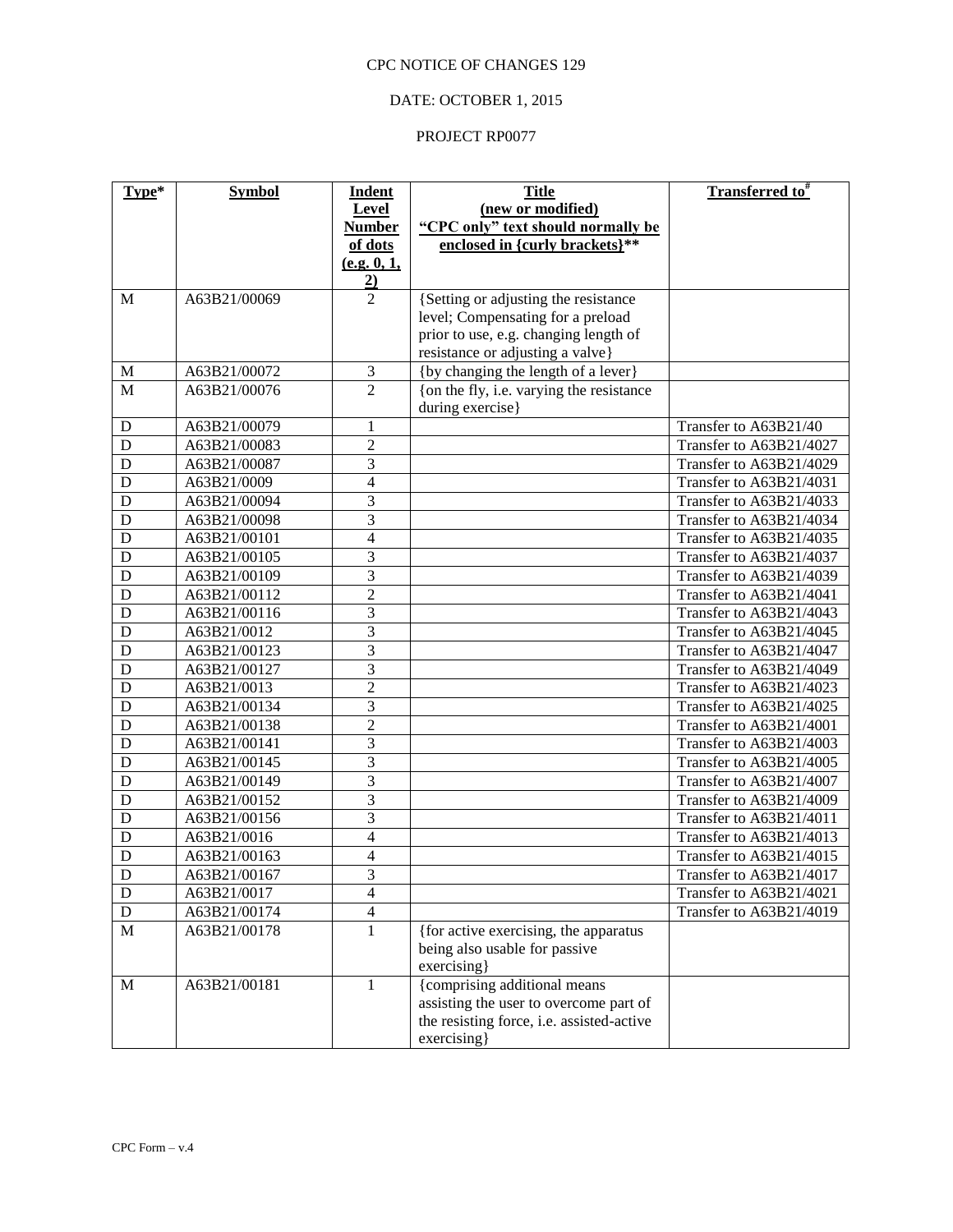# DATE: OCTOBER 1, 2015

| Type*          | <b>Symbol</b> | <b>Indent</b>                    | <b>Title</b>                                                    | Transferred to <sup>#</sup>           |
|----------------|---------------|----------------------------------|-----------------------------------------------------------------|---------------------------------------|
|                |               | Level                            | (new or modified)                                               |                                       |
|                |               | <b>Number</b>                    | "CPC only" text should normally be                              |                                       |
|                |               | of dots                          | enclosed in {curly brackets}**                                  |                                       |
|                |               | (e.g. 0, 1,                      |                                                                 |                                       |
| M              | A63B21/00185  | $\overline{2}$<br>$\overline{1}$ | {using resistance provided by the                               |                                       |
|                |               |                                  | user, e.g. exercising one body part                             |                                       |
|                |               |                                  | against a resistance provided by                                |                                       |
|                |               |                                  | another body part (A63B21/068 takes                             |                                       |
|                |               |                                  | precedence; isometric exercising                                |                                       |
|                |               |                                  | devices A63B21/0023)}                                           |                                       |
| M              | A63B21/00189  | $\mathbf{1}$                     | {using resistance provided by plastic                           |                                       |
|                |               |                                  | deformable materials, e.g. lead bars                            |                                       |
|                |               |                                  | or kneadable masses (resilient force-                           |                                       |
|                |               |                                  | resistors made of material having high                          |                                       |
| M              | A63B21/00192  | $\mathbf{1}$                     | internal friction A63B21/028)}<br>{using resistance provided by |                                       |
|                |               |                                  | magnetic means (A63B21/005 takes                                |                                       |
|                |               |                                  | precedence) }                                                   |                                       |
| M              | A63B21/00196  | 1                                | {using pulsed counterforce, e.g.                                |                                       |
|                |               |                                  | vibrating resistance means                                      |                                       |
|                |               |                                  | (A61H1/005 takes precedence)}                                   |                                       |
| $\mathbf M$    | A63B21/0023   | $\overline{2}$                   | {for isometric exercising, i.e.                                 |                                       |
|                |               |                                  | substantial force variation without                             |                                       |
|                |               | $\overline{2}$                   | substantial muscle motion }                                     |                                       |
| D              | A63B2021/0026 |                                  |                                                                 | Transfer to A63B21/002<br><b>ADD</b>  |
| M              | A63B21/0051   | $\overline{2}$                   | {using eddy currents induced in                                 |                                       |
|                |               |                                  | moved elements, e.g. by permanent                               |                                       |
|                |               |                                  | magnets}                                                        |                                       |
| $\mathbf M$    | A63B21/0052   | $\overline{3}$                   | {induced by electromagnets                                      |                                       |
|                |               |                                  | (A63B21/0056 takes precedence)}                                 |                                       |
| M              | A63B21/0053   | $\overline{c}$                   | {using alternators or dynamos}                                  |                                       |
| $\overline{N}$ | A63B21/0054   | 3                                | {for charging a battery}                                        |                                       |
| $\mathbf D$    | A63B2021/0054 | 3                                |                                                                 | Transfer to A63B21/0054<br><b>INV</b> |
| N              | A63B21/0055   | 3                                | {the produced electric power used as a                          |                                       |
|                |               |                                  | source for other equipment, e.g. for                            |                                       |
| ${\bf D}$      |               | $\overline{3}$                   | TVs                                                             | Transfer to A63B21/0055               |
|                | A63B2021/0055 |                                  |                                                                 | <b>INV</b>                            |
| M              | A63B21/0058   | $\overline{c}$                   | {using motors}                                                  |                                       |
| ${\bf N}$      | A63B21/0059   | $\overline{3}$                   | {using a frequency controlled AC                                |                                       |
|                |               |                                  | $motor$ }                                                       |                                       |
| ${\bf D}$      | A63B2021/0059 | $\overline{3}$                   |                                                                 | Transfer to A63B21/0059               |
|                |               |                                  |                                                                 | <b>INV</b>                            |
| $\mathbf M$    | A63B21/008    | $\mathbf{1}$                     | using hydraulic or pneumatic force-<br>resisters                |                                       |
| D              | A63B21/0081   | $\overline{c}$                   |                                                                 | Transfer to A63B21/008                |
| ${\bf D}$      | A63B2021/0082 | 3                                |                                                                 | Transfer to                           |
|                |               |                                  |                                                                 | A63B21/00845 INV                      |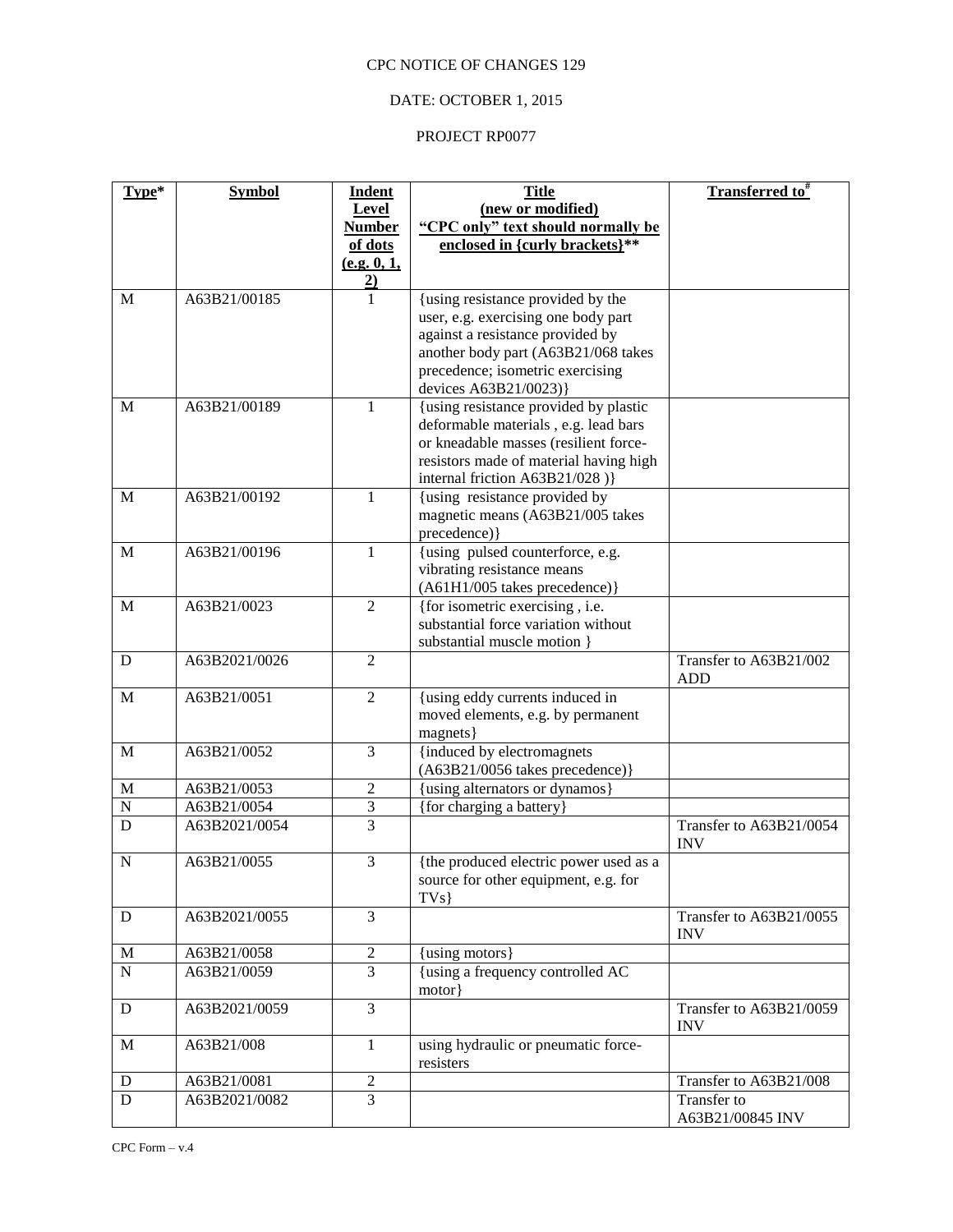# DATE: OCTOBER 1, 2015

| Level<br>(new or modified)<br>"CPC only" text should normally be<br><b>Number</b><br>enclosed in {curly brackets}**<br>of dots<br>(e.g. 0, 1,<br>$\frac{2}{2}$<br>{of the piston-cylinder type (using<br>A63B21/0083<br>$\mathbf M$<br>pneumatic piston-cylinder type force<br>resistors A63B21/0087)}<br>{by moving the surrounding water<br>A63B21/0084<br>$\overline{2}$<br>M<br>(A63B31/00, A63B35/00 take<br>precedence) }<br>{using electrorheological or<br>A63B21/00845<br>3<br>${\bf N}$<br>magnetorheological fluids}<br>3<br>A63B2021/0086<br>Transfer to A63B21/0089<br>D<br><b>INV</b><br>A63B21/0087<br>{of the piston-cylinder type (using<br>3<br>$\mathbf M$<br>hydraulic piston-cylinder type force<br>resistors A63B21/0083)}<br>{by moving the surrounding air}<br>A63B21/0088<br>M<br>3<br>$\overline{3}$<br>${\bf N}$<br>A63B21/0089<br>{Suction cups}<br>$\overline{1}$<br>$\overline{M}$<br>using frictional force-resisters<br>A63B21/012<br>{(electromagnetically-controlled<br>brakes A63B21/0056)}<br>using resilient force-resisters<br>A63B21/02<br>$\mathbf U$<br>$\mathbf{1}$<br>$\overline{N}$<br>$\overline{2}$<br>{ whereby the resistance changes<br>A63B21/021<br>abruptly during the exercising<br>movement, e.g. by using toggles}<br>Transfer to A63B21/021<br>A63B2021/021<br>$\overline{2}$<br>D<br><b>INV</b><br>{ with springs acting at different parts<br>A63B21/022<br>$\overline{2}$<br>${\bf N}$<br>of the stroke}<br>A63B2021/022<br>$\overline{2}$<br>Transfer to A63B21/022<br>D<br><b>INV</b><br>$\overline{2}$<br>{Bars; Tubes; Leaf springs<br>A63B21/026<br>$\mathbf M$<br>(A63B21/023 takes precedence)}<br>A63B21/028<br>{made of material having high<br>$\mathbf M$<br>$\overline{2}$<br>internal friction, e.g. rubber, steel<br>wool, intended to be compressed<br>(resistance provided by plastic<br>deformable materials A63B21/00189)<br>$\mathbf{2}$<br>$\mathbf M$<br>A63B21/04<br>attached to static foundation {, e.g. a<br>user<br>{with both ends stationary during the<br>$\mathbf M$<br>A63B21/0414<br>$\overline{4}$<br>actual exercise, i.e. moving only at<br>intermediate locations}<br>{the ends moving relatively by a<br>$\overline{4}$<br>M<br>A63B21/0421<br>pivoting arrangement}<br>A63B21/0435<br>$\overline{4}$<br>{One or both ends being anchored to a<br>$\mathbf M$ | Type* | <b>Symbol</b> | <b>Indent</b> | <b>Title</b>      | <b>Transferred to</b> # |
|---------------------------------------------------------------------------------------------------------------------------------------------------------------------------------------------------------------------------------------------------------------------------------------------------------------------------------------------------------------------------------------------------------------------------------------------------------------------------------------------------------------------------------------------------------------------------------------------------------------------------------------------------------------------------------------------------------------------------------------------------------------------------------------------------------------------------------------------------------------------------------------------------------------------------------------------------------------------------------------------------------------------------------------------------------------------------------------------------------------------------------------------------------------------------------------------------------------------------------------------------------------------------------------------------------------------------------------------------------------------------------------------------------------------------------------------------------------------------------------------------------------------------------------------------------------------------------------------------------------------------------------------------------------------------------------------------------------------------------------------------------------------------------------------------------------------------------------------------------------------------------------------------------------------------------------------------------------------------------------------------------------------------------------------------------------------------------------------------------------------------------------------------------------------------------------------------------------------------------------------------------------------------------------------------------------------------------------------------------------|-------|---------------|---------------|-------------------|-------------------------|
|                                                                                                                                                                                                                                                                                                                                                                                                                                                                                                                                                                                                                                                                                                                                                                                                                                                                                                                                                                                                                                                                                                                                                                                                                                                                                                                                                                                                                                                                                                                                                                                                                                                                                                                                                                                                                                                                                                                                                                                                                                                                                                                                                                                                                                                                                                                                                               |       |               |               |                   |                         |
|                                                                                                                                                                                                                                                                                                                                                                                                                                                                                                                                                                                                                                                                                                                                                                                                                                                                                                                                                                                                                                                                                                                                                                                                                                                                                                                                                                                                                                                                                                                                                                                                                                                                                                                                                                                                                                                                                                                                                                                                                                                                                                                                                                                                                                                                                                                                                               |       |               |               |                   |                         |
|                                                                                                                                                                                                                                                                                                                                                                                                                                                                                                                                                                                                                                                                                                                                                                                                                                                                                                                                                                                                                                                                                                                                                                                                                                                                                                                                                                                                                                                                                                                                                                                                                                                                                                                                                                                                                                                                                                                                                                                                                                                                                                                                                                                                                                                                                                                                                               |       |               |               |                   |                         |
|                                                                                                                                                                                                                                                                                                                                                                                                                                                                                                                                                                                                                                                                                                                                                                                                                                                                                                                                                                                                                                                                                                                                                                                                                                                                                                                                                                                                                                                                                                                                                                                                                                                                                                                                                                                                                                                                                                                                                                                                                                                                                                                                                                                                                                                                                                                                                               |       |               |               |                   |                         |
|                                                                                                                                                                                                                                                                                                                                                                                                                                                                                                                                                                                                                                                                                                                                                                                                                                                                                                                                                                                                                                                                                                                                                                                                                                                                                                                                                                                                                                                                                                                                                                                                                                                                                                                                                                                                                                                                                                                                                                                                                                                                                                                                                                                                                                                                                                                                                               |       |               |               |                   |                         |
|                                                                                                                                                                                                                                                                                                                                                                                                                                                                                                                                                                                                                                                                                                                                                                                                                                                                                                                                                                                                                                                                                                                                                                                                                                                                                                                                                                                                                                                                                                                                                                                                                                                                                                                                                                                                                                                                                                                                                                                                                                                                                                                                                                                                                                                                                                                                                               |       |               |               |                   |                         |
|                                                                                                                                                                                                                                                                                                                                                                                                                                                                                                                                                                                                                                                                                                                                                                                                                                                                                                                                                                                                                                                                                                                                                                                                                                                                                                                                                                                                                                                                                                                                                                                                                                                                                                                                                                                                                                                                                                                                                                                                                                                                                                                                                                                                                                                                                                                                                               |       |               |               |                   |                         |
|                                                                                                                                                                                                                                                                                                                                                                                                                                                                                                                                                                                                                                                                                                                                                                                                                                                                                                                                                                                                                                                                                                                                                                                                                                                                                                                                                                                                                                                                                                                                                                                                                                                                                                                                                                                                                                                                                                                                                                                                                                                                                                                                                                                                                                                                                                                                                               |       |               |               |                   |                         |
|                                                                                                                                                                                                                                                                                                                                                                                                                                                                                                                                                                                                                                                                                                                                                                                                                                                                                                                                                                                                                                                                                                                                                                                                                                                                                                                                                                                                                                                                                                                                                                                                                                                                                                                                                                                                                                                                                                                                                                                                                                                                                                                                                                                                                                                                                                                                                               |       |               |               |                   |                         |
|                                                                                                                                                                                                                                                                                                                                                                                                                                                                                                                                                                                                                                                                                                                                                                                                                                                                                                                                                                                                                                                                                                                                                                                                                                                                                                                                                                                                                                                                                                                                                                                                                                                                                                                                                                                                                                                                                                                                                                                                                                                                                                                                                                                                                                                                                                                                                               |       |               |               |                   |                         |
|                                                                                                                                                                                                                                                                                                                                                                                                                                                                                                                                                                                                                                                                                                                                                                                                                                                                                                                                                                                                                                                                                                                                                                                                                                                                                                                                                                                                                                                                                                                                                                                                                                                                                                                                                                                                                                                                                                                                                                                                                                                                                                                                                                                                                                                                                                                                                               |       |               |               |                   |                         |
|                                                                                                                                                                                                                                                                                                                                                                                                                                                                                                                                                                                                                                                                                                                                                                                                                                                                                                                                                                                                                                                                                                                                                                                                                                                                                                                                                                                                                                                                                                                                                                                                                                                                                                                                                                                                                                                                                                                                                                                                                                                                                                                                                                                                                                                                                                                                                               |       |               |               |                   |                         |
|                                                                                                                                                                                                                                                                                                                                                                                                                                                                                                                                                                                                                                                                                                                                                                                                                                                                                                                                                                                                                                                                                                                                                                                                                                                                                                                                                                                                                                                                                                                                                                                                                                                                                                                                                                                                                                                                                                                                                                                                                                                                                                                                                                                                                                                                                                                                                               |       |               |               |                   |                         |
|                                                                                                                                                                                                                                                                                                                                                                                                                                                                                                                                                                                                                                                                                                                                                                                                                                                                                                                                                                                                                                                                                                                                                                                                                                                                                                                                                                                                                                                                                                                                                                                                                                                                                                                                                                                                                                                                                                                                                                                                                                                                                                                                                                                                                                                                                                                                                               |       |               |               |                   |                         |
|                                                                                                                                                                                                                                                                                                                                                                                                                                                                                                                                                                                                                                                                                                                                                                                                                                                                                                                                                                                                                                                                                                                                                                                                                                                                                                                                                                                                                                                                                                                                                                                                                                                                                                                                                                                                                                                                                                                                                                                                                                                                                                                                                                                                                                                                                                                                                               |       |               |               |                   |                         |
|                                                                                                                                                                                                                                                                                                                                                                                                                                                                                                                                                                                                                                                                                                                                                                                                                                                                                                                                                                                                                                                                                                                                                                                                                                                                                                                                                                                                                                                                                                                                                                                                                                                                                                                                                                                                                                                                                                                                                                                                                                                                                                                                                                                                                                                                                                                                                               |       |               |               |                   |                         |
|                                                                                                                                                                                                                                                                                                                                                                                                                                                                                                                                                                                                                                                                                                                                                                                                                                                                                                                                                                                                                                                                                                                                                                                                                                                                                                                                                                                                                                                                                                                                                                                                                                                                                                                                                                                                                                                                                                                                                                                                                                                                                                                                                                                                                                                                                                                                                               |       |               |               |                   |                         |
|                                                                                                                                                                                                                                                                                                                                                                                                                                                                                                                                                                                                                                                                                                                                                                                                                                                                                                                                                                                                                                                                                                                                                                                                                                                                                                                                                                                                                                                                                                                                                                                                                                                                                                                                                                                                                                                                                                                                                                                                                                                                                                                                                                                                                                                                                                                                                               |       |               |               |                   |                         |
|                                                                                                                                                                                                                                                                                                                                                                                                                                                                                                                                                                                                                                                                                                                                                                                                                                                                                                                                                                                                                                                                                                                                                                                                                                                                                                                                                                                                                                                                                                                                                                                                                                                                                                                                                                                                                                                                                                                                                                                                                                                                                                                                                                                                                                                                                                                                                               |       |               |               |                   |                         |
|                                                                                                                                                                                                                                                                                                                                                                                                                                                                                                                                                                                                                                                                                                                                                                                                                                                                                                                                                                                                                                                                                                                                                                                                                                                                                                                                                                                                                                                                                                                                                                                                                                                                                                                                                                                                                                                                                                                                                                                                                                                                                                                                                                                                                                                                                                                                                               |       |               |               |                   |                         |
|                                                                                                                                                                                                                                                                                                                                                                                                                                                                                                                                                                                                                                                                                                                                                                                                                                                                                                                                                                                                                                                                                                                                                                                                                                                                                                                                                                                                                                                                                                                                                                                                                                                                                                                                                                                                                                                                                                                                                                                                                                                                                                                                                                                                                                                                                                                                                               |       |               |               |                   |                         |
|                                                                                                                                                                                                                                                                                                                                                                                                                                                                                                                                                                                                                                                                                                                                                                                                                                                                                                                                                                                                                                                                                                                                                                                                                                                                                                                                                                                                                                                                                                                                                                                                                                                                                                                                                                                                                                                                                                                                                                                                                                                                                                                                                                                                                                                                                                                                                               |       |               |               |                   |                         |
|                                                                                                                                                                                                                                                                                                                                                                                                                                                                                                                                                                                                                                                                                                                                                                                                                                                                                                                                                                                                                                                                                                                                                                                                                                                                                                                                                                                                                                                                                                                                                                                                                                                                                                                                                                                                                                                                                                                                                                                                                                                                                                                                                                                                                                                                                                                                                               |       |               |               |                   |                         |
|                                                                                                                                                                                                                                                                                                                                                                                                                                                                                                                                                                                                                                                                                                                                                                                                                                                                                                                                                                                                                                                                                                                                                                                                                                                                                                                                                                                                                                                                                                                                                                                                                                                                                                                                                                                                                                                                                                                                                                                                                                                                                                                                                                                                                                                                                                                                                               |       |               |               |                   |                         |
|                                                                                                                                                                                                                                                                                                                                                                                                                                                                                                                                                                                                                                                                                                                                                                                                                                                                                                                                                                                                                                                                                                                                                                                                                                                                                                                                                                                                                                                                                                                                                                                                                                                                                                                                                                                                                                                                                                                                                                                                                                                                                                                                                                                                                                                                                                                                                               |       |               |               |                   |                         |
|                                                                                                                                                                                                                                                                                                                                                                                                                                                                                                                                                                                                                                                                                                                                                                                                                                                                                                                                                                                                                                                                                                                                                                                                                                                                                                                                                                                                                                                                                                                                                                                                                                                                                                                                                                                                                                                                                                                                                                                                                                                                                                                                                                                                                                                                                                                                                               |       |               |               |                   |                         |
|                                                                                                                                                                                                                                                                                                                                                                                                                                                                                                                                                                                                                                                                                                                                                                                                                                                                                                                                                                                                                                                                                                                                                                                                                                                                                                                                                                                                                                                                                                                                                                                                                                                                                                                                                                                                                                                                                                                                                                                                                                                                                                                                                                                                                                                                                                                                                               |       |               |               |                   |                         |
|                                                                                                                                                                                                                                                                                                                                                                                                                                                                                                                                                                                                                                                                                                                                                                                                                                                                                                                                                                                                                                                                                                                                                                                                                                                                                                                                                                                                                                                                                                                                                                                                                                                                                                                                                                                                                                                                                                                                                                                                                                                                                                                                                                                                                                                                                                                                                               |       |               |               |                   |                         |
|                                                                                                                                                                                                                                                                                                                                                                                                                                                                                                                                                                                                                                                                                                                                                                                                                                                                                                                                                                                                                                                                                                                                                                                                                                                                                                                                                                                                                                                                                                                                                                                                                                                                                                                                                                                                                                                                                                                                                                                                                                                                                                                                                                                                                                                                                                                                                               |       |               |               |                   |                         |
|                                                                                                                                                                                                                                                                                                                                                                                                                                                                                                                                                                                                                                                                                                                                                                                                                                                                                                                                                                                                                                                                                                                                                                                                                                                                                                                                                                                                                                                                                                                                                                                                                                                                                                                                                                                                                                                                                                                                                                                                                                                                                                                                                                                                                                                                                                                                                               |       |               |               |                   |                         |
|                                                                                                                                                                                                                                                                                                                                                                                                                                                                                                                                                                                                                                                                                                                                                                                                                                                                                                                                                                                                                                                                                                                                                                                                                                                                                                                                                                                                                                                                                                                                                                                                                                                                                                                                                                                                                                                                                                                                                                                                                                                                                                                                                                                                                                                                                                                                                               |       |               |               |                   |                         |
|                                                                                                                                                                                                                                                                                                                                                                                                                                                                                                                                                                                                                                                                                                                                                                                                                                                                                                                                                                                                                                                                                                                                                                                                                                                                                                                                                                                                                                                                                                                                                                                                                                                                                                                                                                                                                                                                                                                                                                                                                                                                                                                                                                                                                                                                                                                                                               |       |               |               |                   |                         |
|                                                                                                                                                                                                                                                                                                                                                                                                                                                                                                                                                                                                                                                                                                                                                                                                                                                                                                                                                                                                                                                                                                                                                                                                                                                                                                                                                                                                                                                                                                                                                                                                                                                                                                                                                                                                                                                                                                                                                                                                                                                                                                                                                                                                                                                                                                                                                               |       |               |               |                   |                         |
|                                                                                                                                                                                                                                                                                                                                                                                                                                                                                                                                                                                                                                                                                                                                                                                                                                                                                                                                                                                                                                                                                                                                                                                                                                                                                                                                                                                                                                                                                                                                                                                                                                                                                                                                                                                                                                                                                                                                                                                                                                                                                                                                                                                                                                                                                                                                                               |       |               |               |                   |                         |
|                                                                                                                                                                                                                                                                                                                                                                                                                                                                                                                                                                                                                                                                                                                                                                                                                                                                                                                                                                                                                                                                                                                                                                                                                                                                                                                                                                                                                                                                                                                                                                                                                                                                                                                                                                                                                                                                                                                                                                                                                                                                                                                                                                                                                                                                                                                                                               |       |               |               |                   |                         |
|                                                                                                                                                                                                                                                                                                                                                                                                                                                                                                                                                                                                                                                                                                                                                                                                                                                                                                                                                                                                                                                                                                                                                                                                                                                                                                                                                                                                                                                                                                                                                                                                                                                                                                                                                                                                                                                                                                                                                                                                                                                                                                                                                                                                                                                                                                                                                               |       |               |               |                   |                         |
|                                                                                                                                                                                                                                                                                                                                                                                                                                                                                                                                                                                                                                                                                                                                                                                                                                                                                                                                                                                                                                                                                                                                                                                                                                                                                                                                                                                                                                                                                                                                                                                                                                                                                                                                                                                                                                                                                                                                                                                                                                                                                                                                                                                                                                                                                                                                                               |       |               |               |                   |                         |
|                                                                                                                                                                                                                                                                                                                                                                                                                                                                                                                                                                                                                                                                                                                                                                                                                                                                                                                                                                                                                                                                                                                                                                                                                                                                                                                                                                                                                                                                                                                                                                                                                                                                                                                                                                                                                                                                                                                                                                                                                                                                                                                                                                                                                                                                                                                                                               |       |               |               |                   |                         |
|                                                                                                                                                                                                                                                                                                                                                                                                                                                                                                                                                                                                                                                                                                                                                                                                                                                                                                                                                                                                                                                                                                                                                                                                                                                                                                                                                                                                                                                                                                                                                                                                                                                                                                                                                                                                                                                                                                                                                                                                                                                                                                                                                                                                                                                                                                                                                               |       |               |               |                   |                         |
|                                                                                                                                                                                                                                                                                                                                                                                                                                                                                                                                                                                                                                                                                                                                                                                                                                                                                                                                                                                                                                                                                                                                                                                                                                                                                                                                                                                                                                                                                                                                                                                                                                                                                                                                                                                                                                                                                                                                                                                                                                                                                                                                                                                                                                                                                                                                                               |       |               |               |                   |                         |
|                                                                                                                                                                                                                                                                                                                                                                                                                                                                                                                                                                                                                                                                                                                                                                                                                                                                                                                                                                                                                                                                                                                                                                                                                                                                                                                                                                                                                                                                                                                                                                                                                                                                                                                                                                                                                                                                                                                                                                                                                                                                                                                                                                                                                                                                                                                                                               |       |               |               |                   |                         |
|                                                                                                                                                                                                                                                                                                                                                                                                                                                                                                                                                                                                                                                                                                                                                                                                                                                                                                                                                                                                                                                                                                                                                                                                                                                                                                                                                                                                                                                                                                                                                                                                                                                                                                                                                                                                                                                                                                                                                                                                                                                                                                                                                                                                                                                                                                                                                               |       |               |               |                   |                         |
|                                                                                                                                                                                                                                                                                                                                                                                                                                                                                                                                                                                                                                                                                                                                                                                                                                                                                                                                                                                                                                                                                                                                                                                                                                                                                                                                                                                                                                                                                                                                                                                                                                                                                                                                                                                                                                                                                                                                                                                                                                                                                                                                                                                                                                                                                                                                                               |       |               |               |                   |                         |
|                                                                                                                                                                                                                                                                                                                                                                                                                                                                                                                                                                                                                                                                                                                                                                                                                                                                                                                                                                                                                                                                                                                                                                                                                                                                                                                                                                                                                                                                                                                                                                                                                                                                                                                                                                                                                                                                                                                                                                                                                                                                                                                                                                                                                                                                                                                                                               |       |               |               | rotating element} |                         |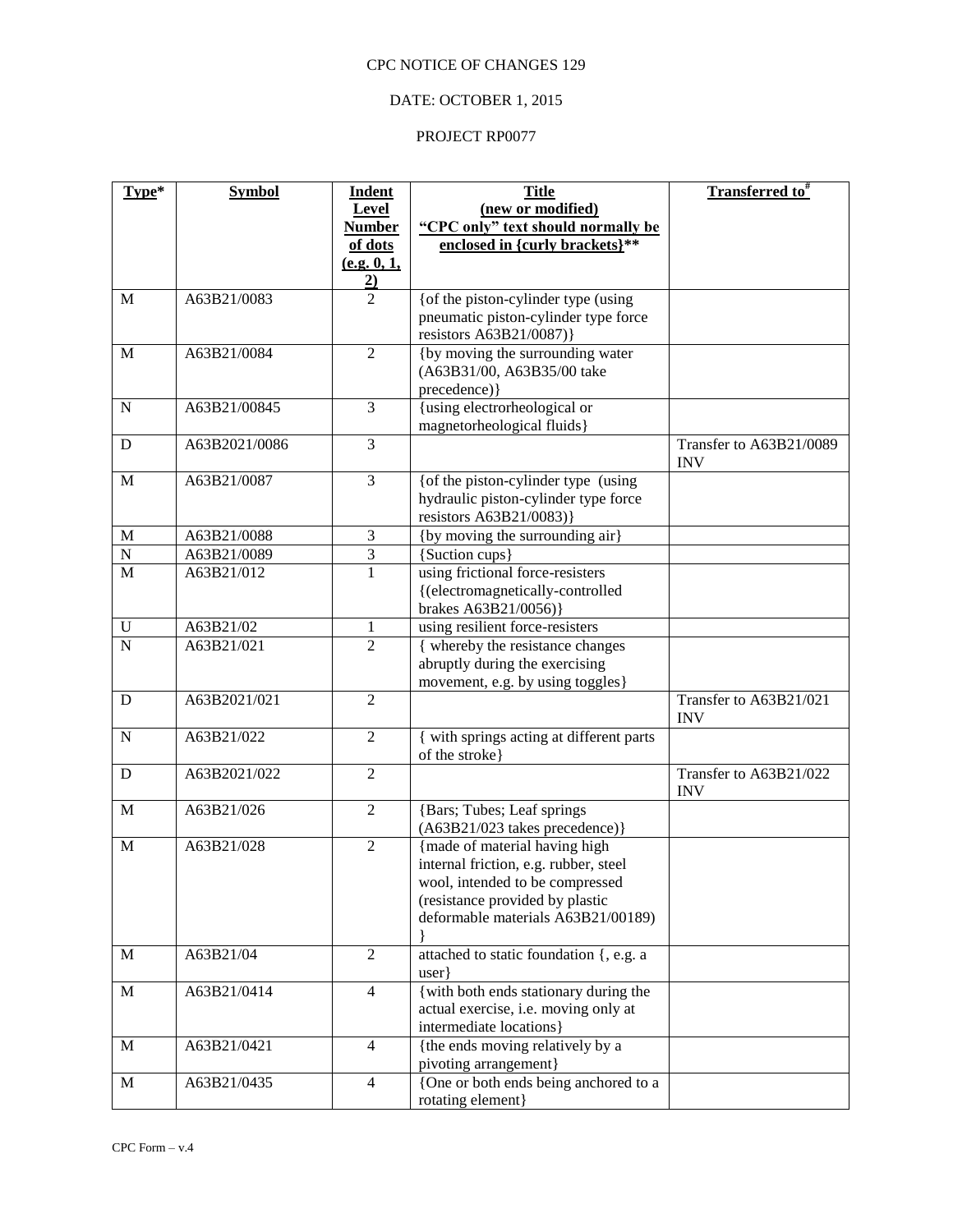# DATE: OCTOBER 1, 2015

| Type*        | <b>Symbol</b> | <b>Indent</b>               | <b>Title</b>                                        | <b>Transferred to</b> # |
|--------------|---------------|-----------------------------|-----------------------------------------------------|-------------------------|
|              |               | Level                       | (new or modified)                                   |                         |
|              |               | <b>Number</b>               | "CPC only" text should normally be                  |                         |
|              |               | of dots                     | enclosed in {curly brackets}**                      |                         |
|              |               | (e.g. 0, 1,                 |                                                     |                         |
| M            | A63B21/0442   | $\frac{2}{3}$               | {Anchored at one end only, the other                |                         |
|              |               |                             | end being manipulated by the user}                  |                         |
| M            | A63B21/045    | $\overline{2}$              | having torsion {or bending or flexion}              |                         |
|              |               |                             | element                                             |                         |
| $\mathbf M$  | A63B21/05     | $\overline{2}$              | Linearly-compressed elements                        |                         |
|              |               |                             | $\{(A63B21/028 \text{ takes precedence})\}$         |                         |
| M            | A63B21/0555   | $\overline{4}$              | {Details of the rope or band, e.g.                  |                         |
|              |               |                             | shape or colour coding}                             |                         |
| M            | A63B21/0557   | $\overline{4}$              | {Details of the attachments, e.g. clips             |                         |
|              |               |                             | or clamps}                                          |                         |
| $\mathbf M$  | A63B21/0603   | 3                           | {Fluid-like particles, e.g. gun shot or             |                         |
| M            | A63B21/0604   | 3                           | sand }<br>{Solid masses, e.g. concrete              |                         |
|              |               |                             | (A63B21/0603 takes precedence)}                     |                         |
| M            | A63B21/0605   | 3                           | {with boxes, baskets or the like for                |                         |
|              |               |                             | stacking loose weights therein}                     |                         |
| $\mathbf{M}$ | A63B21/0607   | 3                           | {Plastic masses, e.g. elastomers;                   |                         |
|              |               |                             | Masses provided with plastic                        |                         |
|              |               |                             | coverings}                                          |                         |
| M            | A63B21/0608   | $\overline{2}$              | {Eccentric weights put into orbital                 |                         |
|              |               |                             | motion by nutating movement of the                  |                         |
|              |               |                             | user (symmetric devices, e.g. hula                  |                         |
|              |               |                             | hoops, put into orbital motion                      |                         |
| M            | A63B21/0609   | $\overline{2}$              | A63B19/00)<br>{consisting of loosely interconnected |                         |
|              |               |                             | elements for progressively changing                 |                         |
|              |               |                             | weight, e.g. heavy chains}                          |                         |
| D            | A63B21/0611   | $\boldsymbol{2}$            |                                                     | Transfer to A63B21/062  |
| D            | A63B2021/0612 | 3                           |                                                     | Transfer to A63B21/0622 |
|              |               |                             |                                                     | <b>INV</b>              |
| D            | A63B21/0613   | $\ensuremath{\mathfrak{Z}}$ |                                                     | Transfer to A63B21/0624 |
| $\mathbf D$  | A63B2021/0614 | $\overline{3}$              |                                                     | Transfer to A63B21/0626 |
|              |               |                             |                                                     | <b>INV</b>              |
| $\mathbf M$  | A63B21/0615   | $\overline{2}$              | {pivoting about a fixed horizontal                  |                         |
| ${\bf N}$    | A63B21/0616   | 3                           | fulcrum}<br>{ with an adjustable moment             |                         |
|              |               |                             | (A63B21/0617 takes precedence)}                     |                         |
| ${\bf D}$    | A63B2021/0616 | 3                           |                                                     | Transfer to A63B21/0616 |
|              |               |                             |                                                     | <b>INV</b>              |
| ${\bf N}$    | A63B21/0617   | 3                           | {with a changing moment as a                        |                         |
|              |               |                             | function of the pivot angle}                        |                         |
| ${\bf D}$    | A63B2021/0617 | 3                           |                                                     | Transfer to A63B21/0617 |
|              |               |                             |                                                     | <b>INV</b>              |
| $\mathbf M$  | A63B21/0618   | $\mathbf{2}$                | {moving in a horizontal plane without               |                         |
|              |               |                             | substantial friction, i.e. using inertial           |                         |
|              |               |                             | forces }                                            |                         |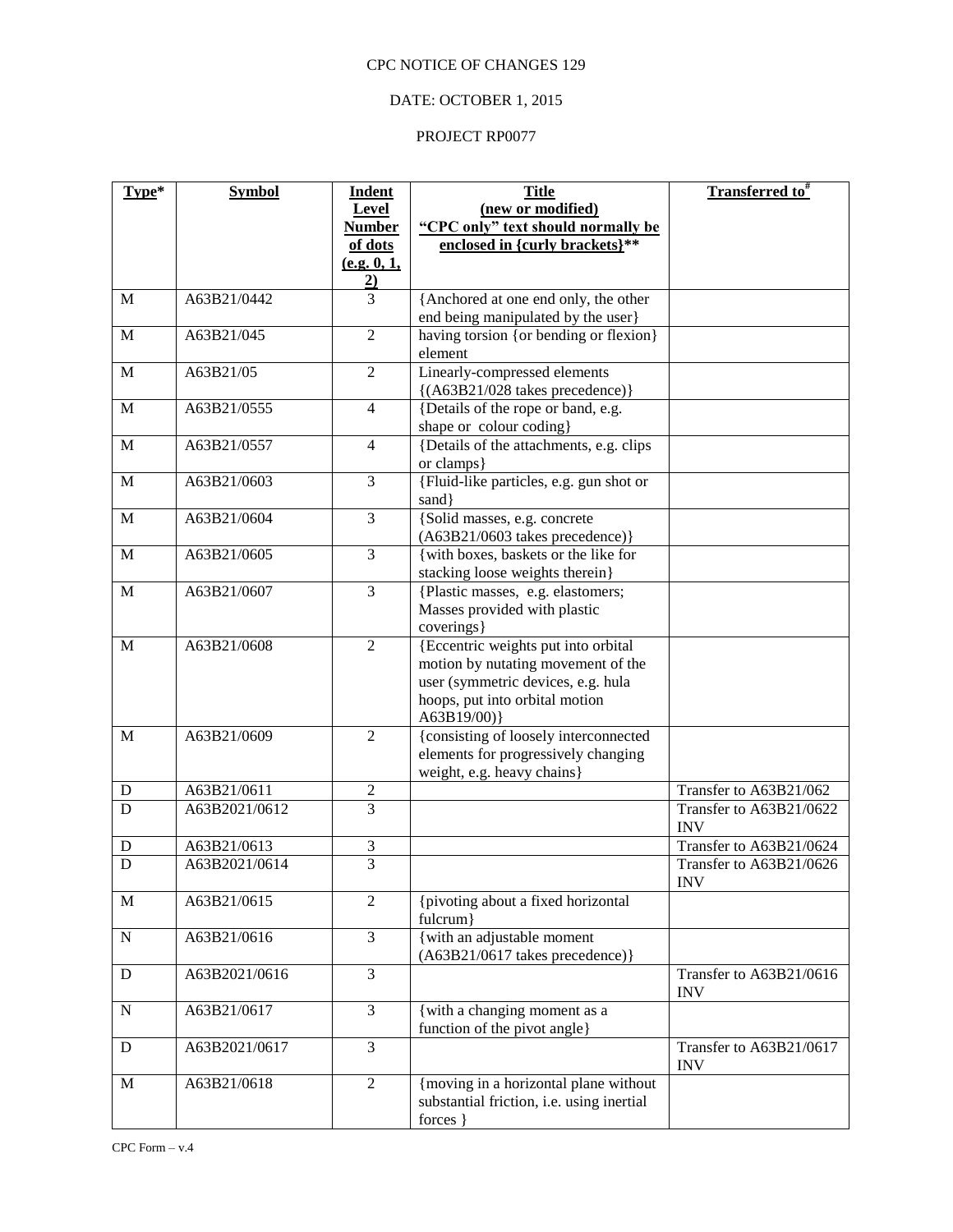# DATE: OCTOBER 1, 2015

| Type*                      | <b>Symbol</b>                | <b>Indent</b>                    | <b>Title</b>                                                       | <b>Transferred to</b> <sup>#</sup>           |
|----------------------------|------------------------------|----------------------------------|--------------------------------------------------------------------|----------------------------------------------|
|                            |                              | Level                            | (new or modified)                                                  |                                              |
|                            |                              | <b>Number</b>                    | "CPC only" text should normally be                                 |                                              |
|                            |                              | of dots                          | enclosed in {curly brackets}**                                     |                                              |
|                            |                              | (e.g. 0, 1,                      |                                                                    |                                              |
|                            |                              | $\frac{2}{2}$                    |                                                                    |                                              |
| $\mathbf C$                | A63B21/062                   |                                  | including guide for vertical {or non-                              | Document families                            |
|                            |                              |                                  | vertical weights or} array of<br>weights { to move against gravity | currently classified in<br>A63B21/062 should |
|                            |                              |                                  | forces }                                                           | transfer to A63B21/0628                      |
|                            |                              |                                  |                                                                    | prior to transferring                        |
|                            |                              |                                  |                                                                    | document families from                       |
|                            |                              |                                  |                                                                    | A63B21/0611 to                               |
|                            |                              |                                  |                                                                    | A63B21/062                                   |
| N                          | A63B21/0622                  | 3                                | {with adjustable inclination angle of                              |                                              |
|                            |                              |                                  | the guiding means}                                                 |                                              |
| ${\bf D}$                  | A63B2021/0623                | 3                                |                                                                    | Transfer to A63B21/063                       |
|                            |                              |                                  |                                                                    | <b>INV</b>                                   |
| $\mathbf N$<br>$\mathbf D$ | A63B21/0624<br>A63B2021/0626 | $\mathfrak{Z}$<br>$\overline{3}$ | {by moving the guiding means}                                      | Transfer to A63B21/0632                      |
|                            |                              |                                  |                                                                    | <b>INV</b>                                   |
| ${\bf N}$                  | A63B21/0626                  | 3                                | {with substantially vertical guiding                               |                                              |
|                            |                              |                                  | means }                                                            |                                              |
| $\mathbf N$                | A63B21/0628                  | $\overline{4}$                   | {for vertical array of weights}                                    |                                              |
| $\overline{N}$             | A63B21/063                   | $\overline{5}$                   | {Weight selecting means}                                           |                                              |
| $\overline{N}$             | A63B21/0632                  | $\overline{5}$                   | {the weights being lifted by rigid                                 |                                              |
|                            |                              |                                  | means}                                                             |                                              |
| $\mathbf M$                | A63B21/072                   | $\overline{2}$                   | Dumb-bells, bar-bells or the like {,                               |                                              |
|                            |                              |                                  | e.g. weight discs having an integral                               |                                              |
| ${\bf N}$                  | A63B21/0722                  | $\overline{\mathbf{3}}$          | peripheral handle}<br>{transformable, e.g. from dumb-bell          |                                              |
|                            |                              |                                  | to bar-bell}                                                       |                                              |
| D                          | A63B2021/0722                | $\overline{3}$                   |                                                                    | Transfer to A63B21/0722                      |
|                            |                              |                                  |                                                                    | <b>INV</b>                                   |
| $\mathbf M$                | A63B21/0726                  | 3                                | {Dumb-bells, i.e. with a central bar to                            |                                              |
|                            |                              |                                  | be held by a single hand, and with                                 |                                              |
|                            |                              |                                  | weights at the ends}                                               |                                              |
| $\mathbf M$                | A63B21/0728                  | 3                                | {with means for fixing weights on                                  |                                              |
|                            |                              |                                  | bars, i.e. fixing olympic discs or                                 |                                              |
|                            |                              |                                  | bumper plates on bar-bells or dumb-                                |                                              |
|                            | A63B21/075                   | 3                                | bells }<br>with variable weights {, e.g. weight                    |                                              |
| M                          |                              |                                  | systems with weight selecting means                                |                                              |
|                            |                              |                                  | for bar-bells or dumb-bells}                                       |                                              |
| $\mathbf M$                | A63B21/078                   | $\overline{2}$                   | Devices for bench press exercises {,                               |                                              |
|                            |                              |                                  | e.g. supports, guiding means }                                     |                                              |
| ${\bf N}$                  | A63B21/0783                  | 3                                | {Safety features for bar-bells, e.g.                               |                                              |
|                            |                              |                                  | drop limiting means}                                               |                                              |
| D                          | A63B2021/0783                | 3                                |                                                                    | Transfer to A63B21/0783                      |
|                            |                              |                                  |                                                                    | <b>INV</b>                                   |
| D                          | A63B2021/0786                | $\overline{4}$                   |                                                                    | Transfer to A63B21/0783                      |
|                            |                              |                                  |                                                                    | <b>INV</b>                                   |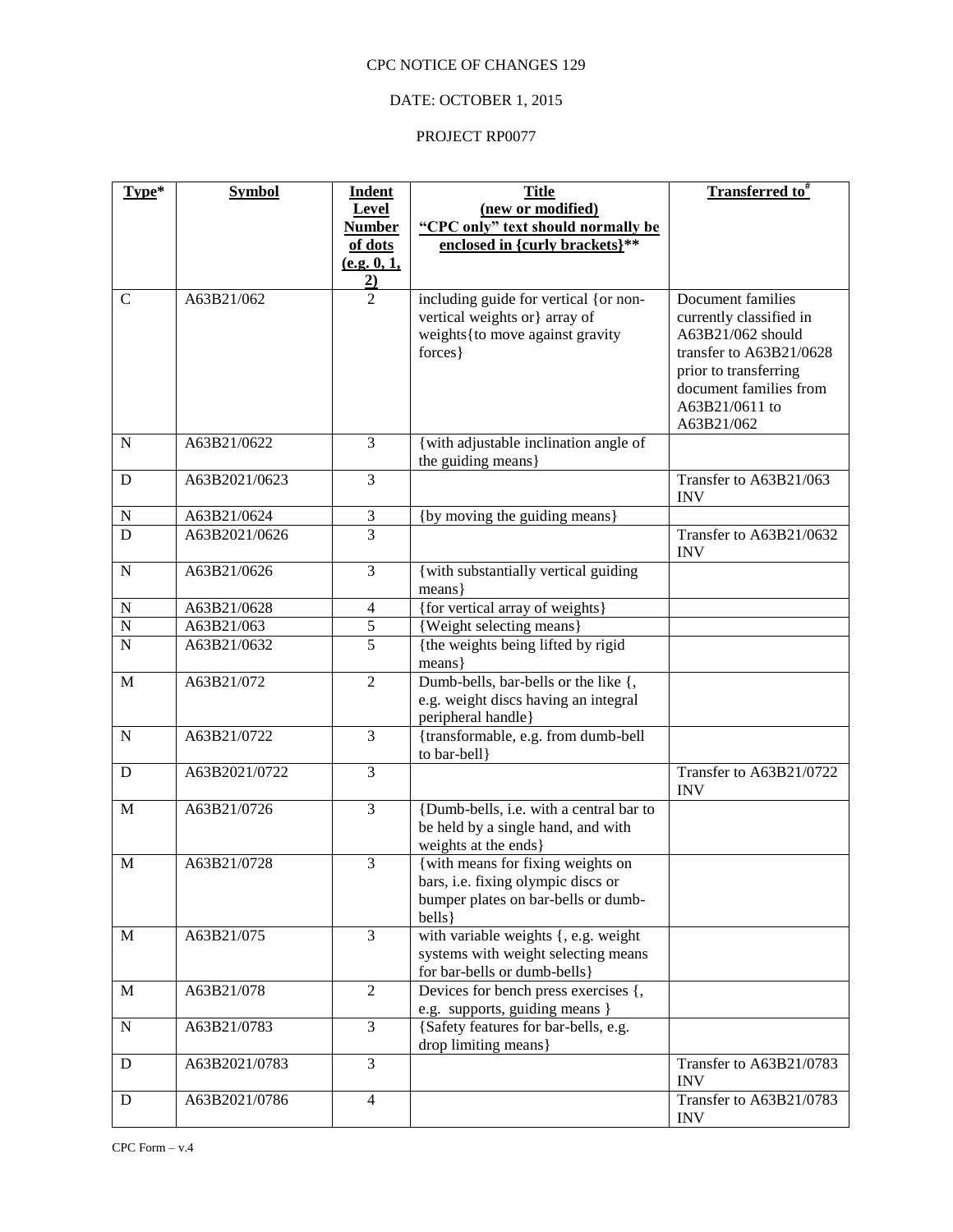## DATE: OCTOBER 1, 2015

| Type*       | <b>Symbol</b> | <b>Indent</b>  | <b>Title</b>                             | <b>Transferred to</b> # |
|-------------|---------------|----------------|------------------------------------------|-------------------------|
|             |               | Level          | (new or modified)                        |                         |
|             |               | <b>Number</b>  | "CPC only" text should normally be       |                         |
|             |               | of dots        | enclosed in {curly brackets}**           |                         |
|             |               | (e.g. 0, 1,    |                                          |                         |
|             |               | $\overline{2}$ |                                          |                         |
| D           | A63B21/14     | 1              |                                          | Transfer to A63B21/40   |
| D           | A63B21/1403   | $\overline{2}$ |                                          | Transfer to A63B21/4001 |
| D           | A63B21/1407   | 3              |                                          | Transfer to A63B21/4003 |
| D           | A63B21/1411   | $\overline{3}$ |                                          | Transfer to A63B21/4005 |
| D           | A63B21/1415   | $\overline{3}$ |                                          | Transfer to A63B21/4007 |
| D           | A63B21/1419   | $\overline{3}$ |                                          | Transfer to A63B21/4009 |
| D           | A63B21/1423   | $\overline{3}$ |                                          | Transfer to A63B21/4011 |
| D           | A63B21/1426   | $\overline{4}$ |                                          | Transfer to A63B21/4013 |
| D           | A63B21/143    | 4              |                                          | Transfer to A63B21/4015 |
| D           | A63B21/1434   | 3              |                                          | Transfer to A63B21/4017 |
| D           | A63B21/1438   | $\overline{4}$ |                                          | Transfer to A63B21/4019 |
| D           | A63B21/1442   | $\overline{4}$ |                                          | Transfer to A63B21/4021 |
| D           | A63B21/1446   | $\overline{2}$ |                                          | Transfer to A63B21/4023 |
| D           | A63B21/1449   | 3              |                                          | Transfer to A63B21/4025 |
| D           | A63B21/1453   | $\overline{2}$ |                                          | Transfer to A63B21/4027 |
| D           | A63B21/1457   | 3              |                                          | Transfer to A63B21/4029 |
| D           | A63B21/1461   | $\overline{4}$ |                                          | Transfer to A63B21/4031 |
| D           | A63B21/1465   | 3              |                                          | Transfer to A63B21/4033 |
| D           | A63B21/1469   | $\overline{4}$ |                                          | Transfer to A63B21/4035 |
| D           | A63B21/1473   | 3              |                                          | Transfer to A63B21/4037 |
| D           | A63B21/1476   | 3              |                                          | Transfer to A63B21/4039 |
| D           | A63B21/148    | $\overline{2}$ |                                          | Transfer to A63B21/4041 |
| D           | A63B21/1484   | $\overline{2}$ |                                          | Transfer to A63B21/4043 |
| D           | A63B21/1488   | 3              |                                          | Transfer to A63B21/4045 |
| D           | A63B21/1492   | $\overline{3}$ |                                          | Transfer to A63B21/4047 |
| D           | A63B21/1496   | $\overline{3}$ |                                          | Transfer to A63B21/4049 |
| M           | A63B21/15     | $\mathbf{1}$   | {Arrangements for force<br>transmission} |                         |
| M           | A63B21/151    | $\overline{2}$ | {Using flexible elements for             |                         |
|             |               |                | reciprocating movements, e.g. ropes      |                         |
|             |               |                | or chains }                              |                         |
| $\mathbf M$ | A63B21/152    | 3              | {Bowden-type cables}                     |                         |
| M           | A63B21/153    | $\overline{3}$ | {wound-up and unwound during             |                         |
|             |               |                | exercise, e.g. from a reel }             |                         |
| $\mathbf M$ | A63B21/154    | $\mathfrak 3$  | {using special pulley-assemblies}        |                         |
| $\mathbf M$ | A63B21/156    | $\overline{4}$ | {the position of the pulleys being       |                         |
|             |               |                | variable, e.g. for different exercises}  |                         |
| $\mathbf M$ | A63B21/157    | $\overline{2}$ | {Ratchet-wheel links; Overrunning        |                         |
|             |               |                | clutches; One-way clutches}              |                         |
| M           | A63B21/158    | $\overline{2}$ | {Hydraulic transmissions (hydraulic      |                         |
|             |               |                | force resistors A63B21/008)}             |                         |
| $\mathbf U$ | A63B21/16     | 1              | Supports for anchoring force-resisters   |                         |
| ${\bf N}$   | A63B21/1609   | $\overline{2}$ | {for anchoring on a chair (chairs with   |                         |
|             |               |                | exercising means A47C9/002)}             |                         |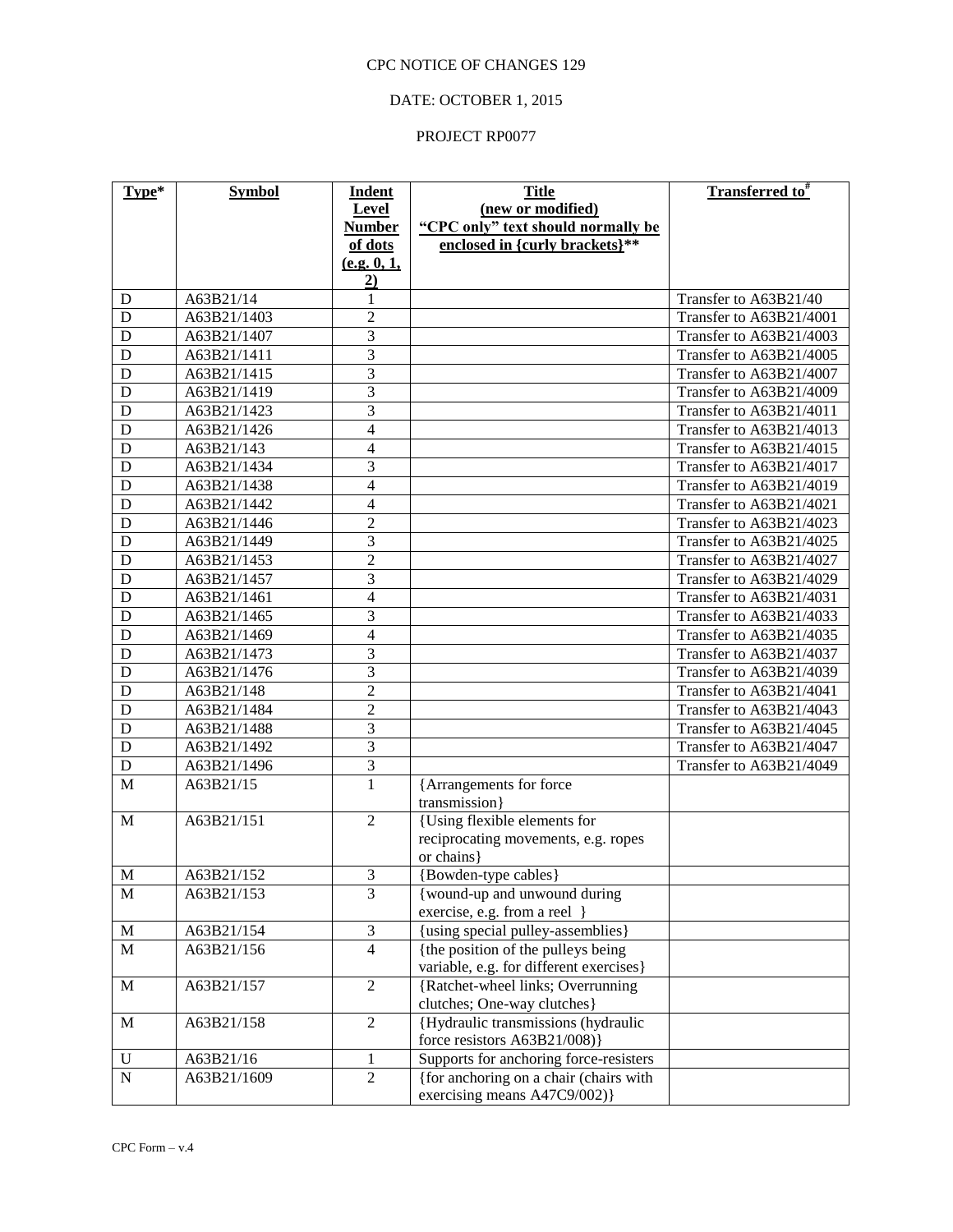# DATE: OCTOBER 1, 2015

| Type*          | <b>Symbol</b> | <b>Indent</b>               | <b>Title</b>                                                               | <b>Transferred to</b> <sup>#</sup>    |
|----------------|---------------|-----------------------------|----------------------------------------------------------------------------|---------------------------------------|
|                |               | Level                       | (new or modified)                                                          |                                       |
|                |               | <b>Number</b>               | "CPC only" text should normally be                                         |                                       |
|                |               | of dots                     | enclosed in {curly brackets}**                                             |                                       |
|                |               | (e.g. 0, 1,                 |                                                                            |                                       |
|                |               | $\overline{2)}$             |                                                                            |                                       |
| D              | A63B2021/1609 | $\overline{2}$              |                                                                            | Transfer to A63B21/1609<br><b>INV</b> |
| M              | A63B21/1618   | $\sqrt{2}$                  | {on a door or a door frame}                                                |                                       |
| M              | A63B21/1627   | $\overline{3}$              | {for anchoring on or between the                                           |                                       |
|                |               |                             | vertical posts of a door frame}                                            |                                       |
| M              | A63B21/1636   | $\overline{3}$              | {for anchoring on the horizontal part                                      |                                       |
|                |               |                             | of a door frame}                                                           |                                       |
| $\mathbf M$    | A63B21/1645   | $\ensuremath{\mathfrak{Z}}$ | {for anchoring on a door}                                                  |                                       |
| $\overline{M}$ | A63B21/1654   | $\overline{3}$              | {for anchoring between a door and the                                      |                                       |
|                |               |                             | floor}                                                                     |                                       |
| M              | A63B21/1663   | 3                           | {for anchoring between a door and the                                      |                                       |
|                |               |                             | door frame}                                                                |                                       |
| ${\bf N}$      | A63B21/1672   | $\boldsymbol{2}$            | {for anchoring on beds or mattresses}                                      |                                       |
| D              | A63B2021/1672 | $\overline{2}$              |                                                                            | Transfer to A63B21/1672<br><b>INV</b> |
| M              | A63B21/1681   | $\overline{2}$              | {for anchoring between horizontal                                          |                                       |
|                |               |                             | surfaces, e.g. the floor and the ceiling}                                  |                                       |
| N              | A63B21/169    | $\overline{c}$              | {for anchoring on or against a wall}                                       |                                       |
| $\overline{D}$ | A63B2021/169  | $\overline{2}$              |                                                                            | Transfer to A63B21/169<br><b>INV</b>  |
| $\mathbf M$    | A63B21/22     | $\mathbf{1}$                | Resisting devices with rotary bodies<br>$\{(A63B21/0608 \times 10^{10})\}$ |                                       |
| $\mathbf N$    | A63B21/222    | $\mathfrak{2}$              | { by overcoming gyroscopic forces,                                         |                                       |
|                |               |                             | e.g. by turning the spin axis}                                             |                                       |
| D              | A63B2021/222  | $\boldsymbol{2}$            |                                                                            | Transfer to A63B21/222<br><b>INV</b>  |
| $\mathbf M$    | A63B21/227    | 3                           | {changing the rotational direction<br>alternately}                         |                                       |
| $\mathbf M$    | A63B21/28     | $\mathbf{1}$                | Devices for two persons operating in                                       |                                       |
|                |               |                             | opposition {or in cooperation}                                             |                                       |
| $\mathbf U$    | A63B21/285    | $\boldsymbol{2}$            | {in cooperation}                                                           |                                       |
| $\overline{N}$ | A63B21/40     | $\mathbf{1}$                | {Interfaces with the user related to                                       |                                       |
|                |               |                             | strength training; Details thereof}                                        |                                       |
| ${\bf N}$      | A63B21/4001   | $\overline{2}$              | {Arrangements for attaching the                                            |                                       |
|                |               |                             | exercising apparatus to the user's                                         |                                       |
|                |               |                             | body, e.g. belts, shoes or gloves                                          |                                       |
|                |               |                             | specially adapted therefor (weights                                        |                                       |
|                |               |                             | worn on the user's body A63B21/065;                                        |                                       |
|                |               |                             | exoskeletons in general B25J9/0006,                                        |                                       |
|                |               |                             | for aiding patients or disabled persons                                    |                                       |
|                |               |                             | to walk about A61H3/00)}                                                   |                                       |
| $\mathbf N$    | A63B21/4003   | 3                           | {to the head; to the neck}                                                 |                                       |
| $\overline{N}$ | A63B21/4005   | $\overline{3}$              | {to the shoulder}                                                          |                                       |
| $\overline{N}$ | A63B21/4007   | $\overline{3}$              | {to the chest region, e.g. to the back                                     |                                       |
|                |               |                             | ${\rm chest}$ }                                                            |                                       |
| ${\bf N}$      | A63B21/4009   | 3                           | {to the waist}                                                             |                                       |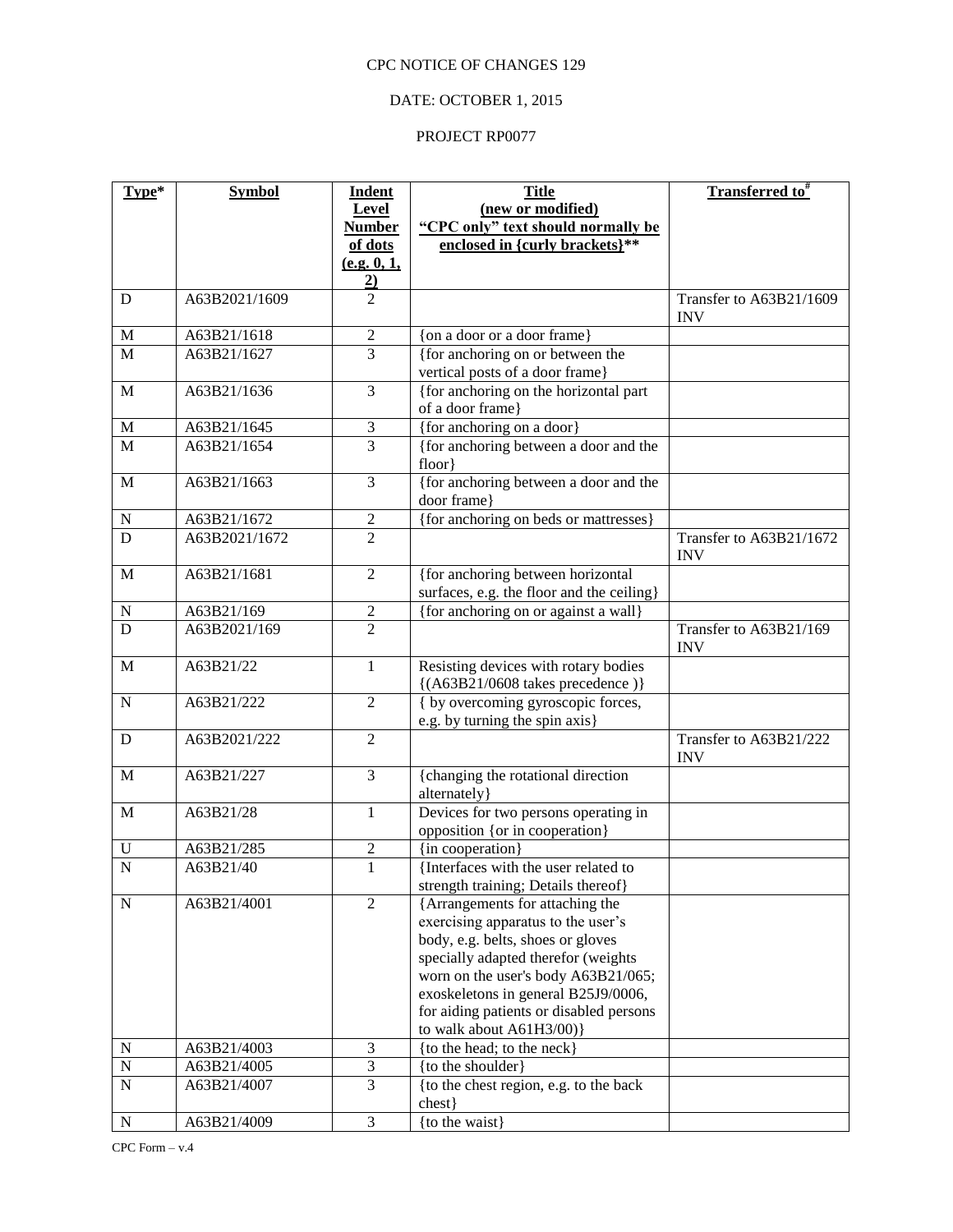# DATE: OCTOBER 1, 2015

| Type*          | <b>Symbol</b> | <b>Indent</b>            | <b>Title</b>                                | Transferred to <sup>#</sup> |
|----------------|---------------|--------------------------|---------------------------------------------|-----------------------------|
|                |               | Level                    | (new or modified)                           |                             |
|                |               | <b>Number</b>            | "CPC only" text should normally be          |                             |
|                |               | of dots                  | enclosed in {curly brackets}**              |                             |
|                |               | (e.g. 0, 1,              |                                             |                             |
|                |               | $\overline{2}$           |                                             |                             |
| $\mathbf N$    | A63B21/4011   | $\overline{3}$           | {to the lower limbs (means for              |                             |
|                |               |                          | physically limiting movements of            |                             |
|                |               |                          | body parts A63B69/0057)}                    |                             |
| N              | A63B21/4013   | 4                        | {to the ankle}                              |                             |
| ${\bf N}$      | A63B21/4015   | $\overline{4}$           | {to the foot}                               |                             |
| $\overline{N}$ | A63B21/4017   | 3                        | {to the upper limbs}                        |                             |
| $\mathbf N$    | A63B21/4019   | $\overline{4}$           | {to the hand}                               |                             |
| ${\bf N}$      | A63B21/4021   | $\overline{4}$           | {to the wrist}                              |                             |
| $\mathbf N$    | A63B21/4023   | $\overline{2}$           | {the user operating the resistance          |                             |
|                |               |                          | directly, without additional interface      |                             |
|                |               |                          | (A63B21/072 takes precedence)}              |                             |
| $\mathbf N$    | A63B21/4025   | $\overline{3}$           | {Resistance devices worn on the             |                             |
|                |               |                          | user's body (A63B21/065 takes               |                             |
|                | A63B21/4027   | $\overline{2}$           | precedence) }                               |                             |
| $\mathbf N$    |               |                          | {Specific exercise interfaces (chairs or    |                             |
|                |               |                          | stools with exercising means<br>A47C9/002)} |                             |
| N              | A63B21/4029   | 3                        | {Benches specifically adapted for           |                             |
|                |               |                          | exercising (for bench press exercises       |                             |
|                |               |                          | A63B21/078}                                 |                             |
| N              | A63B21/4031   | 4                        | {with parts of the bench moving             |                             |
|                |               |                          | against a resistance during exercise}       |                             |
| ${\bf N}$      | A63B21/4033   | 3                        | {Handles, pedals, bars or platforms}        |                             |
| $\mathbf N$    | A63B21/4034   | $\overline{4}$           | {for operation by feet}                     |                             |
| $\mathbf N$    | A63B21/4035   | $\overline{\mathcal{L}}$ | {for operation by hand}                     |                             |
| $\mathbf N$    | A63B21/4037   | $\overline{3}$           | {Exercise mats for personal use, with       |                             |
|                |               |                          | or without hand-grips or foot-grips,        |                             |
|                |               |                          | e.g. for Yoga or supine floor exercises     |                             |
|                |               |                          | (mats for absorbing shocks                  |                             |
|                |               |                          | A63B6/00)                                   |                             |
| ${\bf N}$      | A63B21/4039   | $\overline{3}$           | {contoured to fit to specific body          |                             |
|                |               |                          | parts, e.g. back, knee or neck support      |                             |
|                |               |                          | (arrangements for attaching exercising      |                             |
|                |               |                          | apparatus to the user's body                |                             |
|                |               |                          | A63B21/4001; handles, pedals, bars          |                             |
|                |               |                          | or platforms A63B21/4033)}                  |                             |
| N              | A63B21/4041   | $\overline{2}$           | {characterised by the movements of          |                             |
|                |               |                          | the interface}                              |                             |
| ${\bf N}$      | A63B21/4043   | $\overline{3}$           | {Free movement, i.e. the only               |                             |
|                |               |                          | restriction coming from the resistance      |                             |
|                |               |                          | (A63B21/00043, A63B21/072 take              |                             |
|                |               |                          | precedence) }                               |                             |
| N              | A63B21/4045   | 3                        | {Reciprocating movement along, in or        |                             |
|                |               |                          | on a guide (weights moving along or         |                             |
|                |               |                          | in guiding means A63B21/06; for             |                             |
|                |               |                          | cardio-training A63B22/201)}                |                             |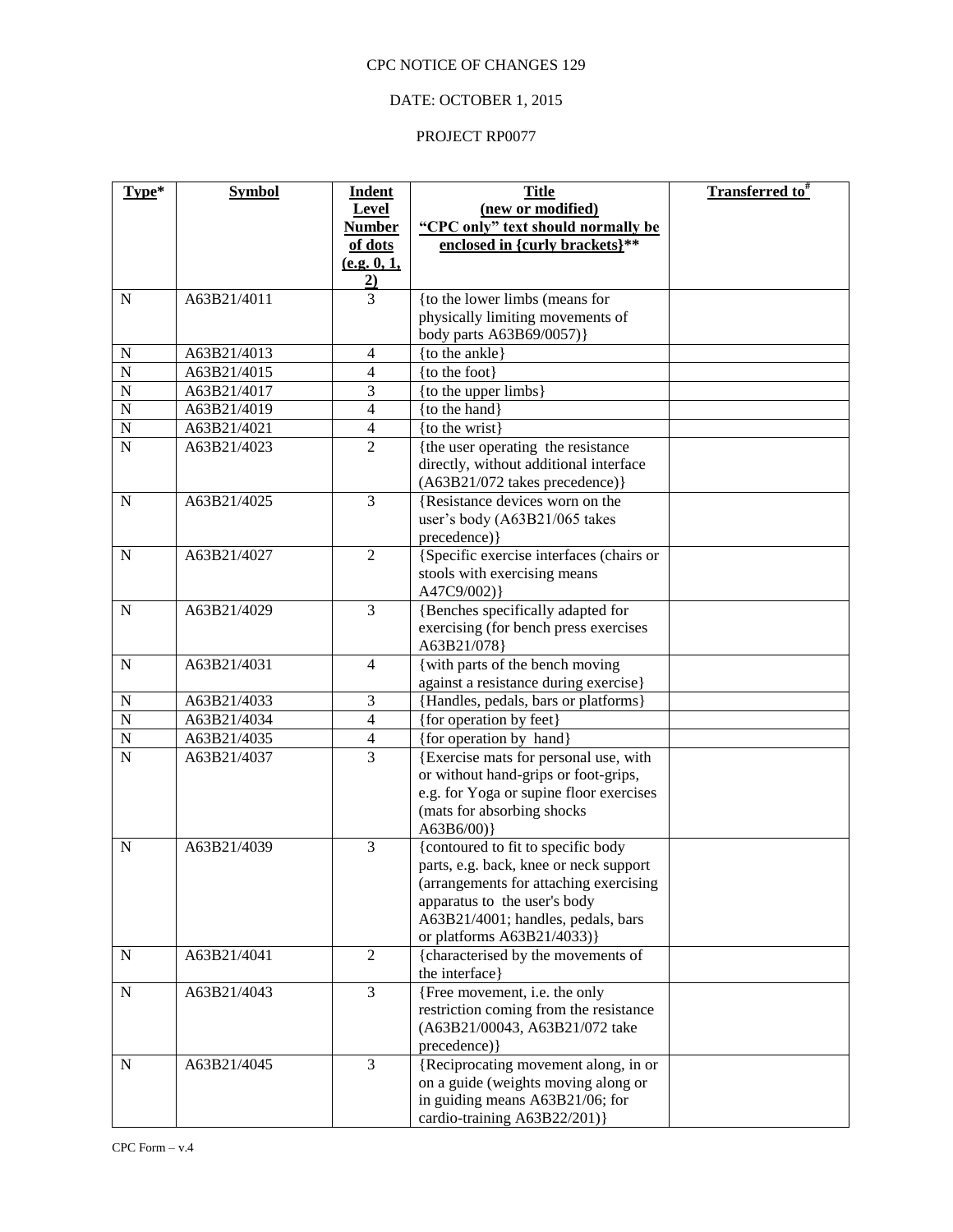# DATE: OCTOBER 1, 2015

| Type*       | <b>Symbol</b> | <b>Indent</b>  | <b>Title</b>                                                                 | <b>Transferred to</b> <sup>#</sup>    |
|-------------|---------------|----------------|------------------------------------------------------------------------------|---------------------------------------|
|             |               | Level          | (new or modified)                                                            |                                       |
|             |               | <b>Number</b>  | "CPC only" text should normally be                                           |                                       |
|             |               | of dots        | enclosed in {curly brackets}**                                               |                                       |
|             |               | (e.g. 0, 1,    |                                                                              |                                       |
| $\mathbf N$ | A63B21/4047   | $\frac{2}{3}$  | {Pivoting movement (weight pivoting<br>A63B21/0615)}                         |                                       |
| $\mathbf N$ | A63B21/4049   | $\mathfrak 3$  | {Rotational movement}                                                        |                                       |
| U           | A63B22/0002   | $\mathbf{1}$   | {involving an exercising of arms (for                                        |                                       |
|             |               |                | strengthening the upper limbs<br>A63B23/12)}                                 |                                       |
| $\mathbf N$ | A63B22/0005   | $\overline{2}$ | {with particular movement of the<br>arms provided by handles moving          |                                       |
|             |               |                | otherwise than pivoting about a                                              |                                       |
|             |               |                | horizontal axis perpendicular to the                                         |                                       |
|             |               |                | body-symmetrical-plane}                                                      |                                       |
| D           | A63B2022/0005 | $\overline{2}$ |                                                                              | Transfer to A63B22/0005<br><b>INV</b> |
| $\mathbf U$ | A63B22/0015   | $\mathbf{1}$   | { with an adjustable movement path of<br>the support elements}               |                                       |
| ${\bf N}$   | A63B22/0017   | $\mathfrak{2}$ | {the adjustment being controlled by<br>movement of the user                  |                                       |
| D           | A63B2022/0017 | $\overline{2}$ |                                                                              | Transfer to A63B22/0017<br><b>INV</b> |
| $\mathbf U$ | A63B22/0023   | $\overline{2}$ | {the inclination of the main axis of the                                     |                                       |
|             |               |                | movement path being adjustable, e.g.                                         |                                       |
|             |               |                | the inclination of an endless band}                                          |                                       |
| $\mathbf N$ | A63B22/0025   | $\mathbf{1}$   | {Particular aspects relating to the                                          |                                       |
|             |               |                | orientation of movement paths of the<br>limbs relative to the body; Relative |                                       |
|             |               |                | relationship between the movements                                           |                                       |
|             |               |                | of the limbs}                                                                |                                       |
| D           | A63B2022/0025 | $\mathbf{1}$   |                                                                              | Transfer to A63B22/0025<br><b>INV</b> |
| U           | A63B22/0064   | $\overline{2}$ | {the pivoting movement being in a                                            |                                       |
|             |               |                | plane inclined with respect to the                                           |                                       |
|             |               |                | horizontal plane, e.g. a step and twist                                      |                                       |
|             |               |                | movement                                                                     |                                       |
| ${\bf N}$   | A63B22/0066   | $\overline{3}$ | {the support elements movement                                               |                                       |
|             |               |                | being downward-inward, i.e. towards                                          |                                       |
|             |               |                | the body-symmetrical-plane}                                                  |                                       |
| D           | A63B2022/0066 | 3              |                                                                              | Transfer to A63B22/0066<br><b>INV</b> |
| M           | A63B22/0076   | $\mathbf{1}$   | {Rowing machines for conditioning<br>the cardio-vascular system (seats       |                                       |
|             |               |                | moving during exercise                                                       |                                       |
|             |               |                | A63B22/0087; training appliances for                                         |                                       |
|             |               |                | rowing or sculling on boats                                                  |                                       |
|             |               |                | A63B69/06)}                                                                  |                                       |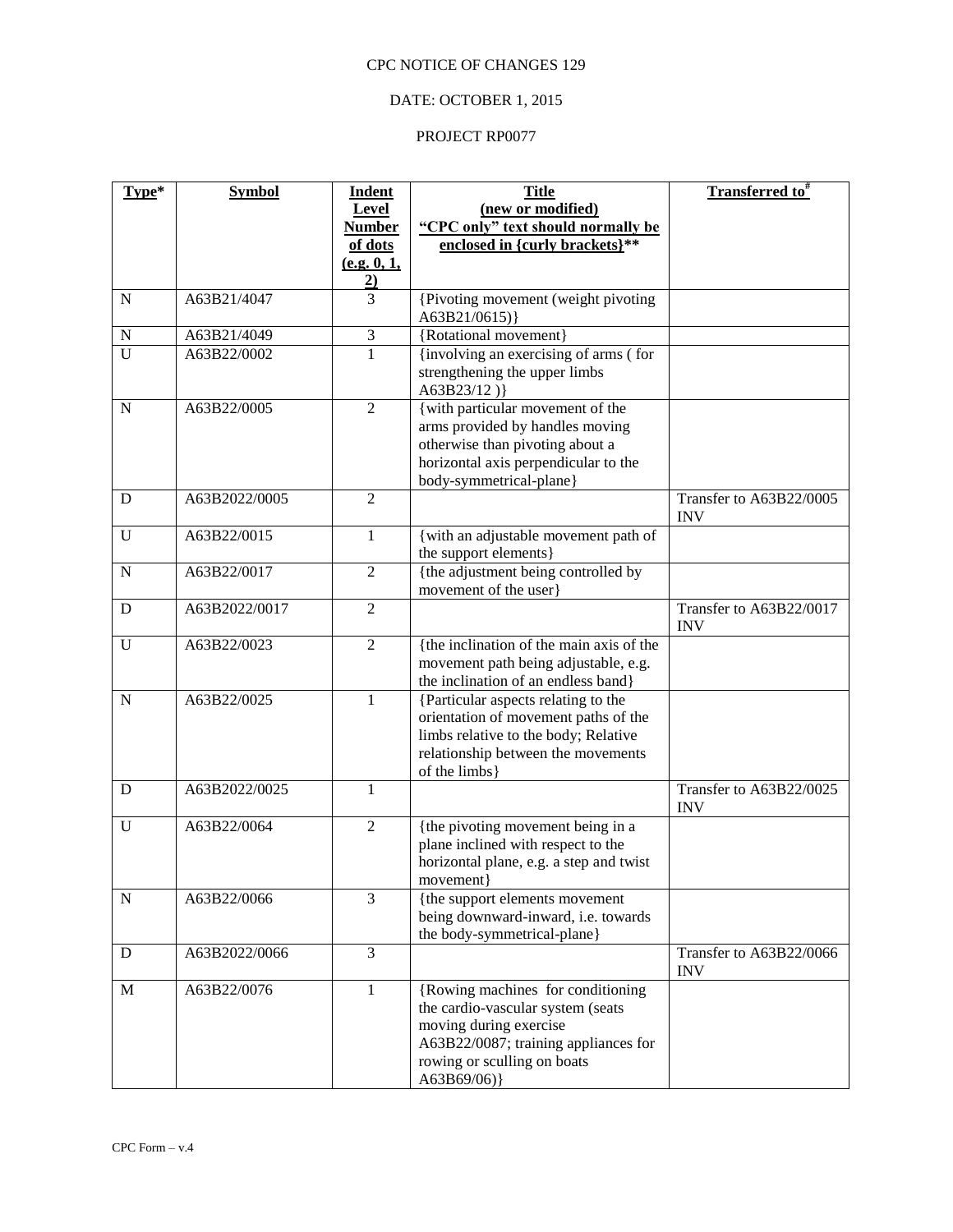### DATE: OCTOBER 1, 2015

### PROJECT RP0077

| Type*          | <b>Symbol</b> | <b>Indent</b>        | <b>Title</b>                                                    | Transferred to#                       |
|----------------|---------------|----------------------|-----------------------------------------------------------------|---------------------------------------|
|                |               | Level                | (new or modified)                                               |                                       |
|                |               | <b>Number</b>        | "CPC only" text should normally be                              |                                       |
|                |               | of dots              | enclosed in {curly brackets}**                                  |                                       |
|                |               | (e.g. 0, 1,          |                                                                 |                                       |
| U              | A63B22/02     | $\overline{2)}$<br>1 | with movable endless bands {, e.g.                              |                                       |
|                |               |                      | treadmills (other training appliances                           |                                       |
|                |               |                      | for running on the spot A63B69/0028                             |                                       |
|                |               |                      | $\mathcal{E}$                                                   |                                       |
| ${\bf N}$      | A63B22/0207   | $\mathfrak{2}$       | {having shock absorbing means}                                  |                                       |
| D              | A63B2022/0207 | $\overline{2}$       |                                                                 | <b>Transfer to</b>                    |
|                |               |                      |                                                                 | A63B22/0207 INV                       |
| $\mathbf N$    | A63B22/0214   | 3                    | {between the belt supporting deck and<br>the frame}             |                                       |
| D              | A63B2022/0214 | $\overline{3}$       |                                                                 | Transfer to A63B22/0214<br><b>INV</b> |
| ${\bf N}$      | A63B22/0221   | $\mathfrak{Z}$       | {on the frame supporting the rollers}                           |                                       |
| D              | A63B2022/0221 | $\overline{3}$       |                                                                 | Transfer to A63B22/0221               |
|                |               |                      |                                                                 | <b>INV</b>                            |
| N              | A63B22/0228   | $\mathfrak{Z}$       | {with variable resilience}                                      |                                       |
| $\overline{D}$ | A63B2022/0228 | 3                    |                                                                 | Transfer to A63B22/0228<br><b>INV</b> |
| ${\bf U}$      | A63B22/0242   | 3                    | {with speed variation}                                          |                                       |
| $\overline{N}$ | A63B22/025    | $\overline{4}$       | {electrically, e.g. D.C. motors with<br>variable speed control} |                                       |
| D              | A63B2022/025  | 4                    |                                                                 | Transfer to A63B22/025<br><b>INV</b>  |
| N              | A63B22/0264   | 4                    | {hydraulically}                                                 |                                       |
| $\overline{D}$ | A63B2022/0264 | $\overline{4}$       |                                                                 | Transfer to A63B22/0264<br><b>INV</b> |
| M              | A63B2022/0271 | $\overline{2}$       | {omnidirectional}                                               |                                       |
| $\mathbf M$    | A63B2022/0278 | $\mathbf{2}$         | {with reversible direction of the<br>running surface}           |                                       |
| $\mathbf U$    | A63B22/0285   | $\overline{2}$       | {Physical characteristics of the belt,                          |                                       |
|                |               |                      | e.g. material, surface, indicia}                                |                                       |
| $\mathbf N$    | A63B22/0292   | $\overline{2}$       | {separate for each leg, e.g. dual deck}                         |                                       |
| D              | A63B2022/0292 | $\mathfrak{2}$       |                                                                 | Transfer to A63B22/0292<br><b>INV</b> |
| ${\rm D}$      | A63B22/08     | $\overline{2}$       |                                                                 | Transfer to A63B22/0605               |
| $\mathbf M$    | A63B2022/185  | $\overline{2}$       | specially adapted for using with a<br>single foot or hand       |                                       |
| M              | A63B22/201    | $\overline{2}$       | {for moving a support element in                                |                                       |
|                |               |                      | reciprocating translation, i.e. for                             |                                       |
|                |               |                      | sliding back and forth on a guide                               |                                       |
|                |               |                      | $track\}$                                                       |                                       |
| D              | A63B2053/0404 | 1                    |                                                                 | Only delete                           |

\*N = new entries where reclassification into entries is involved; C = entries with modified file scope where reclassification of documents from the entries is involved; Q = new entries which are firstly populated with documents via administrative transfers from deleted (D) entries. Afterwards, the transferred documents into the Q entry will either stay or be moved to more appropriate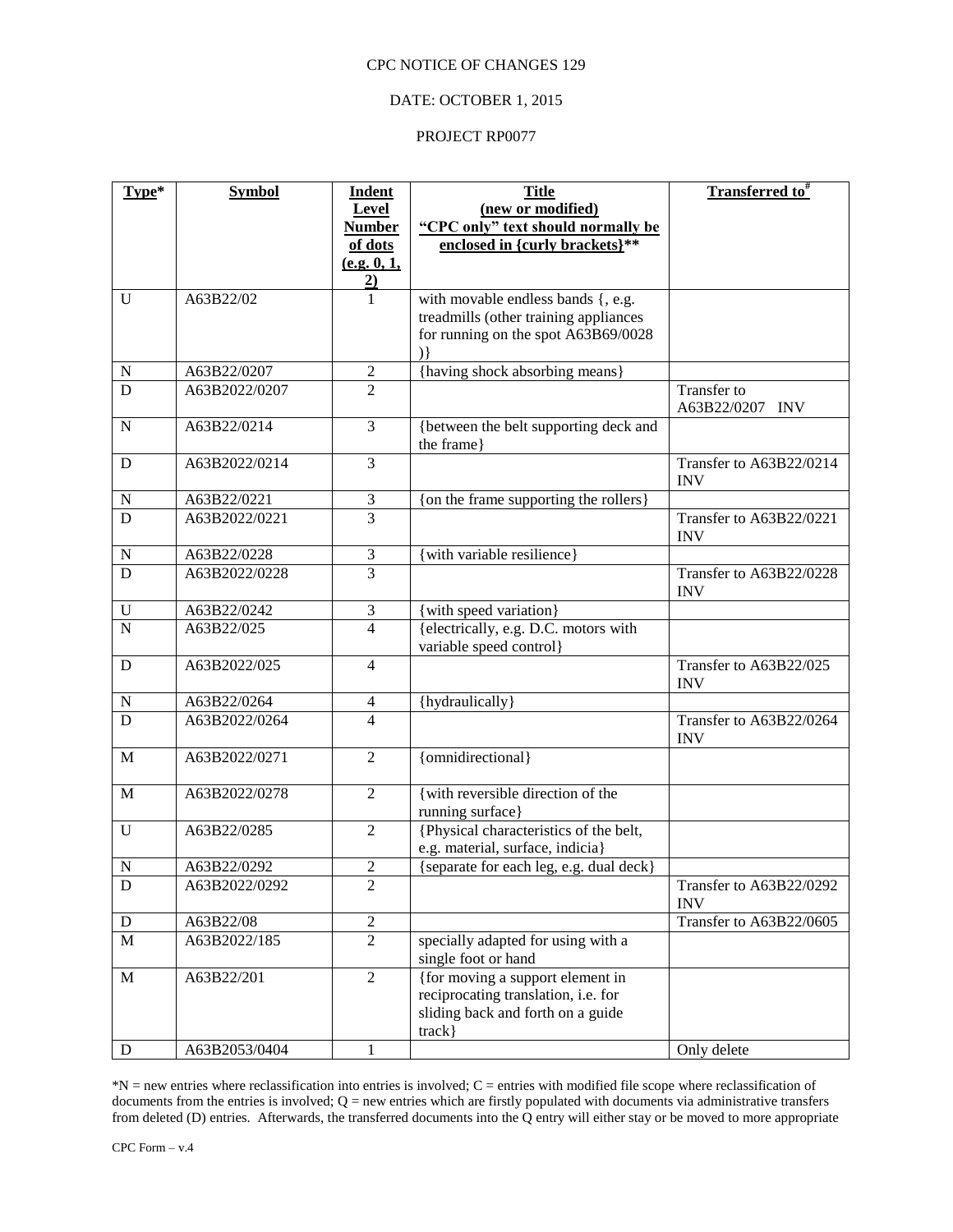### DATE: OCTOBER 1, 2015

### PROJECT RP0077

entries, as determined by intellectual reclassification; E= existing entries with enlarged file scope, which receive documents from C or D entries, e.g. when a limiting reference is removed from the entry title; M = entries with no change to the file scope (no reclassification);  $D =$  deleted entries;  $F =$  frozen entries will be deleted once reclassification of documents from the entries is completed;  $U =$  entries that are unchanged.

#### NOTES:

- \*\*No {curly brackets} are used for titles in CPC only subclasses, e.g. C12Y, A23Y; 2000 series symbol titles of groups found at the end of schemes (orthogonal codes); or the Y section titles. The {curly brackets} are used for 2000 series symbol titles found interspersed throughout the main trunk schemes (breakdown codes).
- For U groups, the minimum requirement is to include the U group located immediately prior to the N group or N group array, in order to show the N group hierarchy and improve the readability and understanding of the scheme. Always include the symbol, indent level and title of the U group in the table above.
- All entry types should be included in the scheme changes table above for better understanding of the overall scheme change picture. Symbol, indent level, and title are required for all types except "D" which requires only a symbol.
- #"Transferred to" column must be completed for all C, D, F, and Q type entries. F groups will be deleted once reclassification is completed.
- When multiple symbols are included in the "Transferred to" column, avoid using ranges of symbols in order to be as precise as possible.
- For administrative transfer of documents, the following text should be used: "< administrative transfer to XX>" or "<administrative transfer to XX and YY simultaneously>" when administrative transfer of the same documents is to more than one place.
- Administrative transfer to main trunk groups is assumed to be "invention information", unless otherwise indicated, and to 2000 series groups is assumed to be "additional information".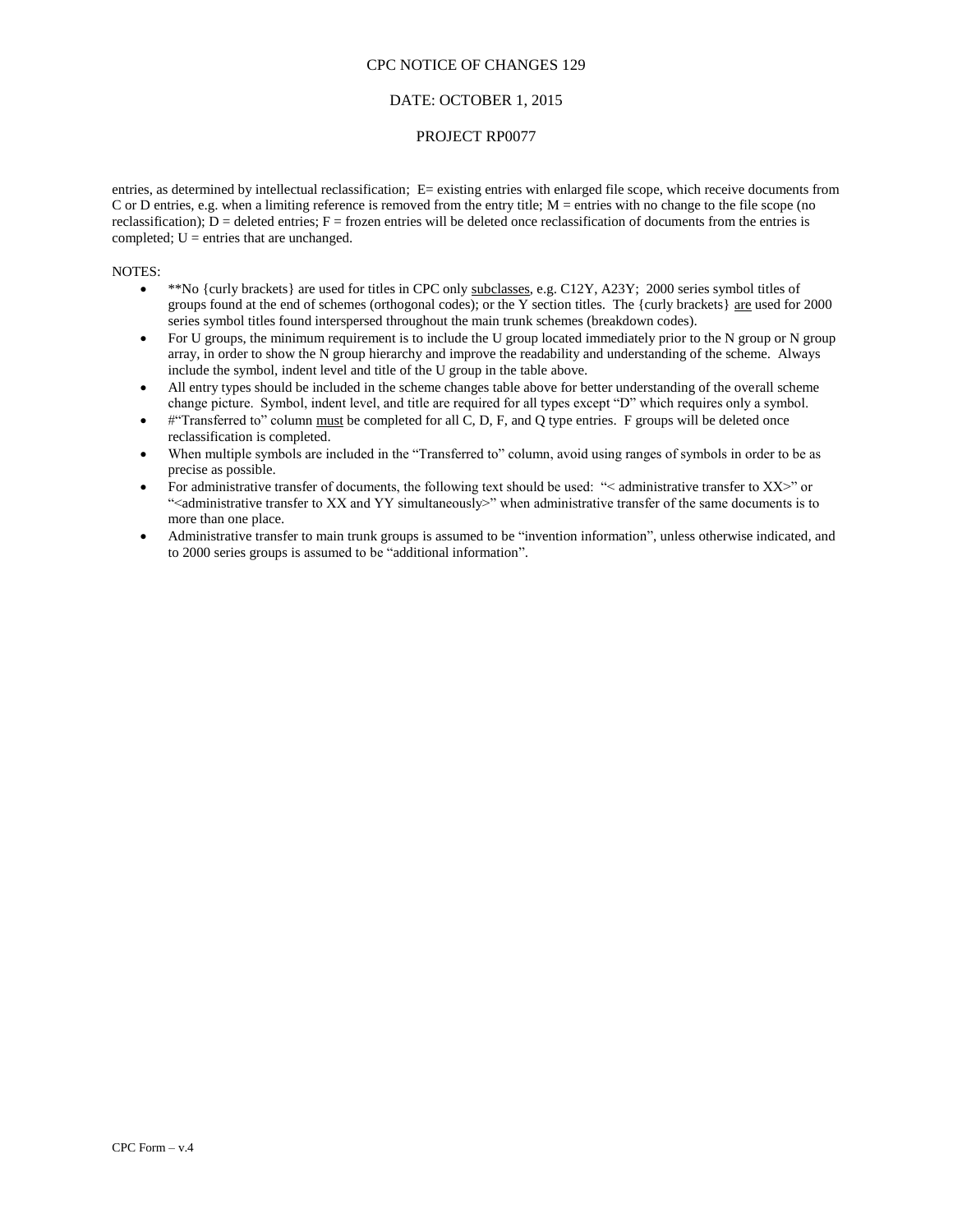### DATE: OCTOBER 1, 2015

#### PROJECT RP0077

### B. New, Modified or Deleted Warning notice(s)

### **SUBCLASS A63B – APPARATUS FOR PHYSICAL TRAINING, GYMNASTICS, SWIMMING, CLIMBING, OR FENCING; BALL GAMES; TRAINING EQUIPMENT (apparatus for passive exercising, massage A61H)**

| Type*        | <b>Location</b> | <b>Old Warning notice</b>                                                                                                                                                                                                                                                                                                                                                                                                                                                                                                                                                                                                                                                                                                                                                                                                                                                                                                                          | <b>New/Modified Warning notice</b>                                                                                                                                                                                                                                                                                                                                                                                                                                                                                                                                                                                                                                                                                                        |
|--------------|-----------------|----------------------------------------------------------------------------------------------------------------------------------------------------------------------------------------------------------------------------------------------------------------------------------------------------------------------------------------------------------------------------------------------------------------------------------------------------------------------------------------------------------------------------------------------------------------------------------------------------------------------------------------------------------------------------------------------------------------------------------------------------------------------------------------------------------------------------------------------------------------------------------------------------------------------------------------------------|-------------------------------------------------------------------------------------------------------------------------------------------------------------------------------------------------------------------------------------------------------------------------------------------------------------------------------------------------------------------------------------------------------------------------------------------------------------------------------------------------------------------------------------------------------------------------------------------------------------------------------------------------------------------------------------------------------------------------------------------|
| $\mathbf{M}$ | A63B            | <b>WARNING</b><br>1. The following IPC groups<br>are not used in the internal<br>classification scheme. Subject<br>matter covered by these<br>groups is classified in the<br>following CPC groups:<br>A63B7/06 covered by<br>A63G1/00<br>A63B21/075 covered by<br>A63B21/072<br>A63B21/08 covered by<br>A63B21/06<br>A63B22/08 covered by<br>A63B22/0605 in absence of<br>A63B22/00 A<br>A63B22/10 covered by<br>A63B22/0605 in combination<br>with A63B22/00 A<br>A63B22/12 covered by<br>A63B22/0605 in combination<br>with A63B22/001<br>A63B29/04 covered by<br>A63B29/00<br>A63B31/16 covered by<br>A63B31/14<br>A63B49/06 covered by<br>A63B49/02<br>A63B51/16 covered by<br>A63B51/14<br>A63B55/06 covered by<br>A63B55/04<br>A63B63/02 covered by<br>A63B63/00<br>A63B63/04 covered by<br>A63B63/00<br>A63B69/22 covered by<br>A63B69/20<br>A63B69/28 covered by<br>A63B69/20<br>A63B69/30 covered by<br>A63B69/20<br>A63B71/16 covered by | <b>WARNING</b><br>The following IPC groups are not used<br>in the CPC scheme. Subject matter<br>covered by these groups is classified<br>in the following CPC groups:<br>A63B 7/06 covered by A63G 1/00<br>A63B 21/075 covered by A63B<br>21/072<br>A63B 22/10 covered by A63B<br>22/0605 in combination with<br>A63B22/0002<br>A63B 22/12 covered by A63B<br>22/0605 in combination with A63B<br>22/001<br>A63B 29/04 covered by A63B 29/00<br>A63B 31/16 covered by A63B 31/14 -<br>A63B 31/18<br>A63B 63/02 covered by A63B 63/00<br>A63B 63/04 covered by A63B 63/00<br>A63B 69/22 covered by A63B 69/20<br>A63B 69/28 covered by A63B 69/20<br>A63B 69/30 covered by A63B 69/20<br>A63B 71/16 covered by<br>A63B 71/14 - A63B 71/148 |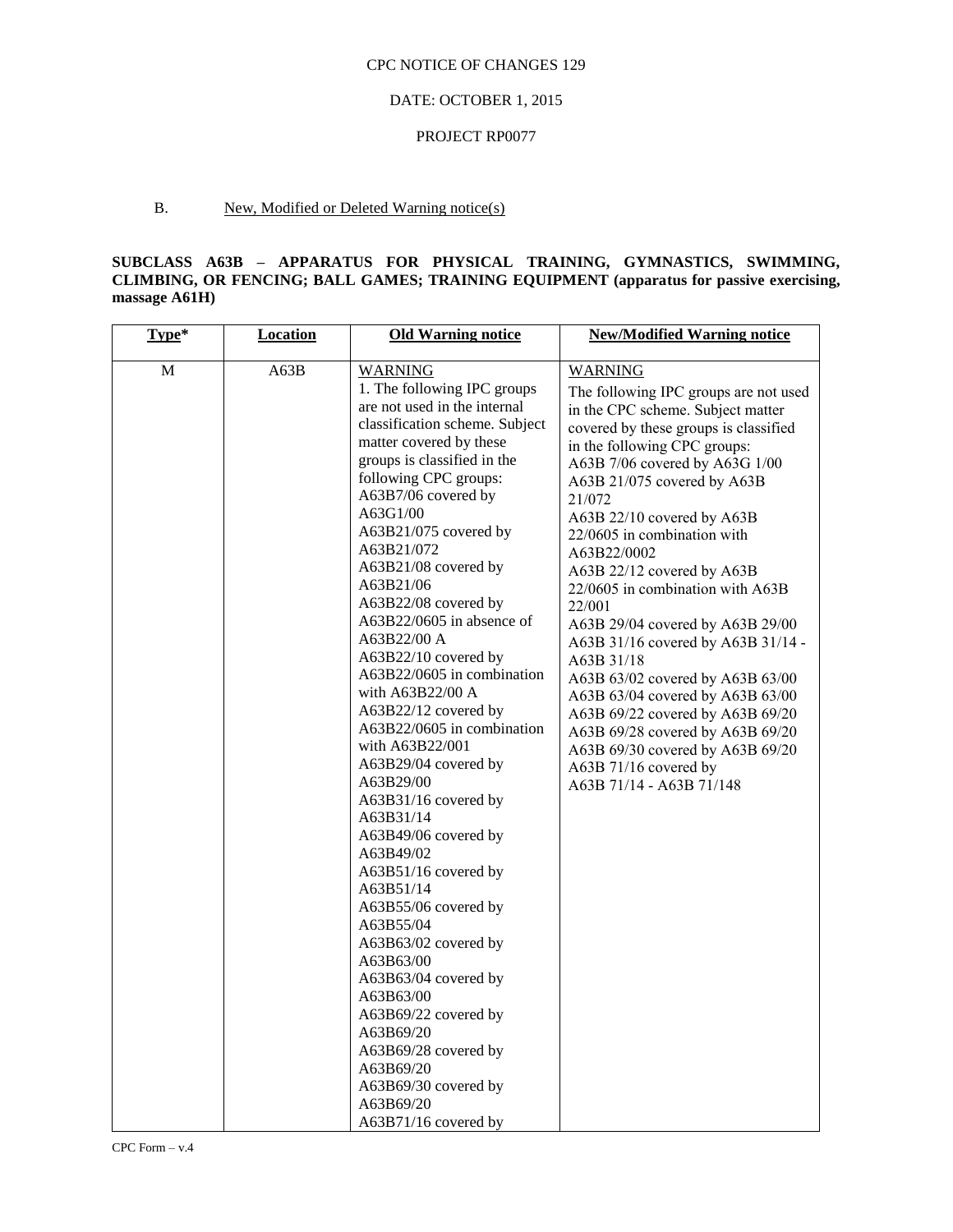# DATE: OCTOBER 1, 2015

| Type*       | <b>Location</b> | <b>Old Warning notice</b>       | <b>New/Modified Warning notice</b> |
|-------------|-----------------|---------------------------------|------------------------------------|
|             |                 | A63B71/08 A                     |                                    |
| D           | A63B21/00043    | <b>WARNING</b>                  |                                    |
|             |                 | not complete, pending the       |                                    |
|             |                 | completion of a                 |                                    |
|             |                 | reclassification                |                                    |
| D           | A63B21/00058    | <b>WARNING</b>                  |                                    |
|             |                 | not complete, pending the       |                                    |
|             |                 | completion of a                 |                                    |
|             |                 | reclassification                |                                    |
| D           | A63B21/00061    | <b>WARNING</b>                  |                                    |
|             |                 | not complete, pending the       |                                    |
|             |                 | completion of a                 |                                    |
|             |                 | reclassification                |                                    |
| D           | A63B21/00065    | <b>WARNING</b>                  |                                    |
|             |                 | not complete, pending the       |                                    |
|             |                 | completion of a                 |                                    |
|             |                 | reclassification                |                                    |
| D           | A63B21/00069    | <b>WARNING</b>                  |                                    |
|             |                 | not complete, pending the       |                                    |
|             |                 | completion of a                 |                                    |
|             |                 | reclassification                |                                    |
| D           | A63B21/00076    | <b>WARNING</b>                  |                                    |
|             |                 | not complete, pending the       |                                    |
|             |                 | completion of a                 |                                    |
|             |                 | reclassification                |                                    |
| $\mathbf D$ | A63B21/14       | <b>WARNING</b>                  |                                    |
|             |                 | This group and its subgroups    |                                    |
|             |                 | are not complete pending the    |                                    |
|             |                 | completion of a                 |                                    |
|             |                 | reclassification; see also the  |                                    |
|             |                 | other subgroups of A63B21/00    |                                    |
| D           | A63B37/0003     | WARNING                         |                                    |
|             |                 | Subgroups of A63B 37/0003       |                                    |
|             |                 | are not complete pending        |                                    |
|             |                 | reclassification; see also      |                                    |
|             |                 | this group                      |                                    |
| ${\rm D}$   | A63B49/00       | <b>WARNING</b>                  |                                    |
|             |                 | Group A63B 49/00 M, A63B        |                                    |
|             |                 | 49/06 are not complete          |                                    |
|             |                 | pending a reclassification. See |                                    |
|             |                 | also this group, its subgroups  |                                    |
|             |                 | and other groups of A63B        |                                    |
| D           | A63B59/00       | <b>WARNING</b>                  |                                    |
|             |                 | Groups A63B 59/0025 to          |                                    |
|             |                 | A63B 59/0012, A63B 59/00        |                                    |
|             |                 | R, A63B 59/00 V, A63B           |                                    |
|             |                 | 59/00T, A63B 59/0096 are not    |                                    |
|             |                 | complete pending a              |                                    |
|             |                 | reclassification. See also this |                                    |
|             |                 | group, its subgroups and other  |                                    |
|             |                 | groups of A63B                  |                                    |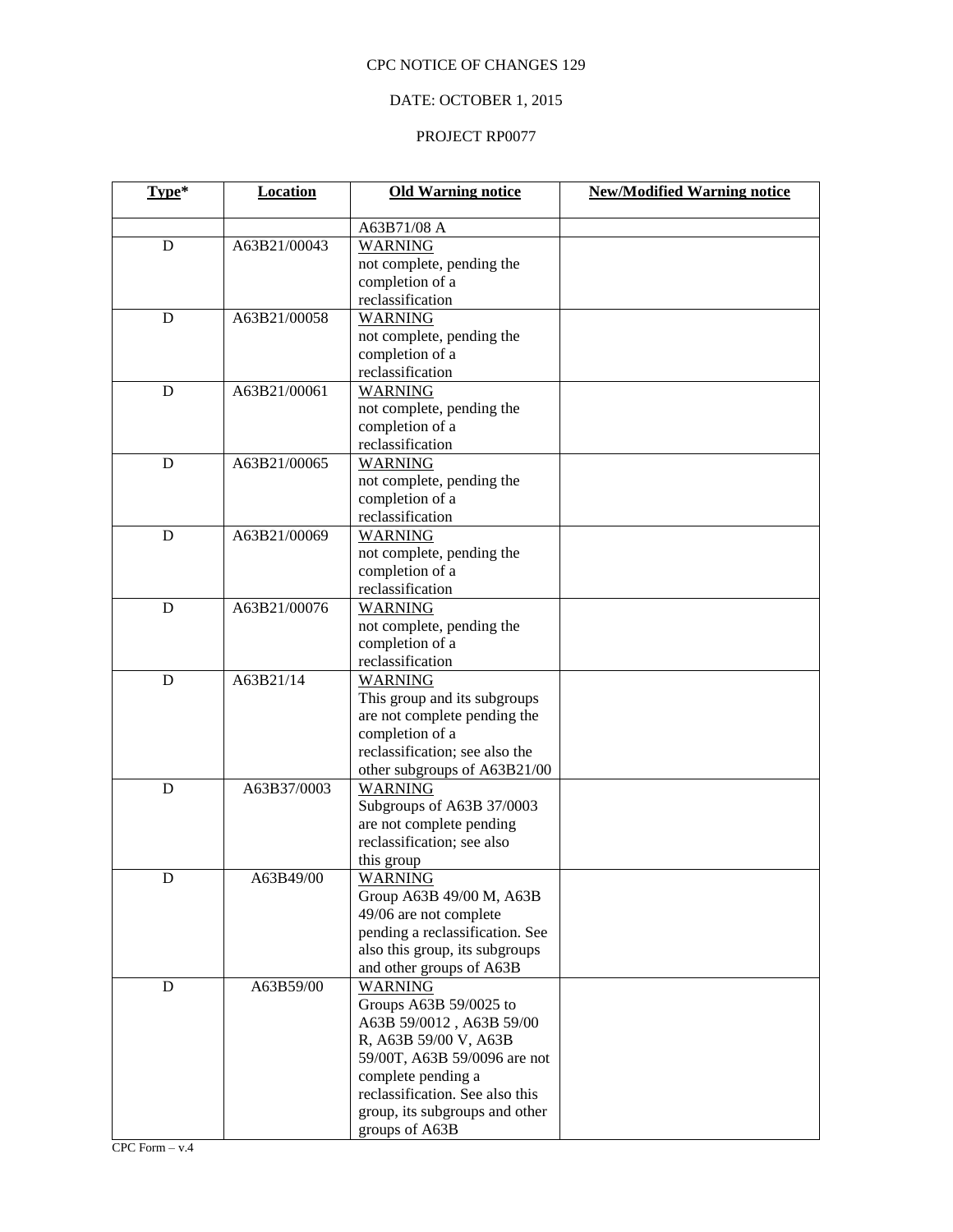# DATE: OCTOBER 1, 2015

#### PROJECT RP0077

| $Type*$ | <u>Location</u>                                                                                 | <b>Old Warning notice</b>                                                                                                                            | <b>New/Modified Warning notice</b> |
|---------|-------------------------------------------------------------------------------------------------|------------------------------------------------------------------------------------------------------------------------------------------------------|------------------------------------|
| D       | A63B59/0025-<br>A63B59/0059                                                                     | <b>WARNING</b><br>Not complete, pending the                                                                                                          |                                    |
|         |                                                                                                 | completion of a<br>reclassification                                                                                                                  |                                    |
| D       | A63B21/00079-<br>A63B21/0013;<br>A63B21/00149;<br>A63B21/0016;<br>A63B21/00167-<br>A63B21/00174 | <b>WARNING</b><br>Not complete pending the<br>completion of a<br>reclassification<br>(these warnings are associated<br>with subgroups that are to be |                                    |
|         |                                                                                                 | deleted in this project)                                                                                                                             |                                    |

 $*N$  = new warning,  $M$  = modified warning,  $D$  = deleted warning

NOTE: The "Location" column only requires the symbol PRIOR to the location of the warning. No further directions such as "before" or "after" are required.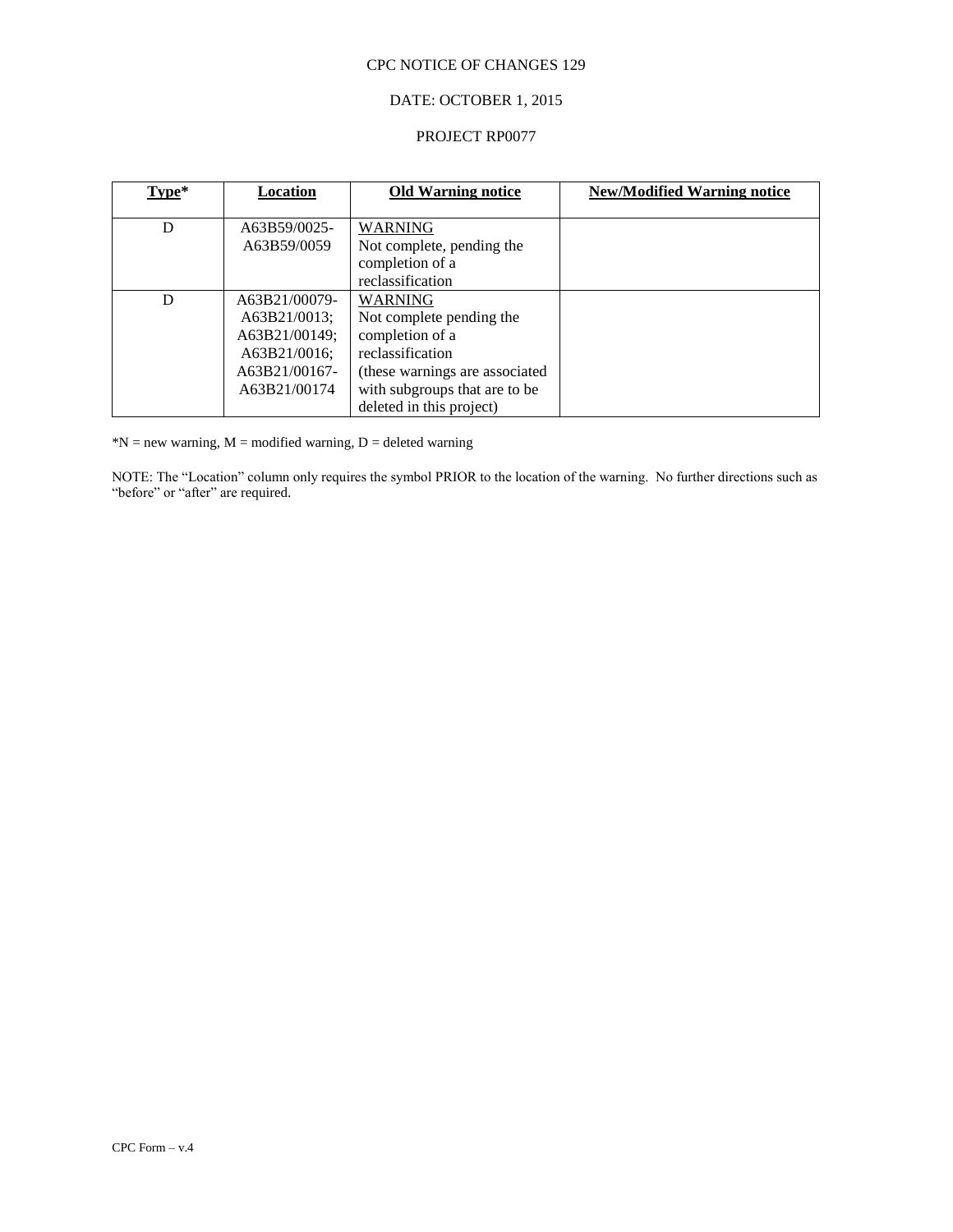### DATE: OCTOBER 1, 2015

### PROJECT RP0077

# C. New, Modified or Deleted Note(s)

## **SUBCLASS A63B – APPARATUS FOR PHYSICAL TRAINING, GYMNASTICS, SWIMMING, CLIMBING, OR FENCING; BALL GAMES; TRAINING EQUIPMENT (apparatus for passive exercising, massage A61H)**

| Type* | Location  | <b>Old Note</b> | <b>New/Modified Note</b>                                                                                                                                                                                                                                                                                                       |
|-------|-----------|-----------------|--------------------------------------------------------------------------------------------------------------------------------------------------------------------------------------------------------------------------------------------------------------------------------------------------------------------------------|
| N     | A63B21/00 |                 | <b>Note</b><br>In this group the following<br>expressions are used with the<br>meaning indicated:<br>-- "resistance" or "resistance force"<br>area often used in the art as<br>synonym for "counterforce";<br>--"interface with the user" covers<br>the part of the apparatus, on which<br>the user directly applies his force |

 $*N$  = new note,  $M$  = modified note,  $D$  = deleted note

NOTE: The "Location" column only requires the symbol PRIOR to the location of the note. No further directions such as "before" or "after" are required.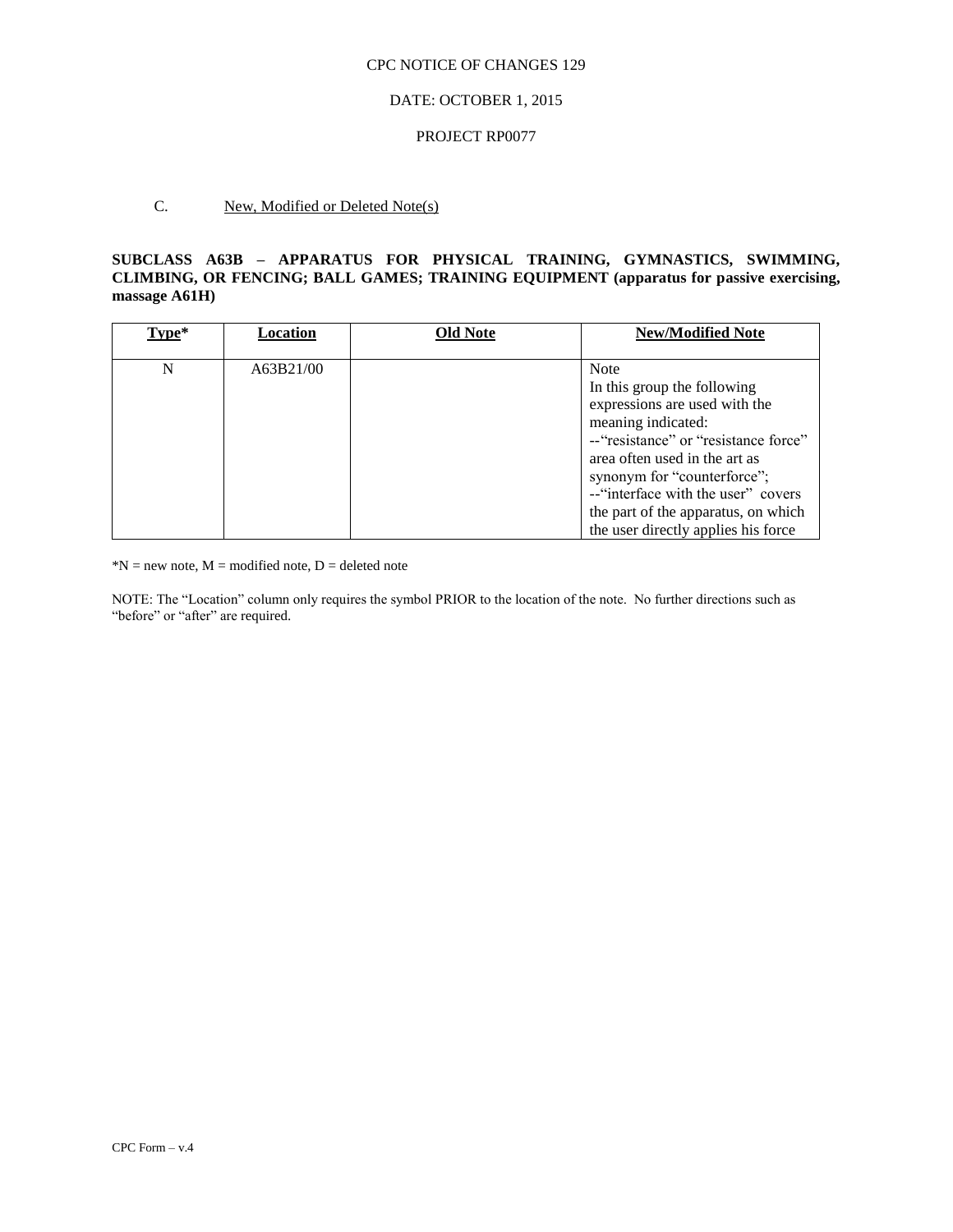DATE: OCTOBER 1, 2015

PROJECT RP0077

# **2. A. DEFINITIONS (i.e. new or modified)**

# **A63B21/00043**

**{Exercising devices consisting of a pair of user interfaces connected by flexible elements, e.g. two handles connected by elastic bands (skipping ropes A63B5/20; resilient elements A63B21/02)}**

# **References relevant to classification in this group**

*This group does not cover:*

| Skipping ropes                  | A63B 5/20  |
|---------------------------------|------------|
| Using resilient force-resistors | A63B 21/02 |

# **Informative references**

*Attention is drawn to the following places, which may be of interest for search:*

| Buckles with strap length adjustment | A44B 11/2557 |
|--------------------------------------|--------------|
|                                      |              |

# **A63B21/00047**

# **Definition statement**



CPC Form – v.4

US6287244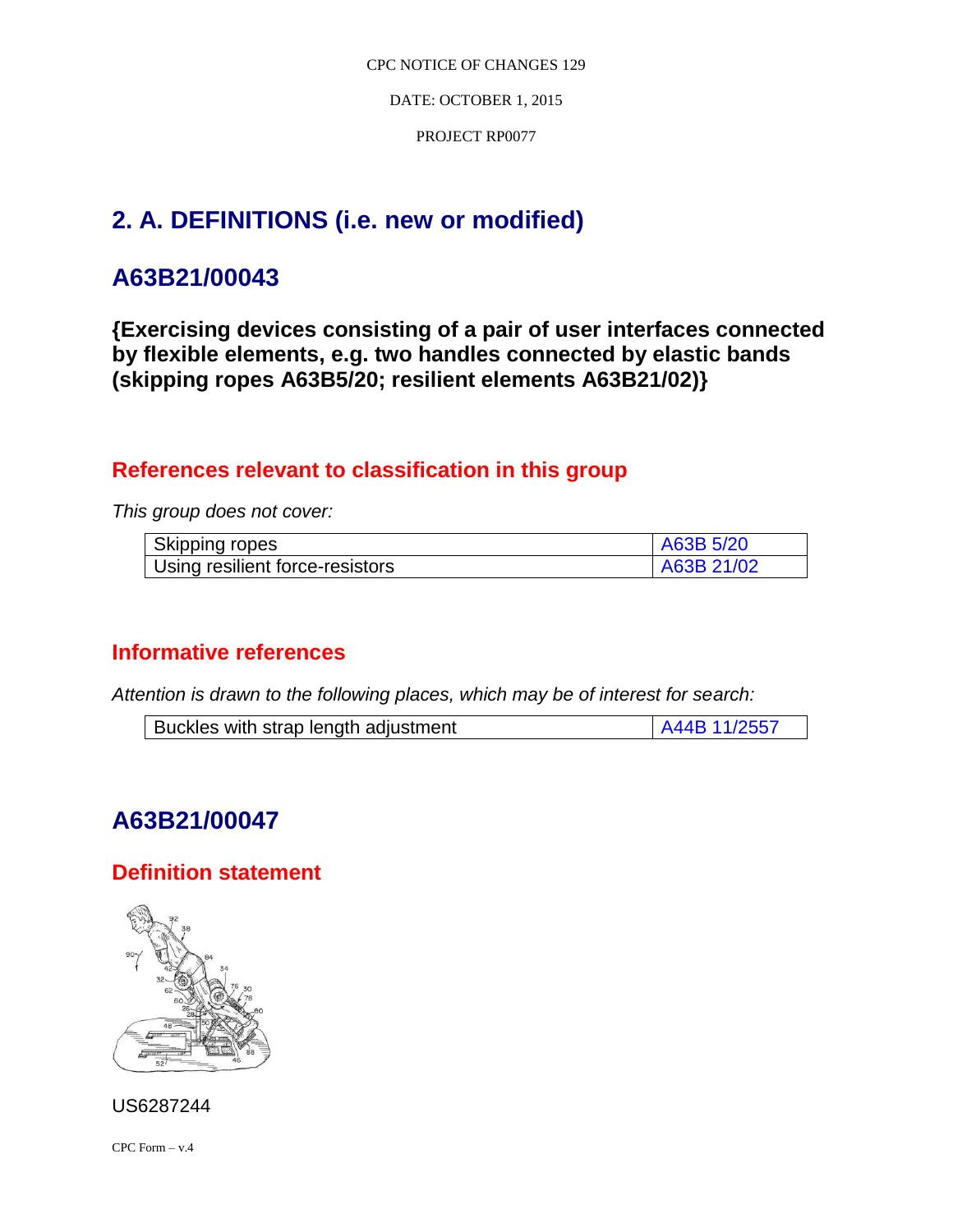DATE: OCTOBER 1, 2015

PROJECT RP0077

# **References relevant to classification in this group**

*This group does not cover:*

| Support for the head or the back               | A47C7/36    |
|------------------------------------------------|-------------|
| Exercising device moving as a whole during use | A63B21/0004 |
| Isometric exercising devices                   | A63B21/0023 |
| <b>Benches</b>                                 | A63B21/1457 |
| Step exercisers without moving parts           | A63B23/0458 |
| Walk exercisers without moving parts           | A63B23/0464 |

# **A63B21/0083**

# **{of the piston-cylinder type (using pneumatic piston-cylinder type force resistors A63B21/0087)}**

# **References relevant to classification in this group**

*This group does not cover:*

| using pneumatic piston-cylinder type force resistors | A63B 21/0087 |
|------------------------------------------------------|--------------|

# **Informative references**

*Attention is drawn to the following places, which may be of interest for search:*

| Shock absorbers in general | F16F9/00 |
|----------------------------|----------|
|----------------------------|----------|

# **A63B21/0087**

**{of the piston-cylinder type (using hydraulic piston-cylinder type force resistors A63B21/0083)}**

# **Informative references**

*Attention is drawn to the following places, which may be of interest for search:*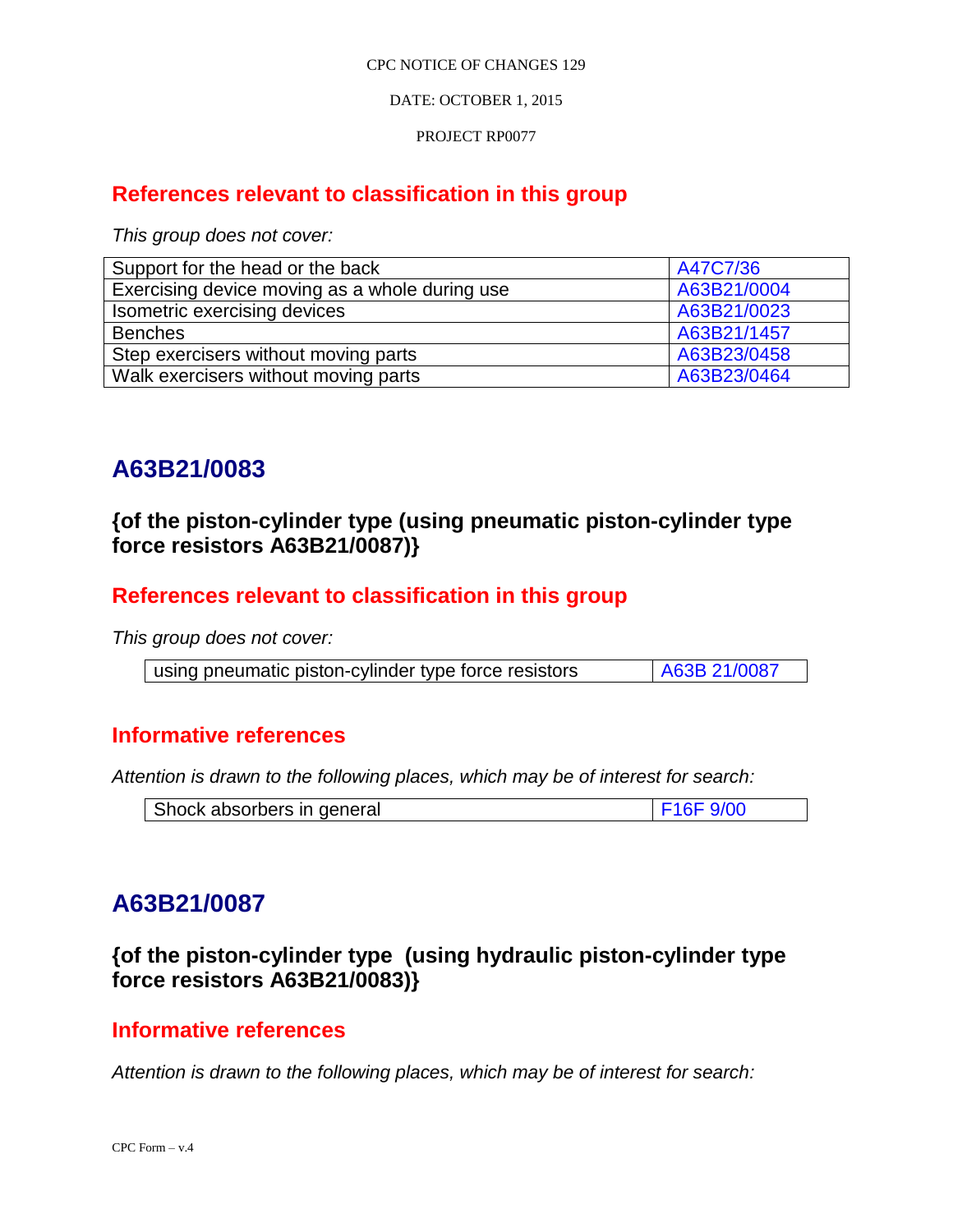DATE: OCTOBER 1, 2015

PROJECT RP0077

using hydraulic piston-cylinder type force resistors | A63B 21/0083

# **A63B21/00189**

# **References relevant to classification in this group**

| Elastic materials with internal friction | A63B21/028 |
|------------------------------------------|------------|
|------------------------------------------|------------|

# **Informative references**

*Attention is drawn to the following places, which may be of interest for search:*

| Resilient force-resistors made of material having high | A63B21/028 |
|--------------------------------------------------------|------------|
| internal friction                                      |            |

# **A63B21/028**

**{made of material having high internal friction, e.g. rubber, steel wool, intended to be compressed (resistance provided by plastic deformable materials A63B21/00189)}**

# **Informative references**

*Attention is drawn to the following places, which may be of interest for search:*

| A63B 21/00189<br>resistance provided by plastic deformable materials |
|----------------------------------------------------------------------|
|----------------------------------------------------------------------|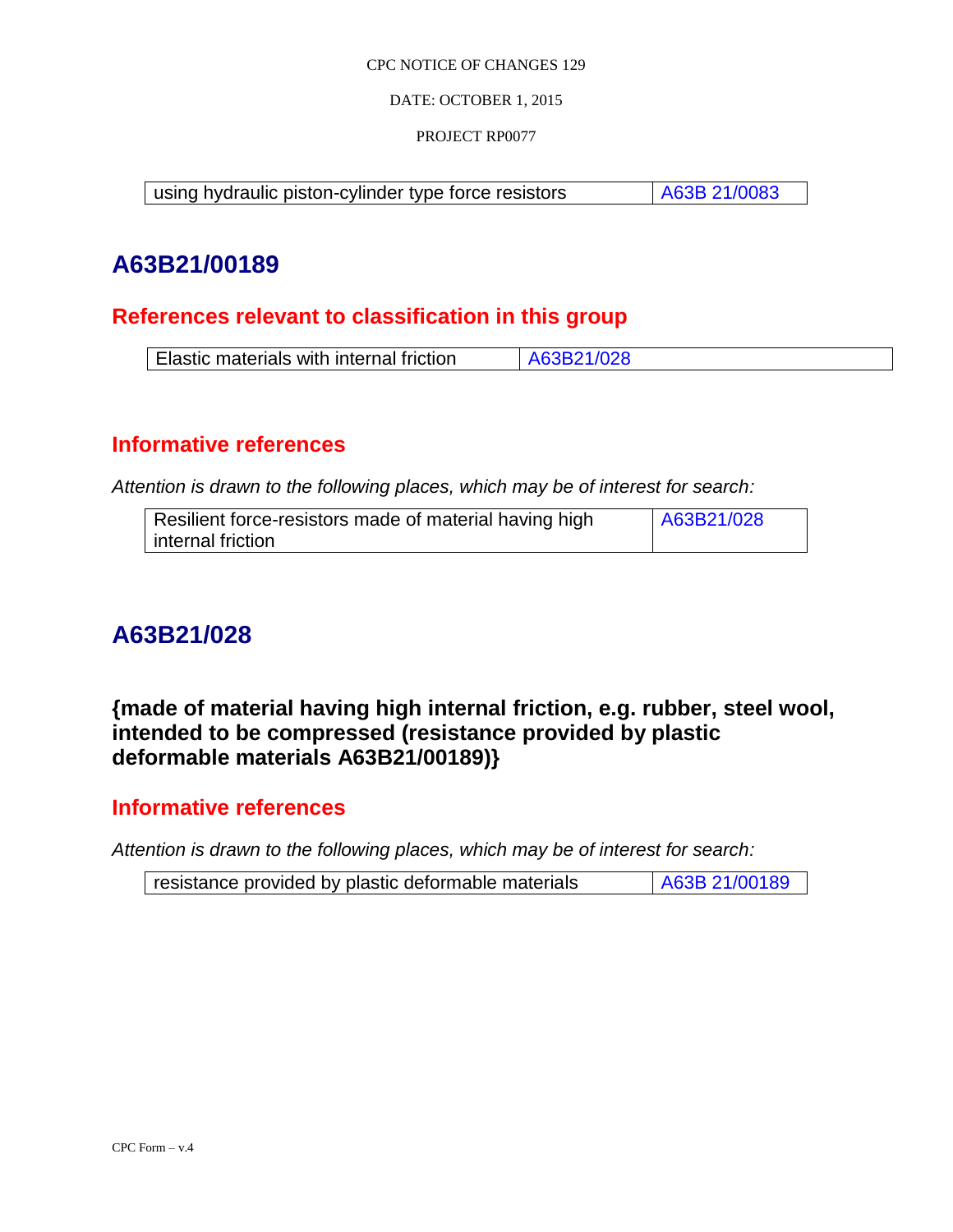# **A63B21/0608**

**{Eccentric weights put into orbital motion by nutating movement of the user (symmetric devices, e.g. hula hoops, put into orbital motion A63B19/00)}**

# **Informative references**

*Attention is drawn to the following places, which may be of interest for search:*

Symmetric devices, e.g. hula hoops, put into orbital motion  $\vert$  A63B 19/00

# **A63B21/1609**

**{for anchoring on a chair (chairs with exercising means A47C9/002)}**

# **Informative references**

*Attention is drawn to the following places, which may be of interest for search:*

| A47C 9/002<br>Chairs with exercising means |
|--------------------------------------------|
|--------------------------------------------|

# **A63B21/4001**

**{Arrangements for attaching the exercising apparatus to the user's body, e.g. belts, shoes or gloves specially adapted therefor (weights worn on the user's body A63B21/065; exoskeletons in general B25J9/0006, for aiding patients or disabled persons to walk about A61H3/00)}**

CPC Form – v.4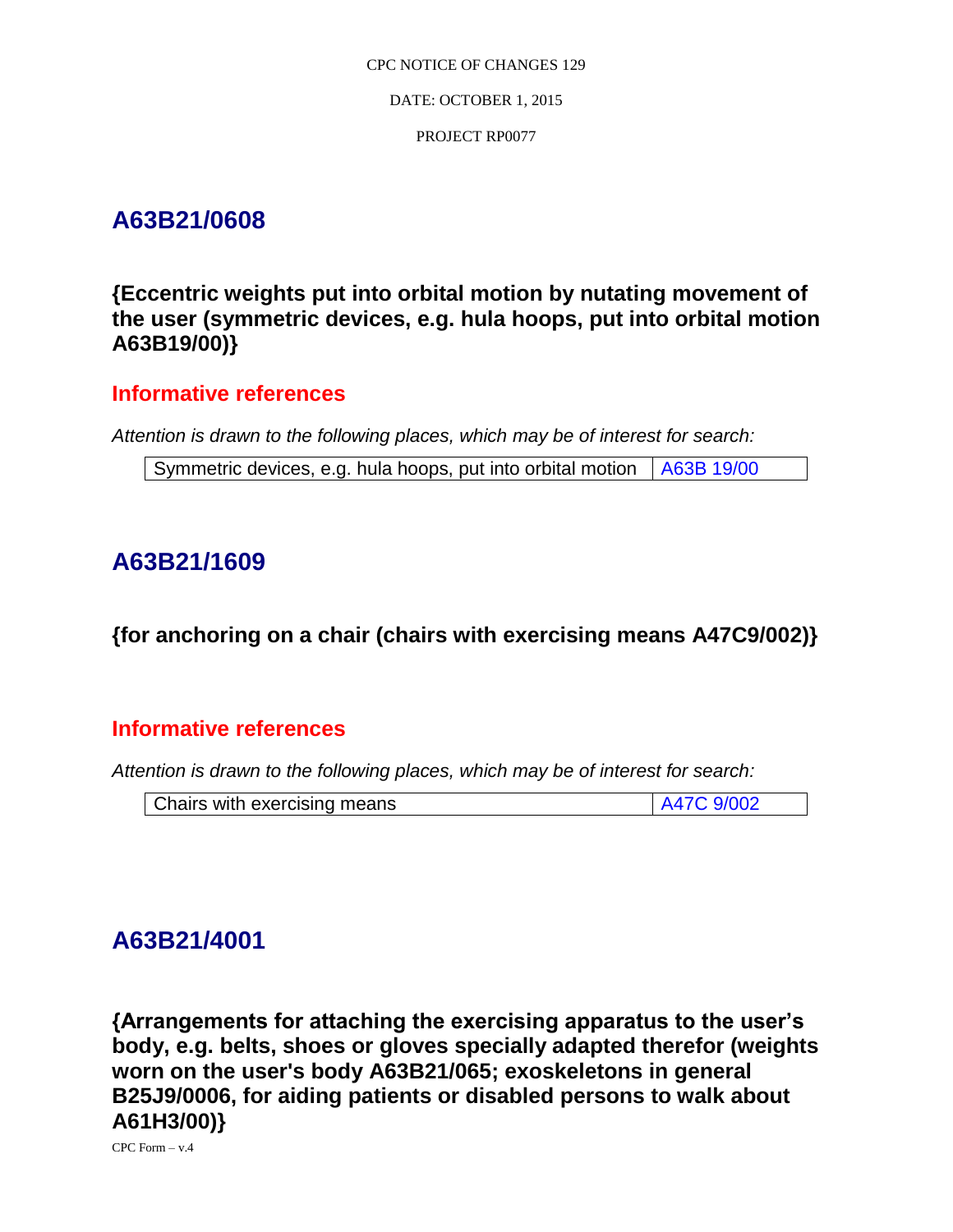DATE: OCTOBER 1, 2015

## PROJECT RP0077

# **Informative references**

*Attention is drawn to the following places, which may be of interest for search:*

# **A63B21/4037**

**{Exercise mats for personal use, with or without hand-grips or footgrips, e.g. for Yoga or supine floor exercises (mats for absorbing shocks A63B6/00)}** 

# **References relevant to classification in this group**

*This group does not cover:*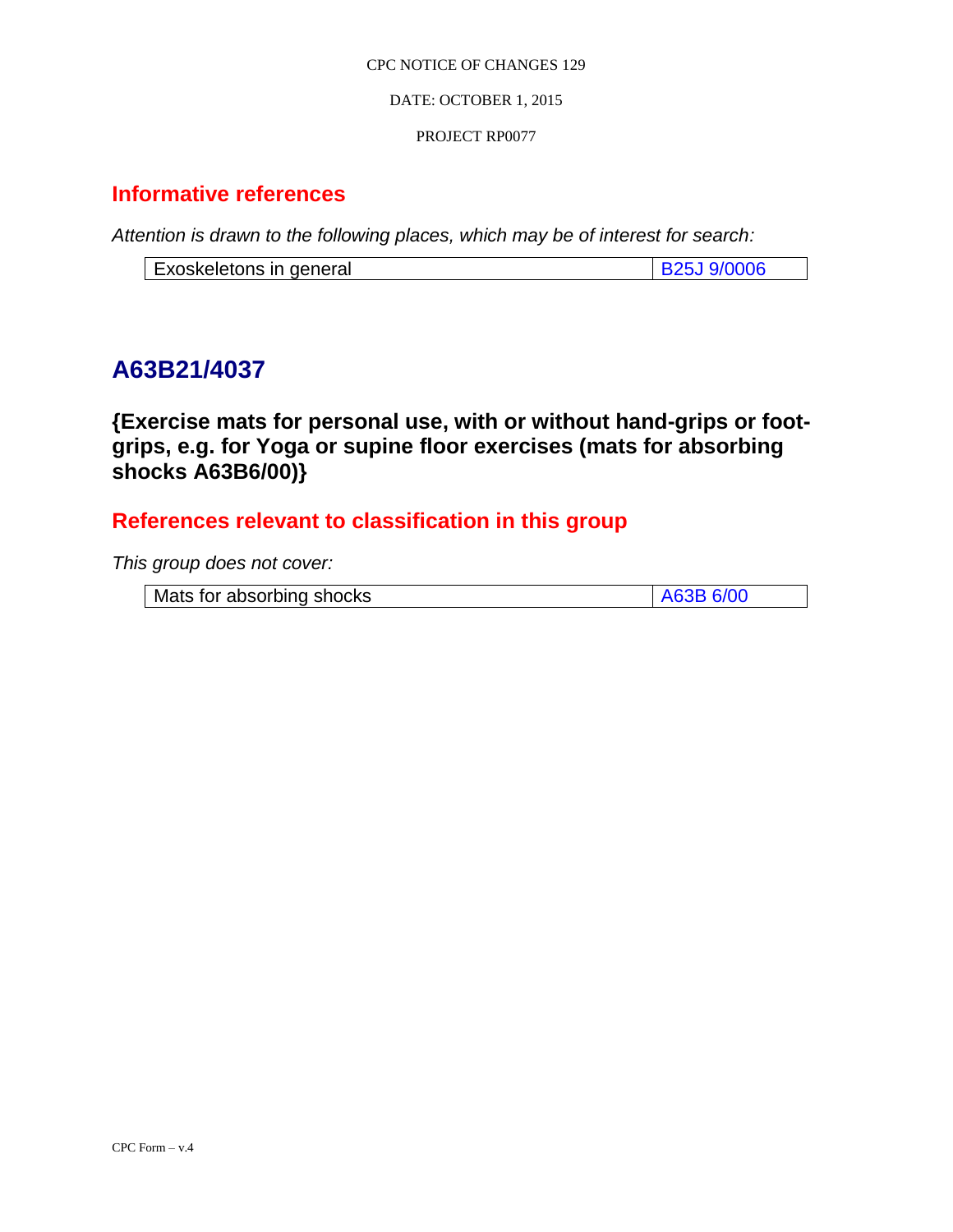# DATE: OCTOBER 1, 2015

# PROJECT RP0077

# 2. B. DEFINITIONS QUICK FIX

| <b>Symbol</b> | <b>Location of change</b>                   | <b>Existing reference symbol or text</b> | <b>Action; New symbol; New text</b> |
|---------------|---------------------------------------------|------------------------------------------|-------------------------------------|
|               | (e.g., section title)                       |                                          |                                     |
|               |                                             |                                          |                                     |
| A63B21/0004   | References relevant                         | A63B21/1449                              | A63B21/4025                         |
|               | to classification in                        |                                          |                                     |
|               | this group                                  |                                          |                                     |
| A63B21/00047  | References relevant                         | A63B21/1457                              | A63B21/4029                         |
|               | to classification in                        |                                          |                                     |
| A63B21/00181  | this group                                  |                                          |                                     |
|               | Informative                                 | A63B2021/0026                            | A63B21/002                          |
|               | references                                  |                                          |                                     |
| A63B21/06     | Informative                                 | A63B21/1457                              | A63B21/4029                         |
| A63B22/00     | references<br>Special rules of              | A63B2022/0005                            | A63B22/0005                         |
|               | classification within                       |                                          |                                     |
|               | this group                                  |                                          |                                     |
| A63B22/02     | Special rules of                            | A63B2022/0207                            | A63B22/0207                         |
|               | classification within                       |                                          |                                     |
|               | this group                                  |                                          |                                     |
| A63B22/02     | Special rules of                            | A63B2022/0292                            | A63B22/0292                         |
|               | classification within                       |                                          |                                     |
|               | this group                                  |                                          |                                     |
| A63B59/0014   | Informative                                 | A63B21/1434                              | A63B21/4017                         |
|               | references                                  |                                          |                                     |
| A63B59/0014   | Informative                                 | A63B21/1438                              | A63B21/4019                         |
|               | references                                  |                                          |                                     |
| A63B59/0014   | Informative                                 | A63B21/1442                              | A63B21/4021                         |
|               | references                                  |                                          |                                     |
| A63B69/0057   | References relevant                         | A63B21/1403                              | A63B21/4001                         |
|               | to classification in                        |                                          |                                     |
|               | this group                                  |                                          |                                     |
| A63B69/0059   | References relevant                         | A63B21/1403                              | A63B21/4001                         |
|               | to classification in                        |                                          |                                     |
|               | this group                                  |                                          |                                     |
| A63B2069/0062 | References relevant                         | A63B21/1423                              | A63B21/4011                         |
|               | to classification in                        |                                          |                                     |
|               | this group                                  |                                          |                                     |
| A63B2210/04   | References relevant                         | A63B2021/1672                            | A63B21/1672                         |
|               | to classification in                        |                                          |                                     |
|               | this group                                  |                                          |                                     |
| A63B2225/05   | References relevant<br>to classification in | A63B2021/0086                            | A63B21/0089                         |
|               | this group                                  |                                          |                                     |
| A63B21/0004   | References relevant                         | A63B21/1449                              | A63B21/4025                         |
|               | to classification in                        |                                          |                                     |
|               | this group                                  |                                          |                                     |
|               |                                             |                                          |                                     |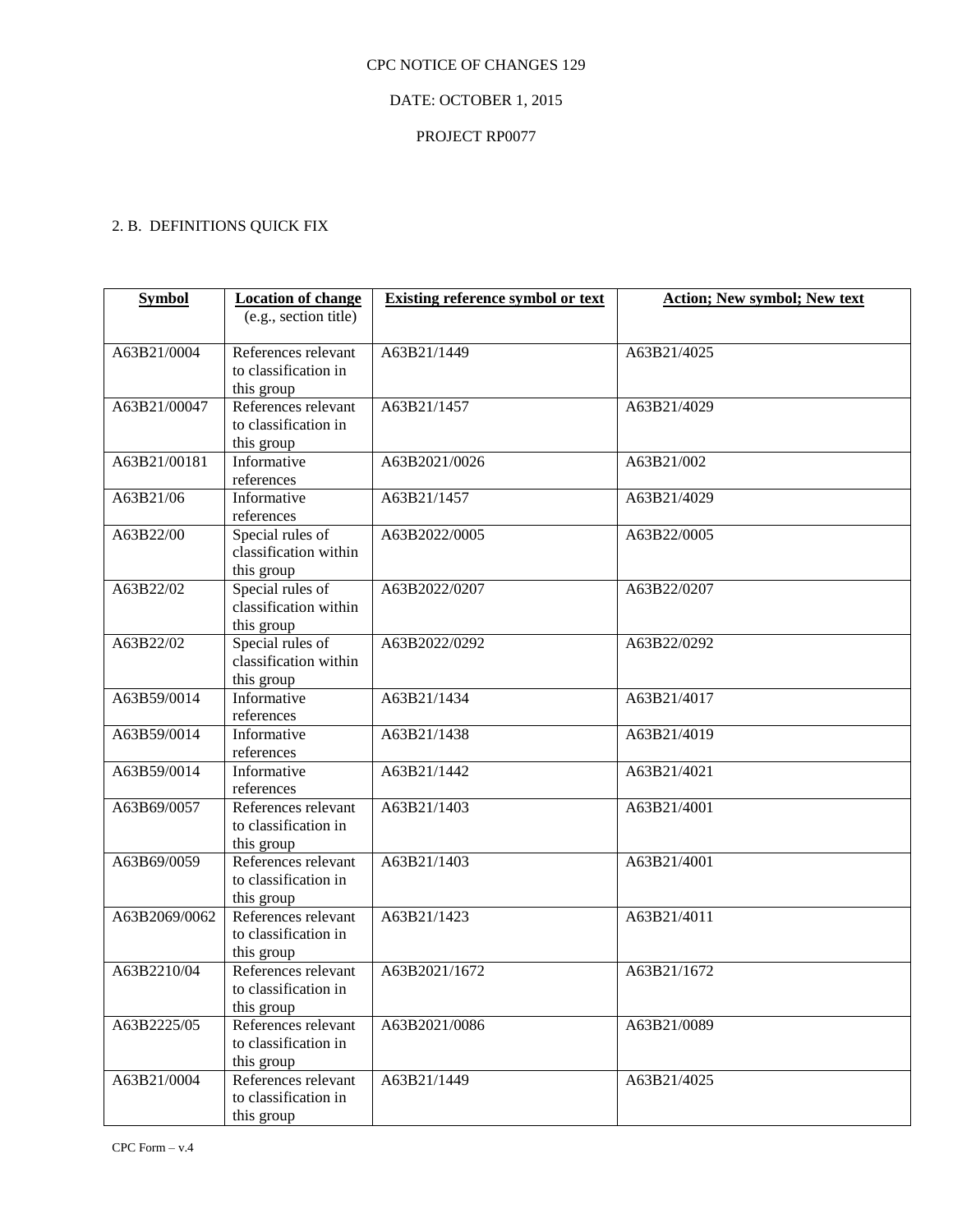# DATE: OCTOBER 1, 2015

### PROJECT RP0077

| A63B21/00047 | References relevant                | A63B21/1457 | A63B21/4029 |
|--------------|------------------------------------|-------------|-------------|
|              | to classification in<br>this group |             |             |
|              |                                    |             |             |

NOTES:

- The table above is used for corrections or modifications to existing definitions, e.g. delete an entire definition or part thereof; propose new wording or modify wording of a section, change the symbol the definition is associated with, change or delete a reference symbol, etc.
- $\bullet$  Do not delete (F) symbol definitions.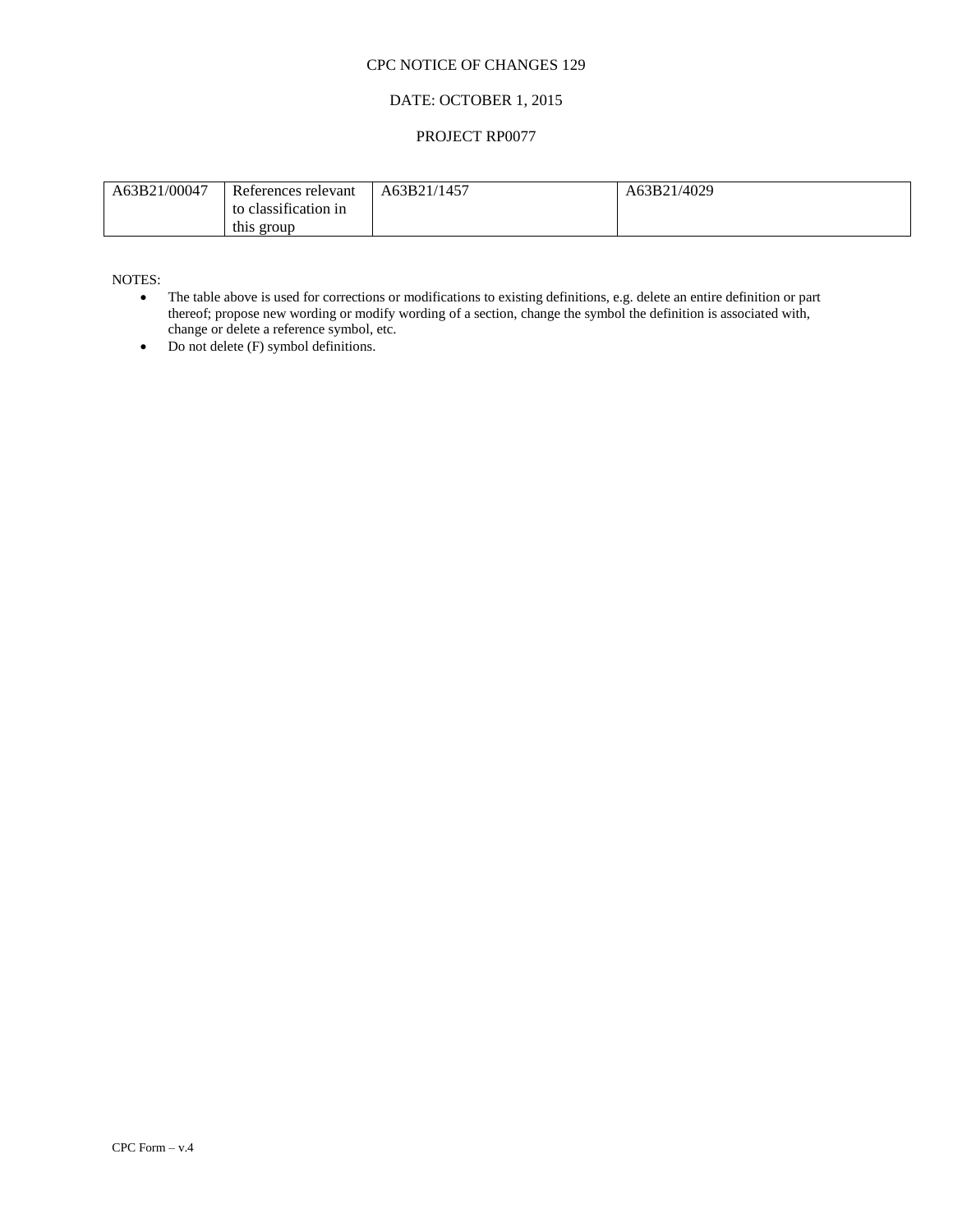# DATE: OCTOBER 1, 2015

## PROJECT RP0077

# 3. REVISION CONCORDANCE LIST (RCL)

| Type*            | <b>From CPC Symbol (existing)</b> | To CPC Symbol(s)              |
|------------------|-----------------------------------|-------------------------------|
| D                | A63B 21/00003                     | Transfer to A63B 21/15        |
| D                | A63B 21/00007                     | Transfer to A63B 21/151       |
| D                | A63B 21/0001                      | Transfer to A63B 21/152       |
| D                | A63B 21/00014                     | Transfer to A63B 21/153       |
| ${\bf D}$        | A63B 21/00018                     | Transfer to A63B 21/154       |
| ${\bf D}$        | A63B 21/00021                     | Transfer to A63B 21/155       |
| ${\bf D}$        | A63B 21/00025                     | Transfer to A63B 21/156       |
| ${\bf D}$        | A63B 21/00029                     | Transfer to A63B 21/157       |
| ${\bf D}$        | A63B 21/00032                     | Transfer to A63B 21/159       |
| ${\bf D}$        | A63B 21/00036                     | Transfer to A63B 21/158       |
| ${\bf D}$        | A63B 21/00079                     | Transfer to A63B 21/40        |
| ${\bf D}$        | A63B 21/00083                     | Transfer to A63B 21/4027      |
| ${\bf D}$        | A63B 21/00087                     | Transfer to A63B 21/4029      |
| ${\bf D}$        | A63B 21/0009                      | Transfer to A63B 21/4031      |
| ${\bf D}$        | A63B 21/00094                     | Transfer to A63B 21/4033      |
| ${\bf D}$        | A63B 21/00098                     | Transfer to A63B 21/4034      |
| ${\bf D}$        | A63B 21/00101                     | Transfer to A63B 21/4035      |
| ${\bf D}$        | A63B 21/00105                     | Transfer to A63B 21/4037      |
| ${\bf D}$        | A63B 21/00109                     | Transfer to A63B 21/4039      |
| ${\bf D}$        | A63B 21/00112                     | Transfer to A63B 21/4041      |
| ${\bf D}$        | A63B 21/00116                     | Transfer to A63B 21/4043      |
| ${\bf D}$        | A63B 21/0012                      | Transfer to A63B 21/4045      |
| ${\bf D}$        | A63B 21/00123                     | Transfer to A63B 21/4047      |
| ${\bf D}$        | A63B 21/00127                     | Transfer to A63B 21/4049      |
| ${\bf D}$        | A63B 21/0013                      | Transfer to A63B 21/4023      |
| ${\bf D}$        | A63B 21/00134                     | Transfer to A63B 21/4025      |
| ${\bf D}$        | A63B 21/00138                     | Transfer to A63B 21/4001      |
| ${\bf D}$        | A63B 21/00141                     | Transfer to A63B 21/4003      |
| ${\bf D}$        | A63B 21/00145                     | Transfer to A63B 21/4005      |
| ${\bf D}$        | A63B 21/00149                     | Transfer to A63B 21/4007      |
| ${\bf D}$        | A63B 21/00152                     | Transfer to A63B 21/4009      |
| ${\bf D}$        | A63B 21/00156                     | Transfer to A63B 21/4011      |
| ${\bf D}$        | A63B 21/0016                      | Transfer to A63B 21/4013      |
| D                | A63B 21/00163                     | Transfer to A63B 21/4015      |
| D                | A63B 21/00167                     | Transfer to A63B 21/4017      |
| $\Gamma_{\rm D}$ | A63B 21/0017                      | Transfer to A63B 21/4021      |
| D                | A63B 21/00174                     | Transfer to A63B 21/4019      |
| D                | A63B 2021/0026                    | Transfer to A63B 21/002 ADD   |
| D                | A63B 2021/0054                    | Transfer to A63B 21/0054 INV  |
| D                | A63B 2021/0055                    | Transfer to A63B 21/0055 INV  |
| D                | A63B 2021/0059                    | Transfer to A63B 21/0059 INV  |
| D                | A63B 21/0081                      | Transfer to A63B 21/008       |
| D                | A63B 2021/0082                    | Transfer to A63B 21/00845 INV |
| D                | A63B 2021/0086                    | Transfer to A63B 21/0089 INV  |
| D                | A63B 2021/021                     | Transfer to A63B 21/021 INV   |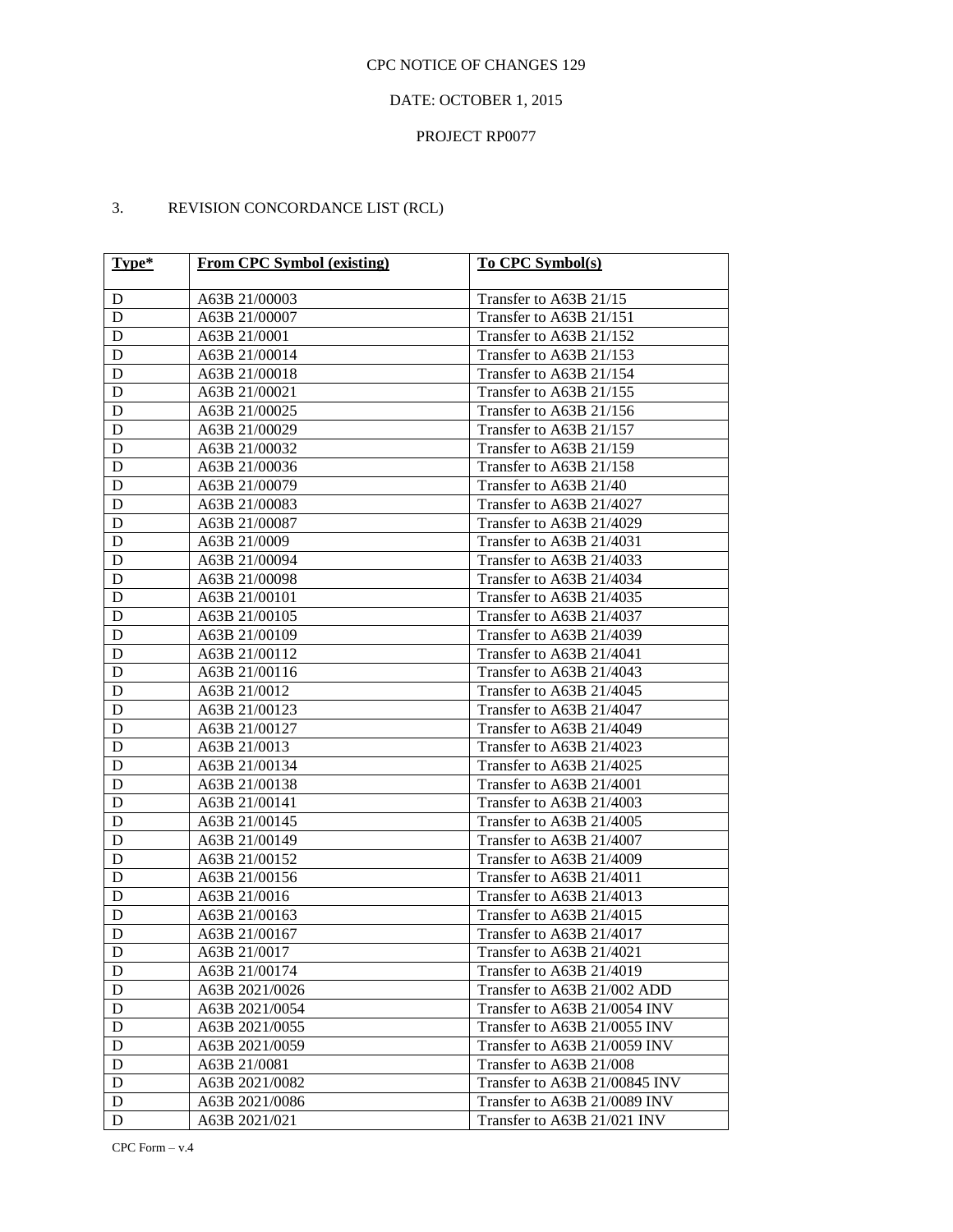# DATE: OCTOBER 1, 2015

| Type*         | From CPC Symbol (existing) | <b>To CPC Symbol(s)</b>                |
|---------------|----------------------------|----------------------------------------|
|               |                            |                                        |
| D             | A63B 2021/022              | Transfer to A63B 21/022 INV            |
| D             | A63B 21/0611               | Transfer to A63B 21/062                |
| D             | A63B 2021/0612             | Transfer to A63B 21/0622 INV           |
| D             | A63B 21/0613               | Transfer to A63B 21/0624               |
| D             | A63B 2021/0614             | Transfer to A63B 21/0626 INV           |
| D             | A63B 2021/0616             | Transfer to A63B 21/0616 INV           |
| D             | A63B 2021/0617             | Transfer to A63B 21/0617 INV           |
| $\mathcal{C}$ | A63B 21/062                | Document families currently classified |
|               |                            | in A63B 21/062 should transfer to      |
|               |                            | A63B 21/0628 prior to transferring     |
|               |                            | document families from A63B            |
|               |                            | 21/0611 to A63B 21/062                 |
| D             | A63B 2021/0623             | Transfer to A63B 21/063 INV            |
| D             | A63B 2021/0626             | Transfer to A63B 21/0632 INV           |
| D             | A63B 2021/0722             | Transfer to A63B 21/0722 INV           |
| D             | A63B 2021/0783             | Transfer to A63B 21/0783 INV           |
| D             | A63B 2021/0786             | Transfer to A63B 21/0783 INV           |
| D             | A63B 21/14                 | Transfer to A63B 21/40                 |
| D             | A63B 21/1403               | Transfer to A63B 21/4001               |
| D             | A63B 21/1407               | Transfer to A63B 21/4003               |
| D             | A63B 21/1411               | Transfer to A63B 21/4005               |
| D             | A63B 21/1415               | Transfer to A63B 21/4007               |
| D             | A63B 21/1419               | Transfer to A63B 21/4009               |
| D             | A63B 21/1423               | Transfer to A63B 21/4011               |
| D             | A63B 21/1426               | Transfer to A63B 21/4013               |
| D             | A63B 21/143                | Transfer to A63B 21/4015               |
| D             | A63B 21/1434               | Transfer to A63B 21/4017               |
| D             | A63B 21/1438               | Transfer to A63B 21/4019               |
| D             | A63B 21/1442               | Transfer to A63B 21/4021               |
| D             | A63B 21/1446               | Transfer to A63B 21/4023               |
| D             | A63B 21/1449               | Transfer to A63B 21/4025               |
| D             | A63B 21/1453               | Transfer to A63B 21/4027               |
| D             | A63B 21/1457               | Transfer to A63B 21/4029               |
| D             | A63B 21/1461               | Transfer to A63B 21/4031               |
| D             | A63B 21/1465               | Transfer to A63B 21/4033               |
| ${\bf D}$     | A63B 21/1469               | Transfer to A63B 21/4035               |
| D             | A63B 21/1473               | Transfer to A63B 21/4037               |
| D             | A63B 21/1476               | Transfer to A63B 21/4039               |
| D             | A63B 21/148                | Transfer to A63B 21/4041               |
| D             | A63B 21/1484               | Transfer to A63B 21/4043               |
| $\mathbf D$   | A63B 21/1488               | Transfer to A63B 21/4045               |
| D             | A63B 21/1492               | Transfer to A63B 21/4047               |
| D             | A63B 21/1496               | Transfer to A63B 21/4049               |
| D             | A63B 2021/1609             | Transfer to A63B 21/1609 INV           |
| D             | A63B 2021/1672             | Transfer to A63B 21/1672 INV           |
| D             | A63B 2021/169              | Transfer to A63B 21/169 INV            |
| D             | A63B 2021/222              | Transfer to A63B 21/222 INV            |
| D             | A63B 2022/0005             | Transfer to A63B 22/0005 INV           |
| D             | A63B 2022/0017             | Transfer to A63B 22/0017 INV           |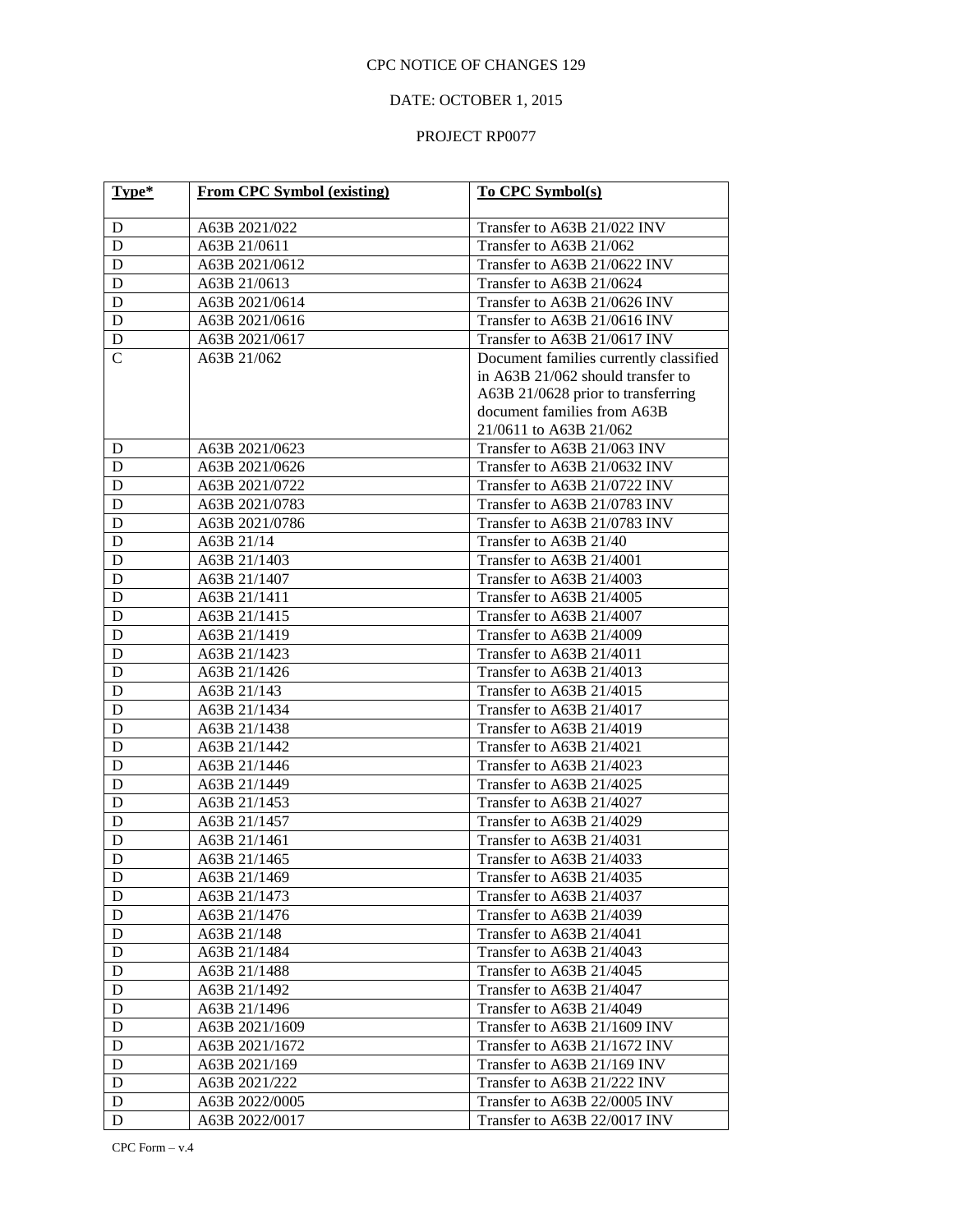## DATE: OCTOBER 1, 2015

### PROJECT RP0077

| Type* | <b>From CPC Symbol (existing)</b> | <b>To CPC Symbol(s)</b>      |
|-------|-----------------------------------|------------------------------|
|       |                                   |                              |
| D     | A63B 2022/0025                    | Transfer to A63B 22/0025 INV |
| D     | A63B 2022/0066                    | Transfer to A63B 22/0066 INV |
| D     | A63B 2022/0207                    | Transfer to A63B 22/0207INV  |
| D     | A63B 2022/0214                    | Transfer to A63B 22/0214 INV |
| D     | A63B 2022/0221                    | Transfer to A63B 22/0221 INV |
| D     | A63B 2022/0228                    | Transfer to A63B 22/0228 INV |
| D     | A63B 2022/025                     | Transfer to A63B 22/025 INV  |
| D     | A63B 2022/0264                    | Transfer to A63B 22/0264 INV |
| D     | A63B 2022/0292                    | Transfer to A63B 22/0292 INV |
| D     | A63B 22/08                        | Transfer to A63B 22/0605     |
|       | A63B 2053/0404                    | Only delete                  |

 $*C$  = entries with modified file scope where reclassification of documents from the entries is involved;  $Q$  = new entries which are firstly populated with documents via administrative transfers from deleted (D) entries. Afterwards, the transferred documents into the Q entry will either stay or be moved to more appropriate entries, as determined by intellectual reclassification;  $D =$ deleted entries.

NOTES:

- $\bullet$  Only C, D, and Q type entries are included in the table above.
- When multiple symbols are included in the "To" column, avoid using ranges of symbols in order to be as precise as possible.
- For administrative transfer of documents, the following text should be used: "< administrative transfer to XX>" or "<administrative transfer to XX and YY simultaneously>" when administrative transfer of the same documents is to more than one place.
- Administrative transfer to main trunk groups is assumed to be "invention information", unless otherwise indicated, and to 2000 series groups is assumed to be "additional information".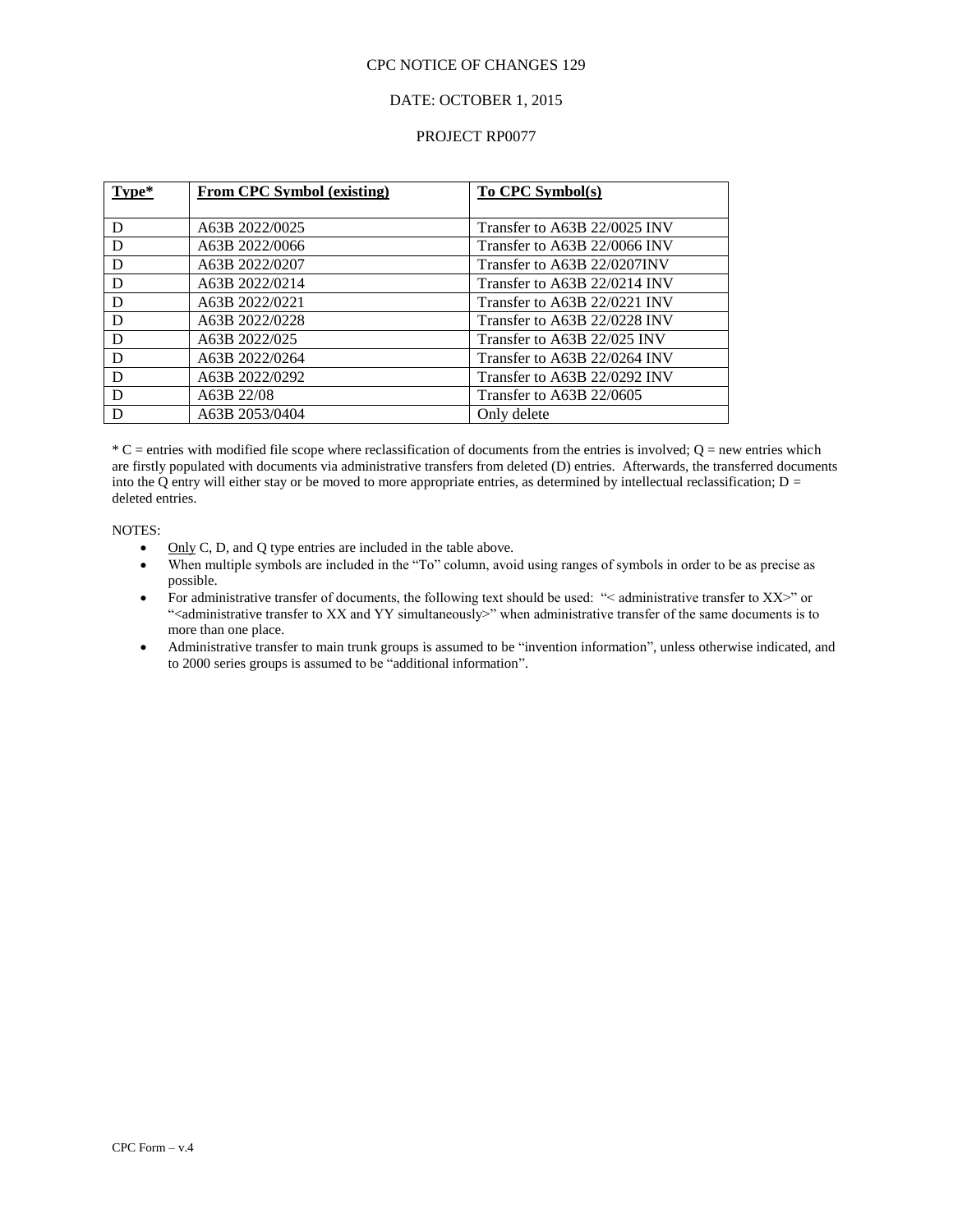# DATE: OCTOBER 1, 2015

## PROJECT RP0077

# 4. CHANGES TO THE CPC-TO-IPC CONCORDANCE LIST (CICL)

| CPC           | <b>IPC</b> | Action*       |
|---------------|------------|---------------|
| A63B21/00003  | A63B21/00  | <b>DELETE</b> |
| A63B21/00007  | A63B21/00  | <b>DELETE</b> |
| A63B21/0001   | A63B21/00  | <b>DELETE</b> |
| A63B21/00014  | A63B21/00  | <b>DELETE</b> |
| A63B21/00018  | A63B21/00  | <b>DELETE</b> |
| A63B21/00021  | A63B21/00  | <b>DELETE</b> |
| A63B21/00025  | A63B21/00  | <b>DELETE</b> |
| A63B21/00029  | A63B21/00  | <b>DELETE</b> |
| A63B21/00032  | A63B21/00  | <b>DELETE</b> |
| A63B21/00036  | A63B21/00  | <b>DELETE</b> |
| A63B21/00079  | A63B21/00  | <b>DELETE</b> |
| A63B21/00083  | A63B21/00  | <b>DELETE</b> |
| A63B21/00087  | A63B21/00  | <b>DELETE</b> |
| A63B21/0009   | A63B21/00  | <b>DELETE</b> |
| A63B21/00094  | A63B21/00  | <b>DELETE</b> |
| A63B21/00098  | A63B21/00  | <b>DELETE</b> |
| A63B21/00101  | A63B21/00  | <b>DELETE</b> |
| A63B21/00105  | A63B21/00  | <b>DELETE</b> |
| A63B21/00109  | A63B21/00  | <b>DELETE</b> |
| A63B21/00112  | A63B21/00  | <b>DELETE</b> |
| A63B21/00116  | A63B21/00  | <b>DELETE</b> |
| A63B21/0012   | A63B21/00  | <b>DELETE</b> |
| A63B21/00123  | A63B21/00  | <b>DELETE</b> |
| A63B21/00127  | A63B21/00  | <b>DELETE</b> |
| A63B21/0013   | A63B21/00  | <b>DELETE</b> |
| A63B21/00134  | A63B21/00  | <b>DELETE</b> |
| A63B21/00138  | A63B21/00  | <b>DELETE</b> |
| A63B21/00141  | A63B21/00  | <b>DELETE</b> |
| A63B21/00145  | A63B21/00  | <b>DELETE</b> |
| A63B21/00149  | A63B21/00  | <b>DELETE</b> |
| A63B21/00152  | A63B21/00  | <b>DELETE</b> |
| A63B21/00156  | A63B21/00  | <b>DELETE</b> |
| A63B21/0016   | A63B21/00  | <b>DELETE</b> |
| A63B21/00163  | A63B21/00  | <b>DELETE</b> |
| A63B21/00167  | A63B21/00  | <b>DELETE</b> |
| A63B21/0017   | A63B21/00  | <b>DELETE</b> |
| A63B21/00174  | A63B21/00  | <b>DELETE</b> |
| A63B2021/0026 | A63B21/002 | <b>DELETE</b> |
| A63B21/0054   | A63B21/005 | <b>NEW</b>    |
| A63B2021/0054 | A63B21/005 | <b>DELETE</b> |
| A63B21/0055   | A63B21/005 | <b>NEW</b>    |
| A63B2021/0055 | A63B21/005 | <b>DELETE</b> |
| A63B21/0059   | A63B21/005 | <b>NEW</b>    |
| A63B2021/0059 | A63B21/005 | <b>DELETE</b> |

CPC Form – v.4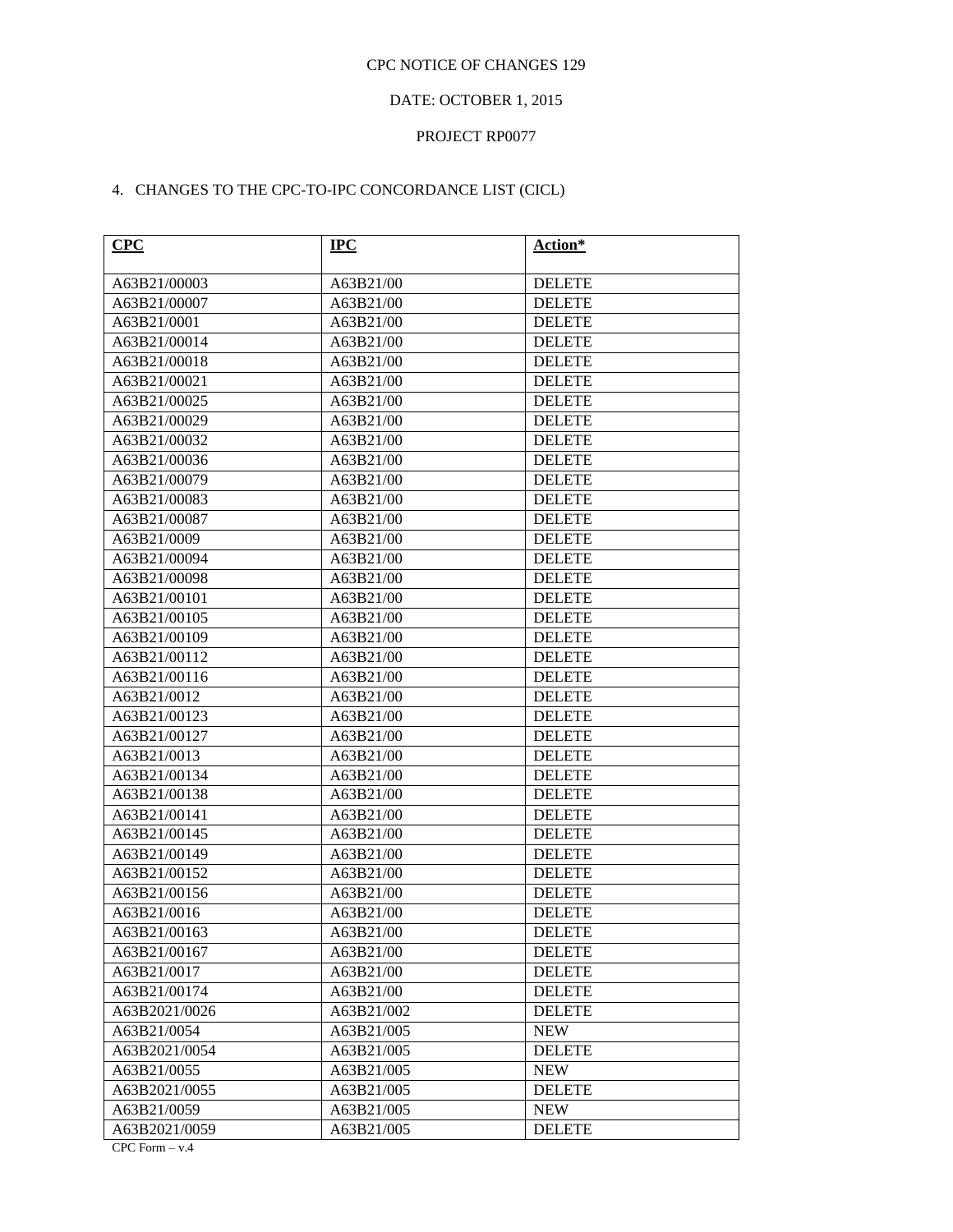# DATE: OCTOBER 1, 2015

| CPC           | $IPC$      | Action*       |
|---------------|------------|---------------|
| A63B21/0081   | A63B21/008 | <b>DELETE</b> |
| A63B2021/0082 | A63B21/008 | <b>DELETE</b> |
| A63B21/00845  | A63B21/008 | <b>NEW</b>    |
| A63B2021/0086 | A63B21/008 | <b>DELETE</b> |
| A63B21/0089   | A63B21/008 | <b>NEW</b>    |
| A63B21/021    | A63B21/02  | <b>NEW</b>    |
| A63B2021/021  | A63B21/02  | <b>DELETE</b> |
| A63B21/022    | A63B21/02  | <b>NEW</b>    |
| A63B2021/022  | A63B21/02  | <b>DELETE</b> |
| A63B21/0611   | A63B21/06  | <b>DELETE</b> |
| A63B2021/0612 | A63B21/06  | <b>DELETE</b> |
| A63B21/0613   | A63B21/06  | <b>DELETE</b> |
| A63B2021/0614 | A63B21/06  | <b>DELETE</b> |
| A63B21/0616   | A63B21/06  | <b>NEW</b>    |
| A63B2021/0616 | A63B21/06  | <b>DELETE</b> |
| A63B21/0617   | A63B21/06  | <b>NEW</b>    |
| A63B2021/0617 | A63B21/06  | <b>DELETE</b> |
| A63B21/0622   | A63B21/062 | <b>NEW</b>    |
| A63B2021/0623 | A63B21/06  | <b>DELETE</b> |
| A63B21/0624   | A63B21/062 | <b>NEW</b>    |
| A63B21/0626   | A63B21/062 | <b>NEW</b>    |
| A63B2021/0626 | A63B21/06  | <b>DELETE</b> |
| A63B21/0628   | A63B21/062 | <b>NEW</b>    |
| A63B21/063    | A63B21/062 | <b>NEW</b>    |
| A63B21/0632   | A63B21/062 | <b>NEW</b>    |
| A63B21/0722   | A63B21/072 | <b>NEW</b>    |
| A63B2021/0722 | A63B21/072 | <b>DELETE</b> |
| A63B21/0783   | A63B21/078 | <b>NEW</b>    |
| A63B2021/0783 | A63B21/078 | <b>DELETE</b> |
| A63B2021/0786 | A63B21/078 | <b>DELETE</b> |
| A63B21/14     | A63B21/00  | <b>DELETE</b> |
| A63B21/1403   | A63B21/00  | <b>DELETE</b> |
| A63B21/1407   | A63B21/00  | <b>DELETE</b> |
| A63B21/1411   | A63B21/00  | <b>DELETE</b> |
| A63B21/1415   | A63B21/00  | <b>DELETE</b> |
| A63B21/1419   | A63B21/00  | <b>DELETE</b> |
| A63B21/1423   | A63B21/00  | <b>DELETE</b> |
| A63B21/1426   | A63B21/00  | <b>DELETE</b> |
| A63B21/143    | A63B21/00  | <b>DELETE</b> |
| A63B21/1434   | A63B21/00  | <b>DELETE</b> |
| A63B21/1438   | A63B21/00  | <b>DELETE</b> |
| A63B21/1442   | A63B21/00  | <b>DELETE</b> |
| A63B21/1446   | A63B21/00  | <b>DELETE</b> |
| A63B21/1449   | A63B21/00  | <b>DELETE</b> |
| A63B21/1453   | A63B21/00  | <b>DELETE</b> |
| A63B21/1457   | A63B21/00  | <b>DELETE</b> |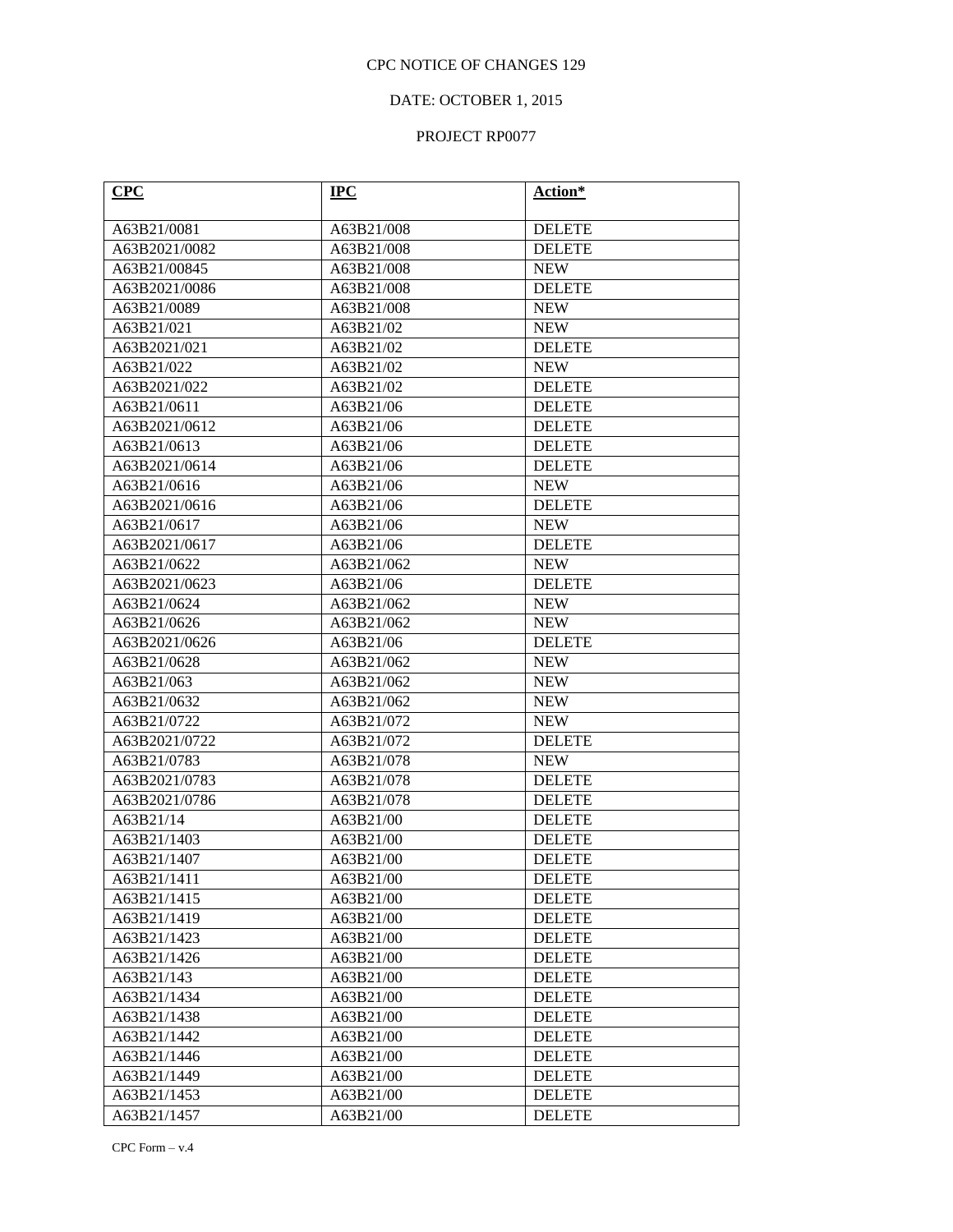# DATE: OCTOBER 1, 2015

| CPC                        | $IPC$                  | Action*                  |
|----------------------------|------------------------|--------------------------|
| A63B21/1461                | A63B21/00              | <b>DELETE</b>            |
| A63B21/1465                | A63B21/00              | <b>DELETE</b>            |
| A63B21/1469                | A63B21/00              | <b>DELETE</b>            |
| A63B21/1473                | A63B21/00              | <b>DELETE</b>            |
| A63B21/1476                | A63B21/00              | <b>DELETE</b>            |
| A63B21/148                 | A63B21/00              | <b>DELETE</b>            |
| A63B21/1484                | A63B21/00              | <b>DELETE</b>            |
| A63B21/1488                | A63B21/00              | <b>DELETE</b>            |
| A63B21/1492                | A63B21/00              | <b>DELETE</b>            |
| A63B21/1496                | A63B21/00              | <b>DELETE</b>            |
| A63B21/1609                | A63B21/16              | <b>NEW</b>               |
| A63B2021/1609              | A63B21/16              | <b>DELETE</b>            |
| A63B21/1672                | A63B21/16              | <b>NEW</b>               |
| A63B2021/1672              | A63B21/16              | <b>DELETE</b>            |
| A63B21/169                 | A63B21/16              | <b>NEW</b>               |
| A63B2021/169               | A63B21/16              | <b>DELETE</b>            |
| A63B21/222                 | A63B21/22              | <b>NEW</b>               |
| A63B2021/222               | A63B21/22              | <b>DELETE</b>            |
| A63B21/40                  | A63B21/00              | <b>NEW</b>               |
| A63B21/4001                | A63B21/00              | <b>NEW</b>               |
| A63B21/4003                | A63B21/00              | <b>NEW</b>               |
| A63B21/4005                | A63B21/00              | <b>NEW</b>               |
| A63B21/4007                | A63B21/00              | <b>NEW</b>               |
| A63B21/4009                | A63B21/00              | <b>NEW</b>               |
| A63B21/4011                | A63B21/00              | <b>NEW</b>               |
| A63B21/4013                | A63B21/00              | <b>NEW</b>               |
| A63B21/4015                | A63B21/00              | <b>NEW</b>               |
| A63B21/4017                | A63B21/00              | <b>NEW</b>               |
| A63B21/4019                | A63B21/00              | <b>NEW</b>               |
| A63B21/4021                | A63B21/00              | <b>NEW</b>               |
| A63B21/4023                | A63B21/00              | <b>NEW</b>               |
| A63B21/4025                | A63B21/00              | <b>NEW</b>               |
| A63B21/4027                | A63B21/00              | <b>NEW</b>               |
| A63B21/4029                | A63B21/00              | <b>NEW</b>               |
| A63B21/4031                | A63B21/00              | <b>NEW</b>               |
| A63B21/4033<br>A63B21/4034 | A63B21/00<br>A63B21/00 | <b>NEW</b><br><b>NEW</b> |
| A63B21/4035                | A63B21/00              | <b>NEW</b>               |
| A63B21/4037                | A63B21/00              | <b>NEW</b>               |
| A63B21/4039                | A63B21/00              | <b>NEW</b>               |
| A63B21/4041                | A63B21/00              | <b>NEW</b>               |
| A63B21/4043                | A63B21/00              | <b>NEW</b>               |
| A63B21/4045                | A63B21/00              | <b>NEW</b>               |
| A63B21/4047                | A63B21/00              | <b>NEW</b>               |
| A63B21/4049                | A63B21/00              | <b>NEW</b>               |
| A63B22/0005                | A63B22/00              | <b>NEW</b>               |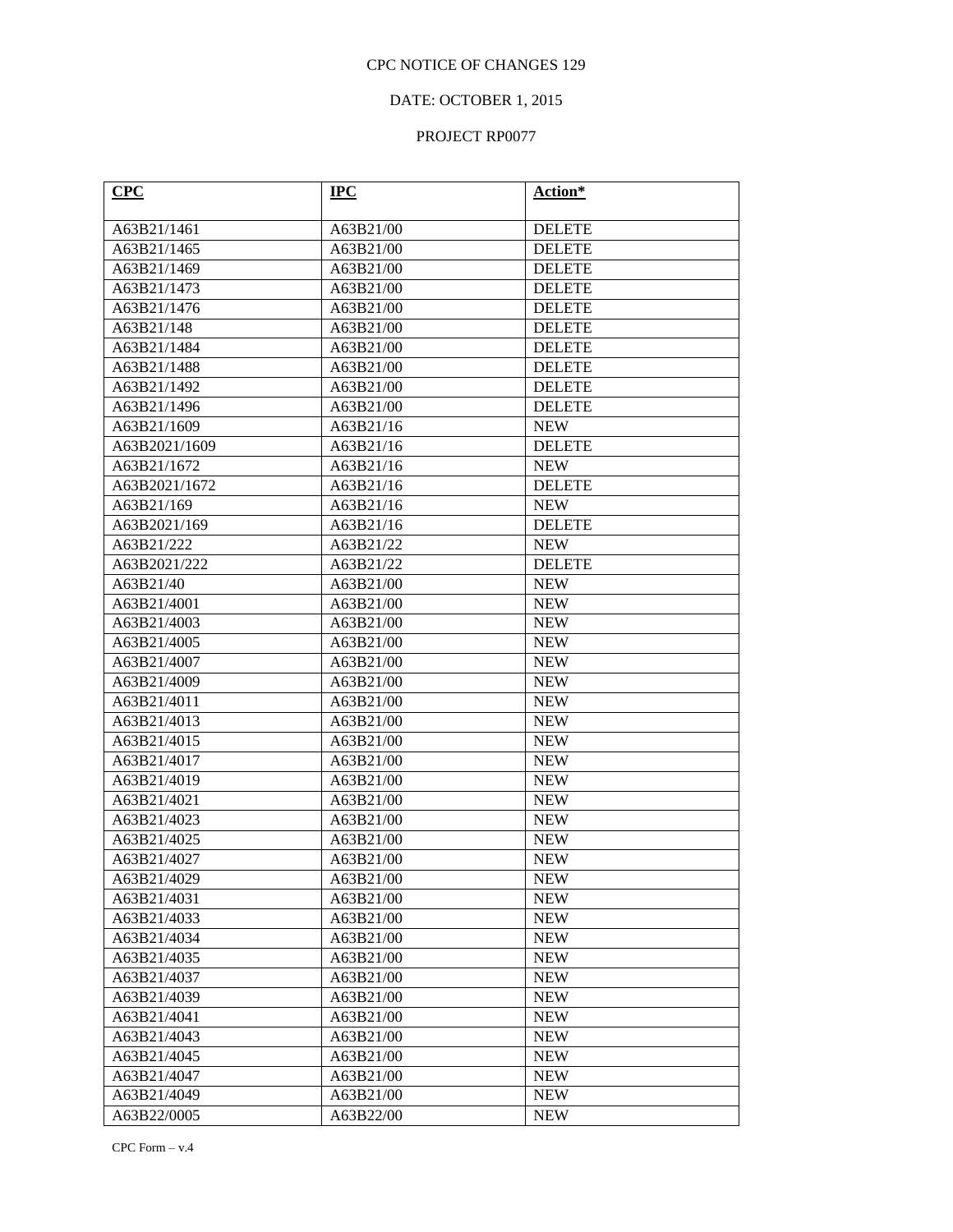## DATE: OCTOBER 1, 2015

### PROJECT RP0077

| CPC           | <b>IPC</b> | Action*       |
|---------------|------------|---------------|
| A63B2022/0005 | A63B22/00  | <b>DELETE</b> |
|               |            |               |
| A63B22/0017   | A63B22/00  | <b>NEW</b>    |
| A63B2022/0017 | A63B22/00  | <b>DELETE</b> |
| A63B22/0025   | A63B22/00  | <b>NEW</b>    |
| A63B2022/0025 | A63B22/00  | <b>DELETE</b> |
| A63B22/0066   | A63B22/00  | <b>NEW</b>    |
| A63B2022/0066 | A63B22/00  | <b>DELETE</b> |
| A63B22/0207   | A63B22/02  | <b>NEW</b>    |
| A63B2022/0207 | A63B22/02  | <b>DELETE</b> |
| A63B22/0214   | A63B22/02  | <b>NEW</b>    |
| A63B2022/0214 | A63B22/02  | <b>DELETE</b> |
| A63B22/0221   | A63B22/02  | <b>NEW</b>    |
| A63B2022/0221 | A63B22/02  | <b>DELETE</b> |
| A63B22/0228   | A63B22/02  | <b>NEW</b>    |
| A63B2022/0228 | A63B22/02  | <b>DELETE</b> |
| A63B22/025    | A63B22/02  | <b>NEW</b>    |
| A63B2022/025  | A63B22/02  | <b>DELETE</b> |
| A63B22/0264   | A63B22/02  | <b>NEW</b>    |
| A63B2022/0264 | A63B22/02  | <b>DELETE</b> |
| A63B22/0292   | A63B22/02  | <b>NEW</b>    |
| A63B2022/0292 | A63B22/02  | <b>DELETE</b> |
| A63B22/08     | A63B22/08  | <b>DELETE</b> |
| A63B2053/0404 | A63B53/04  | <b>DELETE</b> |

\*Action column:

- For an (N) or (Q) entry, provide an IPC symbol and complete the Action column with "NEW."
- For an existing CPC main trunk entry or indexing entry where the existing IPC symbol needs to be changed, provide an updated IPC symbol and complete the Action column with "UPDATED."
- For a (D) CPC entry or indexing entry complete the Action column with "DELETE." IPC symbol does not need to be included in the IPC column.
- For an (N) 2000 series CPC entry which is positioned within the main trunk scheme (breakdown code) provide an IPC symbol and complete the action column with "NEW".
- For an (N) 2000 series CPC entry positioned at the end of the CPC scheme (orthogonal code), with no IPC equivalent, complete the IPC column with "CPCONLY" and complete the action column with "NEW".

#### NOTES:

- F symbols are not included in the CICL table above.
- E and M symbols are not included in the CICL table above unless a change to the existing IPC is desired.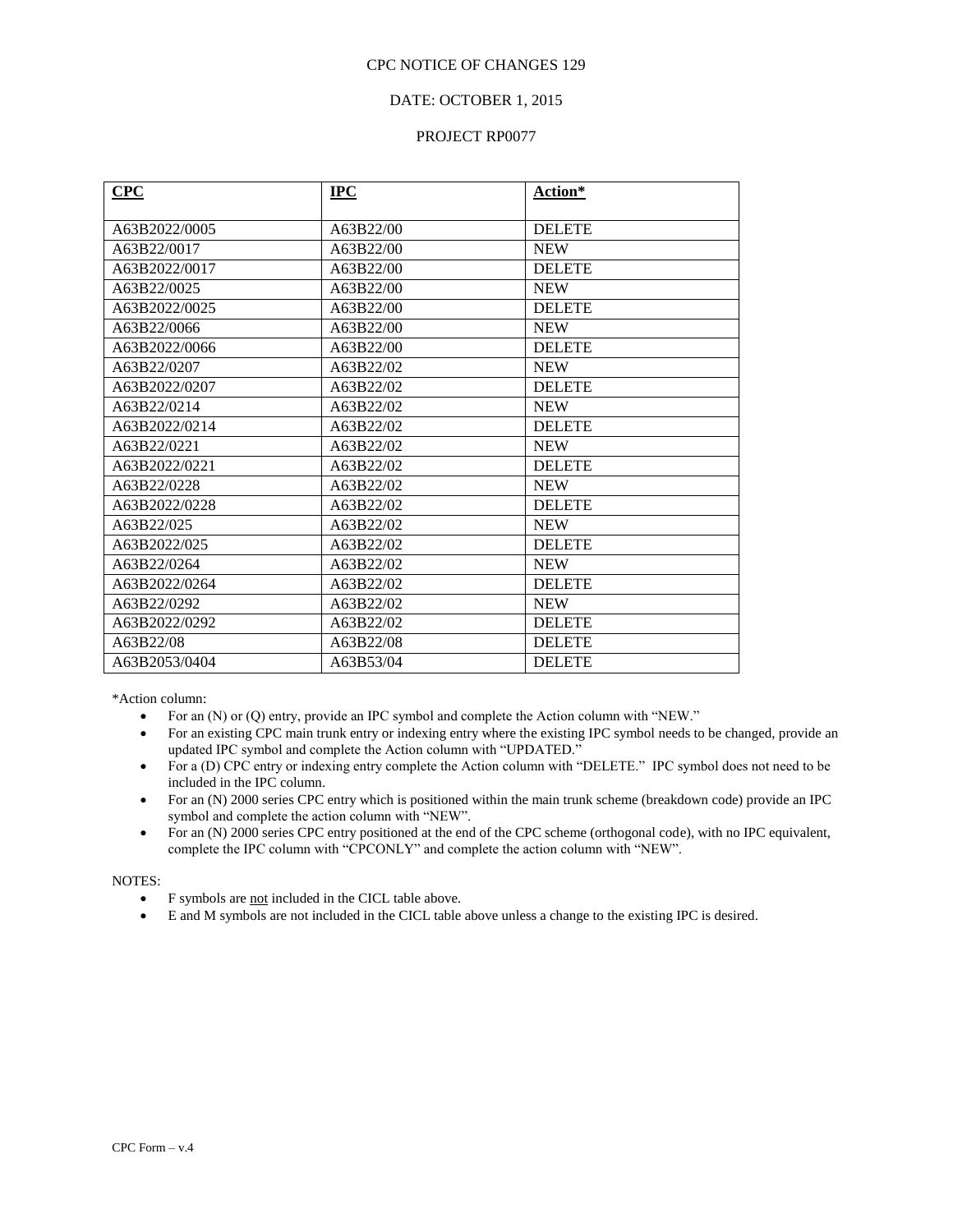# DATE: OCTOBER 1, 2015

### PROJECT RP0077

# 5. CROSS-REFERENCE LIST (CRL)

Scheme references impacted by this revision project

| <b>Location of reference</b> | Referenced subclass or | Action; New reference symbol; New |
|------------------------------|------------------------|-----------------------------------|
| to be changed                | group to be changed    | text                              |
| A63B22/0046                  | A63B21/1403            | A63B21/4001                       |

Definitions references impacted by this revision project

| <b>Location of reference</b><br>to be changed | <b>Referenced subclass or</b><br>group to be changed | <b>Section of</b><br>definition | <b>Action; New</b><br>reference symbol; |
|-----------------------------------------------|------------------------------------------------------|---------------------------------|-----------------------------------------|
|                                               |                                                      |                                 | <b>New text</b>                         |
| A41D13/0015                                   | A63B21/00134                                         | Informative                     | A63B21/4025                             |
|                                               |                                                      | references                      |                                         |
| A61H 2201/1607                                | A63B 21/1407                                         | References                      | A63B21/4003                             |
|                                               |                                                      | relevant to                     |                                         |
|                                               |                                                      | classification in               |                                         |
|                                               |                                                      | this group                      |                                         |
| A61H 2201/1611                                | A63B 21/1407                                         | References                      | A63B21/4003                             |
|                                               |                                                      | relevant to                     |                                         |
|                                               |                                                      | classification in               |                                         |
|                                               |                                                      | this group                      |                                         |
| A61H 2201/1616                                | A63B $21/1411$                                       | References                      | A63B21/4005                             |
|                                               |                                                      | relevant to                     |                                         |
|                                               |                                                      | classification in               |                                         |
|                                               |                                                      | this group                      |                                         |
| A61H 2201/1621                                | A63B 21/1415                                         | References                      | A63B21/4007                             |
|                                               |                                                      | relevant to                     |                                         |
|                                               |                                                      | classification in               |                                         |
|                                               |                                                      | this group                      |                                         |
| A61H 2201/1626                                | A63B 21/1415                                         | References                      | A63B21/4007                             |
|                                               |                                                      | relevant to                     |                                         |
|                                               |                                                      | classification in               |                                         |
|                                               |                                                      | this group                      |                                         |
| A61H 2201/163                                 | A63B 21/1419                                         | References                      | A63B21/4009                             |
|                                               |                                                      | relevant to                     |                                         |
|                                               |                                                      | classification in               |                                         |
|                                               |                                                      | this group                      |                                         |
| A61H 2201/1633                                | A63B 21/00087                                        | References                      | A63B21/4029                             |
|                                               |                                                      | relevant to                     |                                         |
|                                               |                                                      | classification in               |                                         |
|                                               |                                                      | this group                      |                                         |
| A61H 2201/1638                                | A63B 21/1434                                         | References                      | A63B21/4017                             |
|                                               |                                                      | relevant to                     |                                         |
|                                               |                                                      | classification in               |                                         |
|                                               |                                                      | this group                      |                                         |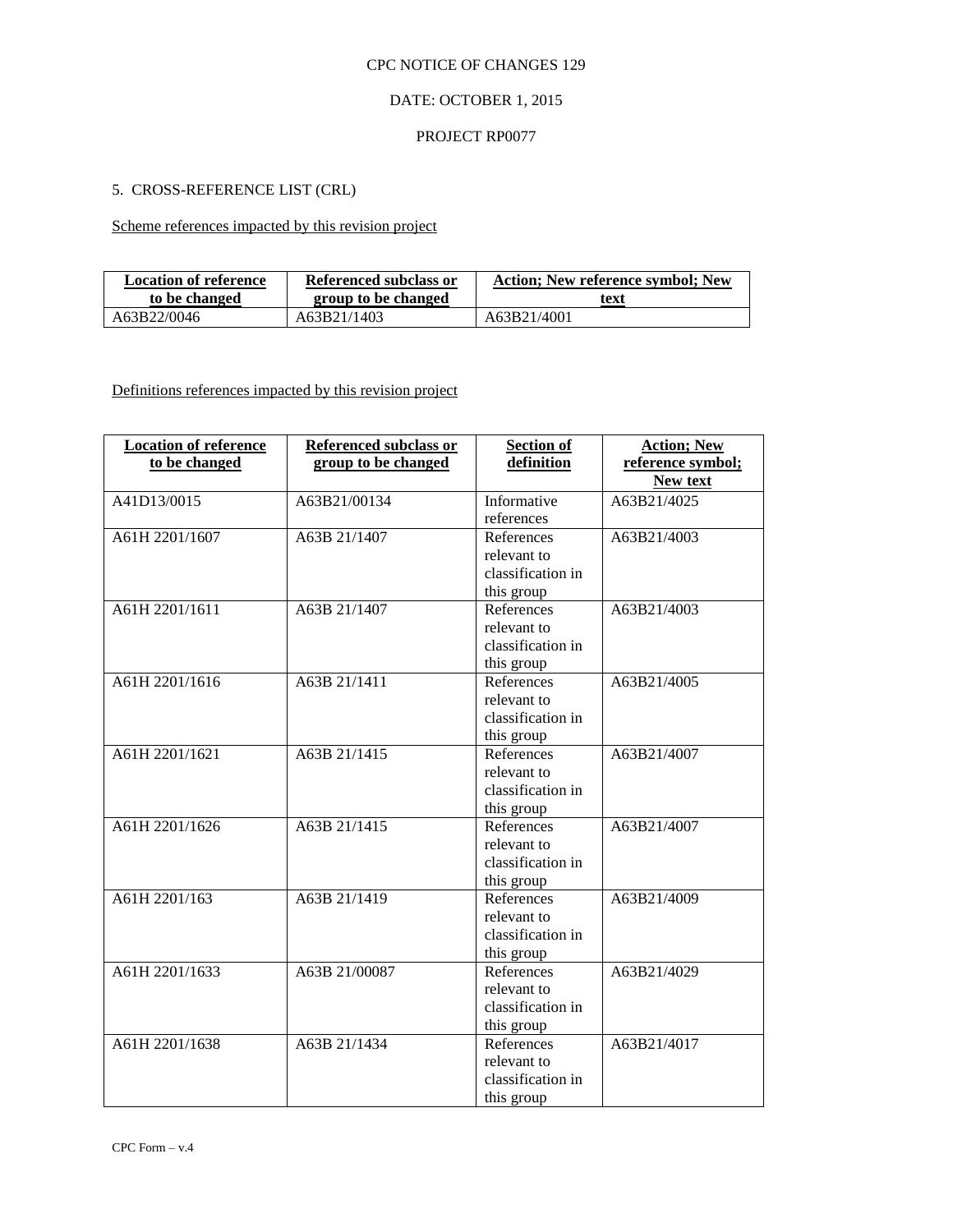# DATE: OCTOBER 1, 2015

| <b>Location of reference</b> | <b>Referenced subclass or</b> | <b>Section of</b> | <b>Action; New</b> |
|------------------------------|-------------------------------|-------------------|--------------------|
| to be changed                | group to be changed           | definition        | reference symbol;  |
|                              |                               |                   | New text           |
| A61H 2201/1642               | A63B 21/1423                  | References        | A63B21/4011        |
|                              |                               | relevant to       |                    |
|                              |                               | classification in |                    |
|                              |                               | this group        |                    |
| A61H2201/1645                | A63B21/1476                   | Informative       | A63B21/4039        |
|                              |                               | references        |                    |
| A61H2201/1659                | A63B21/1484                   | Informative       | A63B21/4043        |
|                              |                               | references        |                    |
| A61H2201/1669                | A63B21/1488                   | Informative       | A63B21/4045        |
|                              |                               | references        |                    |
| A61H2201/1671                | A63B21/1496                   | Informative       | A63B21/4049        |
|                              |                               | references        |                    |
| A61H 2201/1671               | A61H201/12A2                  | Informative       | Delete             |
|                              |                               | references        |                    |
| A61H2201/1676                | A63B21/1492                   | Informative       | A63B21/4047        |
|                              |                               | references        |                    |
| A61H2201/0126                | A63B2021/169                  | Informative       | A63B21/169         |
|                              |                               | references        |                    |
| A63B 6/00                    | A63B 21/1473                  | References        | A63B21/4037        |
|                              |                               | relevant to       |                    |
|                              |                               | classification in |                    |
|                              |                               | this group        |                    |
| A63B 21/00                   | A63B 21/00003                 | Special rules of  | A63B21/15          |
|                              |                               | classification    |                    |
|                              |                               | within this group |                    |
| A63B 21/00                   | A63B 21/00079                 | Special rules of  | A63B21/40          |
|                              |                               | classification    |                    |
|                              |                               | within this group |                    |
| A63B 21/00                   | A63B21/12                     | Special rules of  | Delete reference   |
|                              |                               | classification    |                    |
|                              |                               | within this group |                    |
| A63B 21/00                   | A63B 21/00134                 | Special rules of  | A63B21/4025        |
|                              |                               | classification    |                    |
|                              |                               | within this group |                    |
| A63B 21/00                   | A63B21/26                     | Special rules of  | Delete reference   |
|                              |                               | classification    |                    |
|                              |                               | within this group |                    |
| A63B 21/0004                 | A63B 21/1449                  | References        | A63B21/4025        |
|                              |                               | relevant to       |                    |
|                              |                               | classification in |                    |
|                              |                               | this group        |                    |
| A63B 21/00047                | A63B 21/1457                  | References        | A63B21/4029        |
|                              |                               | relevant to       |                    |
|                              |                               | classification in |                    |
|                              |                               | this group        |                    |
| A63B 21/00181                | A63B 2021/0026                | Informative       | A63B21/002         |
|                              |                               | references        |                    |
| A63B 21/06                   | A63B 21/1457                  | Informative       | A63B21/4029        |
|                              |                               | references        |                    |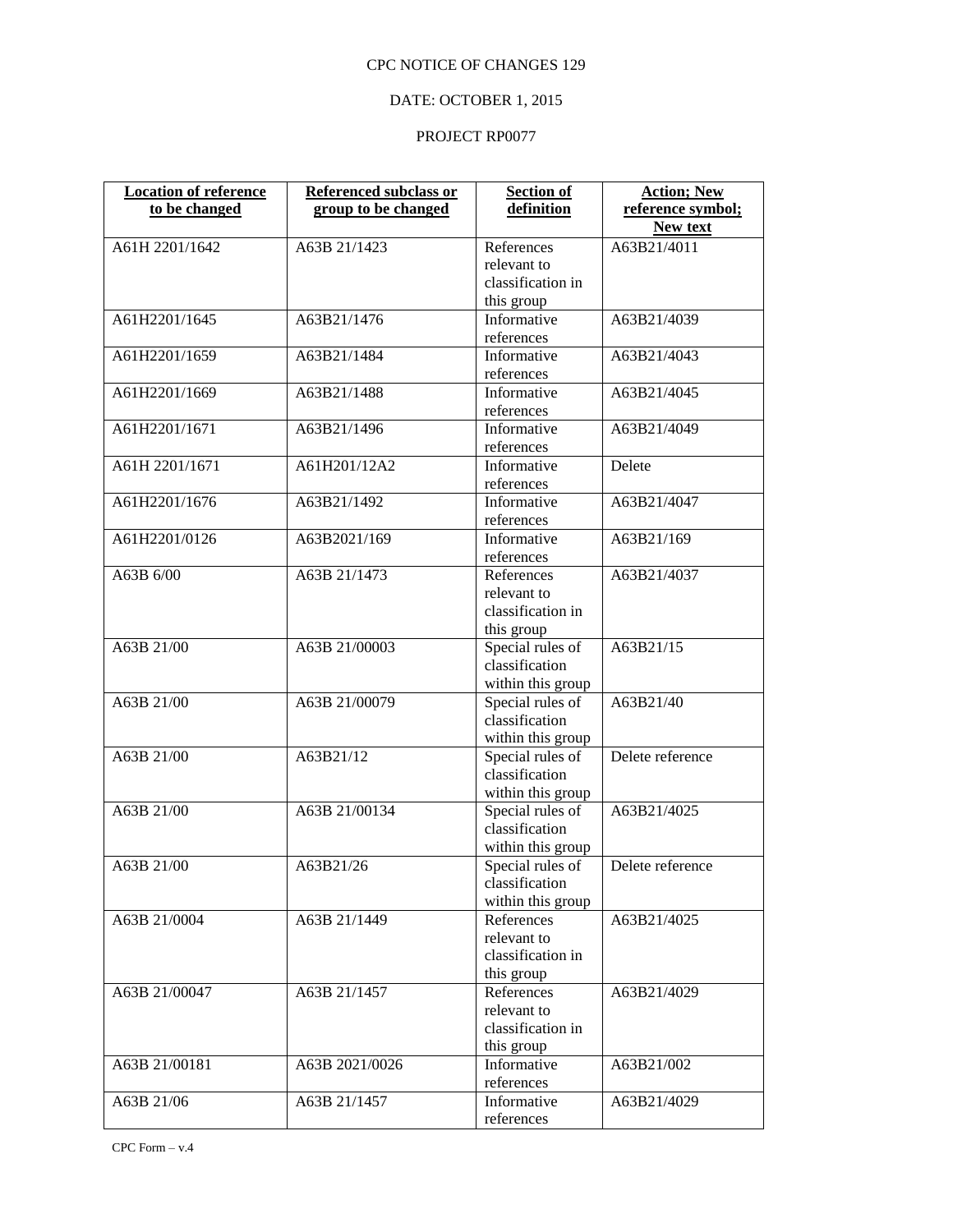# DATE: OCTOBER 1, 2015

| <b>Location of reference</b> | Referenced subclass or | <b>Section of</b>                  | <b>Action; New</b> |
|------------------------------|------------------------|------------------------------------|--------------------|
| to be changed                | group to be changed    | definition                         | reference symbol;  |
|                              |                        |                                    | New text           |
| A63B 22/00                   | A63B 2022/0005         | Special rules of<br>classification | A63B 22/0005       |
| A63B 22/00                   | A63B 21/00029          | Special rules of                   | A63B21/157         |
|                              |                        | classification                     |                    |
| A63B 22/00                   | 22/00E10D              | Special rules of                   | A63B22/0066        |
|                              |                        | classification                     |                    |
| A63B 22/02                   | A63B 2022/0207         | Informative                        | A63B22/0207        |
|                              |                        | references                         |                    |
| A63B 22/02                   | A63B 2022/0292         | Informative                        | A63B22/0292        |
|                              |                        | references                         |                    |
| A63B 23/0211                 | A63B 21/1423           | Informative                        | A63B21/4011        |
|                              |                        | references                         |                    |
| A63B 23/0216                 | A63B 21/1434           | Informative                        | A63B21/4017        |
|                              |                        | references                         |                    |
| A63B 23/0233                 | A63B 21/1423           | Informative                        | A63B21/4011        |
|                              |                        | references                         |                    |
| A63B 23/0233                 | A63B 21/1434           | Informative                        | A63B21/4017        |
|                              |                        | references                         |                    |
| A63B 49/08                   | A63B 21/1434           | Informative                        | A63B21/4017        |
|                              |                        | references                         |                    |
| A63B 59/0014                 | A63B 21/1434           | Informative                        | A63B21/4017        |
|                              |                        | references                         |                    |
| A63B 59/0014                 | A63B 21/1438           | Informative<br>references          | A63B21/4019        |
| A63B 59/0014                 | A63B 21/1442           | Informative                        | A63B21/4021        |
|                              |                        | references                         |                    |
| A63B 69/0057                 | A63B 21/1403           | References                         | A63B21/4001        |
|                              |                        | relevant to                        |                    |
|                              |                        | classification in                  |                    |
|                              |                        | this group                         |                    |
| A63B 69/0059                 | A63B 21/1403           | References                         | A63B21/4001        |
|                              |                        | relevant to                        |                    |
|                              |                        | classification in                  |                    |
|                              |                        | this group                         |                    |
| A63B 2069/0062               | A63B 21/1423           | References                         | A63B21/4011        |
|                              |                        | relevant to                        |                    |
|                              |                        | classification in                  |                    |
|                              |                        | this group                         |                    |
| A63B 2210/04                 | A63B2021/1672          | References<br>relevant to          | A63B21/1672        |
|                              |                        | classification in                  |                    |
|                              |                        | this group                         |                    |
| A63B 2225/05                 | A63B 2021/0086         | References                         | A63B 21/0089       |
|                              |                        | relevant to                        |                    |
|                              |                        | classification in                  |                    |
|                              |                        | this group                         |                    |